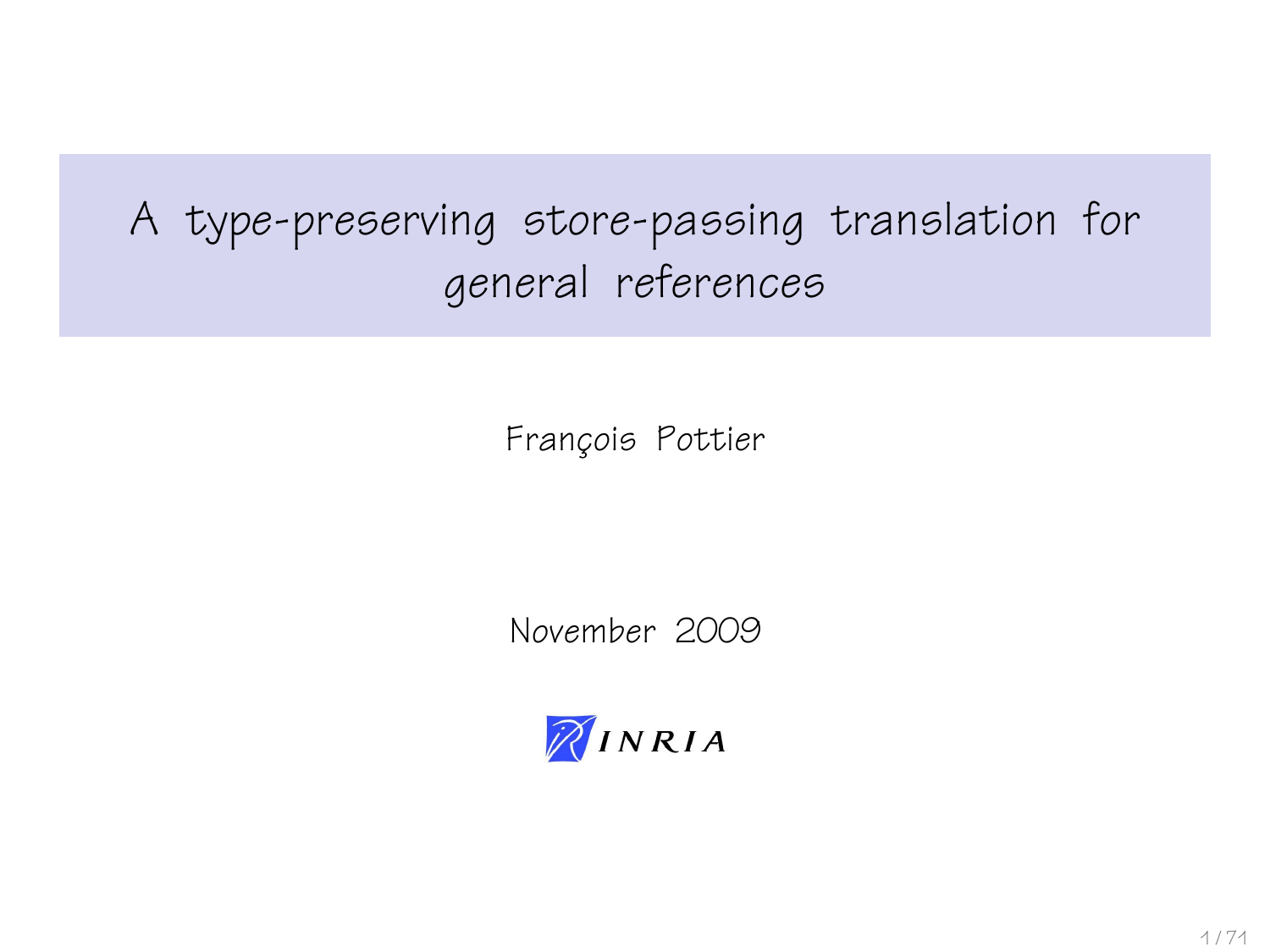### <span id="page-1-0"></span>Contents

#### **•** [Introduction](#page-1-0)

- [Nakano's system](#page-25-0)
- [Fork](#page-40-0)
- [Encoding general references into Fork \(highlights\)](#page-49-0)
- **•** [Conclusion](#page-64-0)
- [Bibliography](#page-66-0)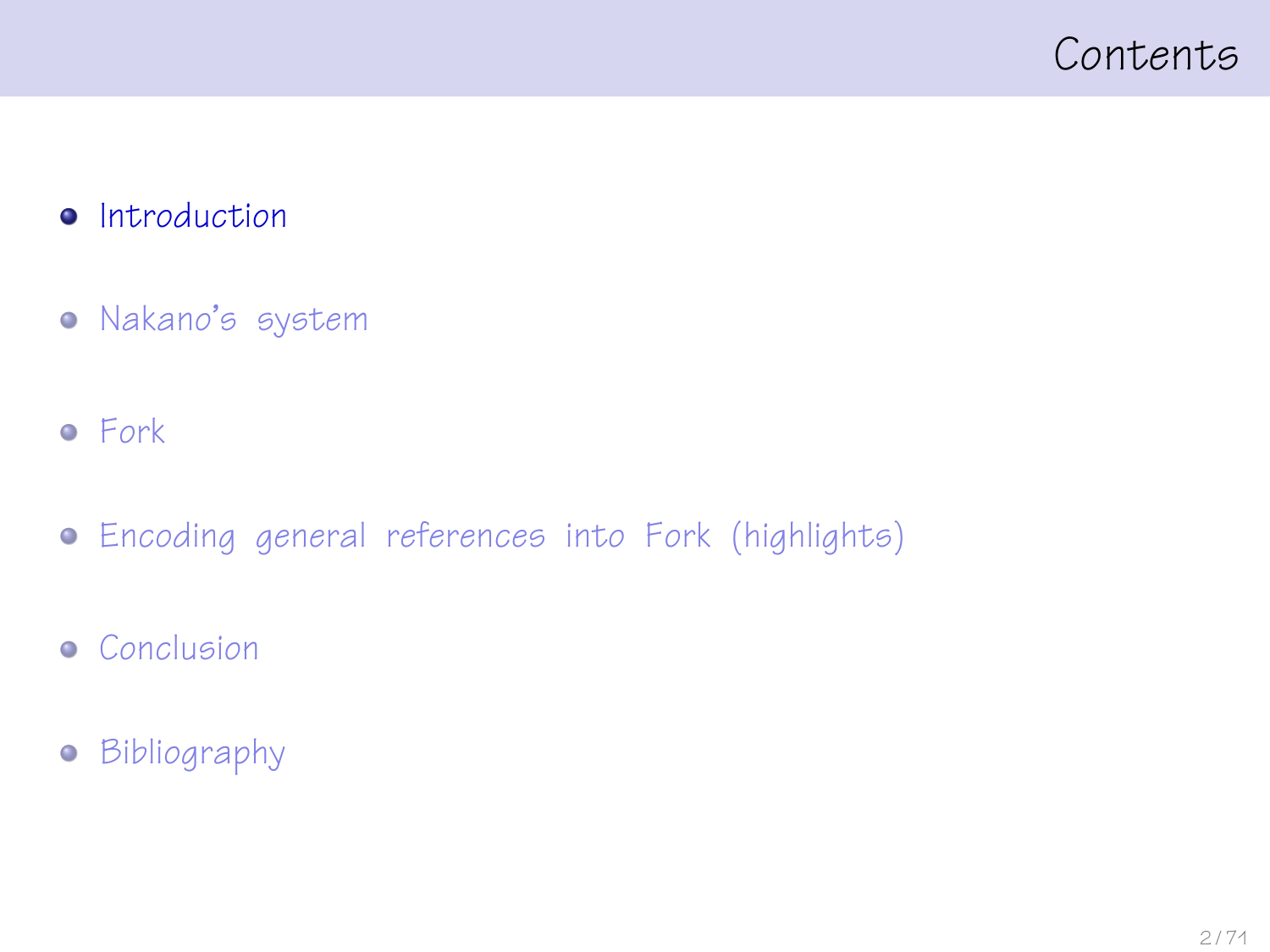A denotational semantics of an imperative language can be regarded as a store-passing translation into some mathematical meta-language.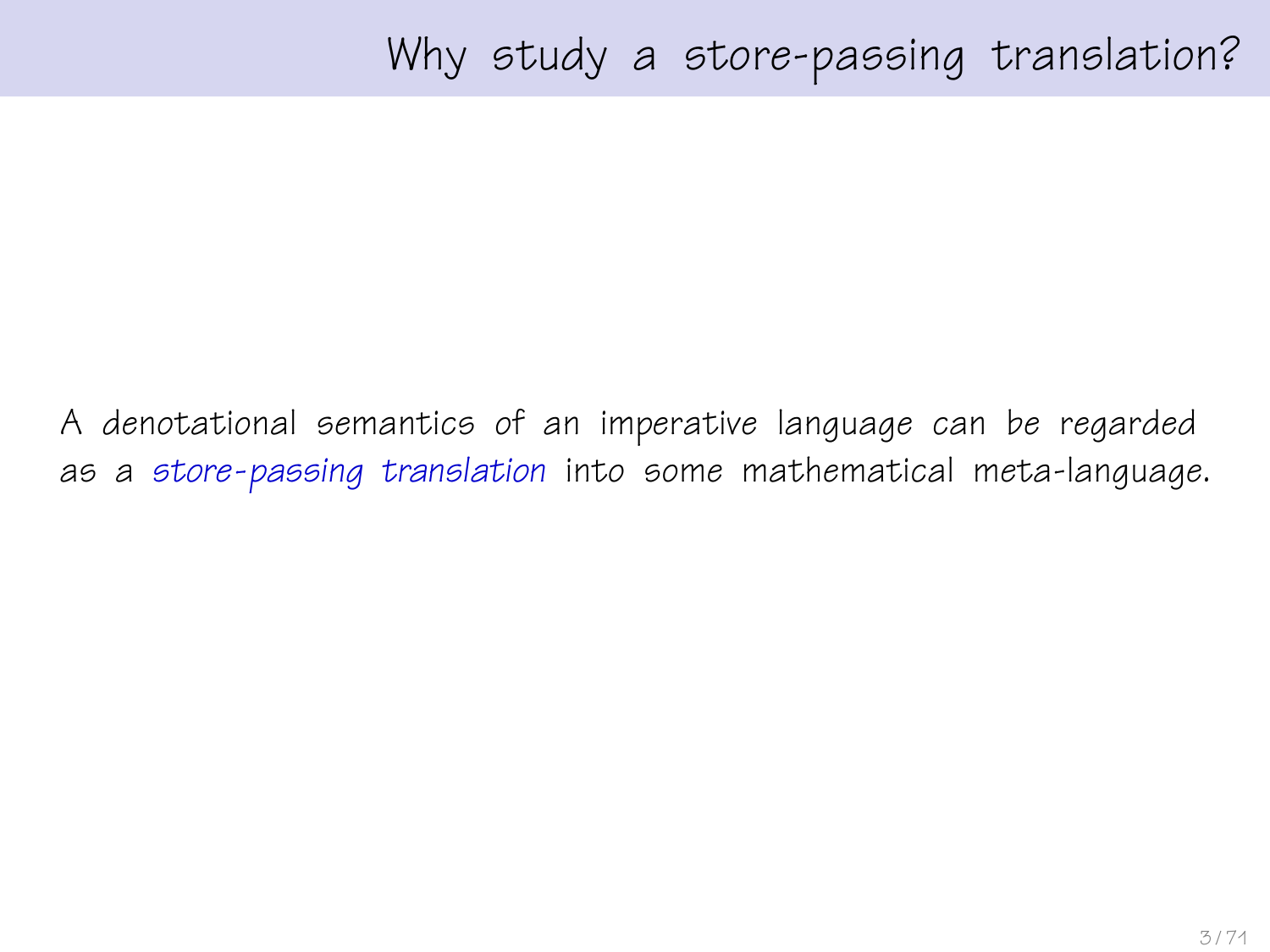In 1967, Strachey [\[2000\]](#page-70-0) writes:

"Commands can be considered as functions which transform [the store]."

Strachey's semantics of commands is a store-passing translation.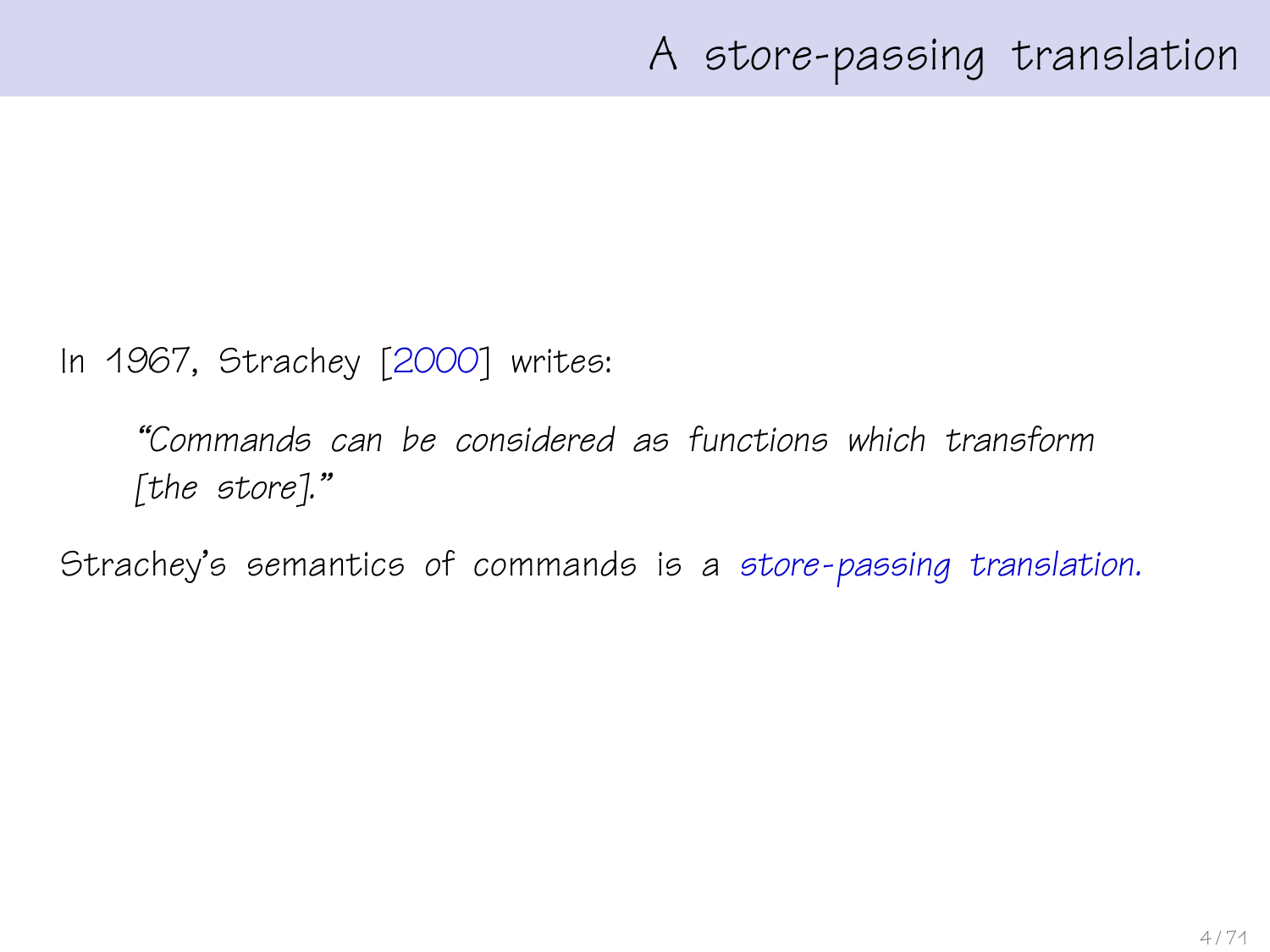Moggi [\[1991\]](#page-68-0) views the store-passing translation as an instance of the monadic translation.

A monad is given by a type operator  $M: \star \rightarrow \star$  together with two operators:

return : ∀a. a → M a bind : ∀a b. M a → (a → M b) → M b

which must satisfy the three monad laws (omitted).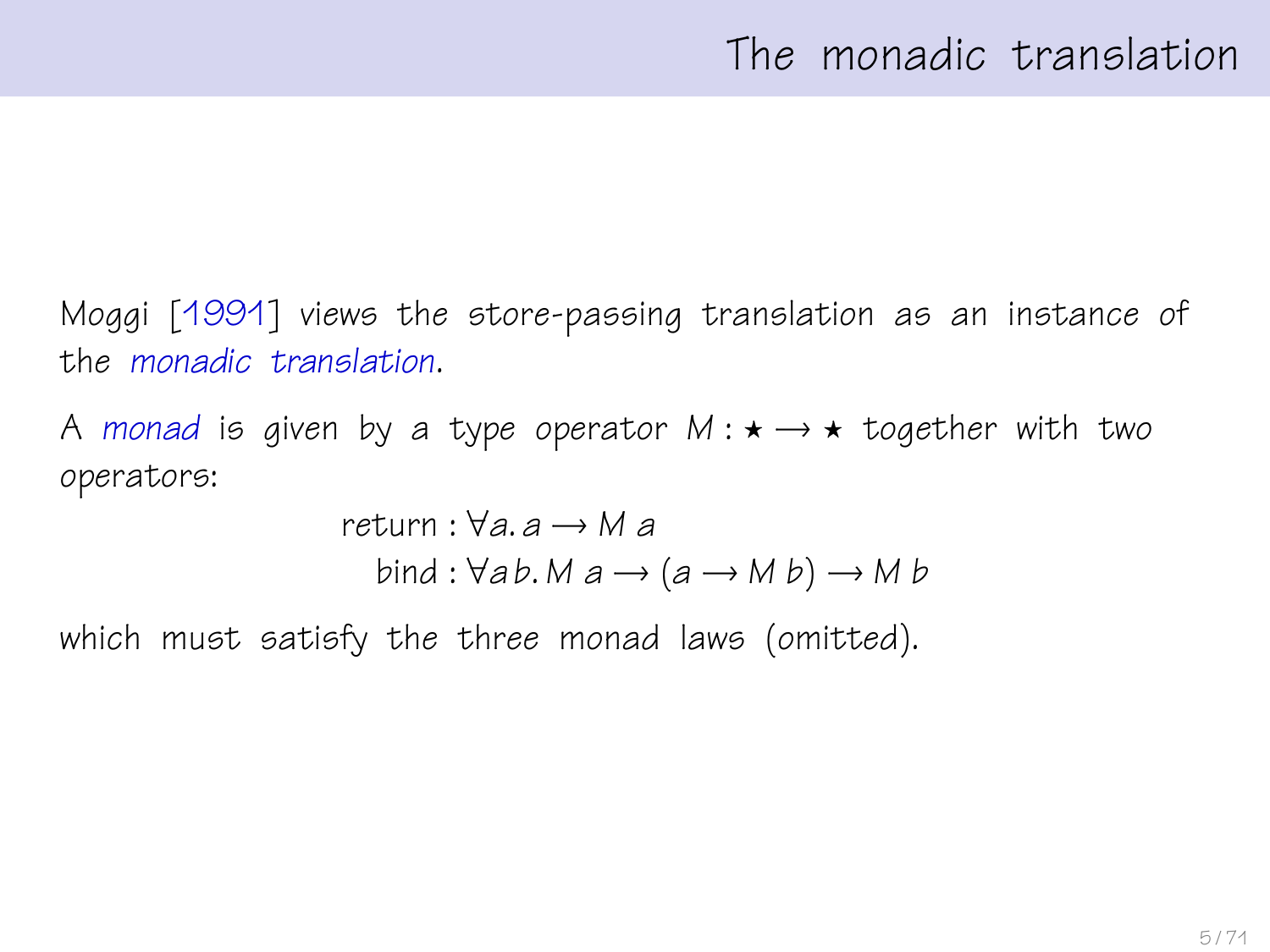For a fixed store type s, the type operator (State s) is a monad, known as the state monad.

```
State s a = s \rightarrow (a, s)return : \foralls a. a \rightarrow State s a
                 = \lambda x.\lambda s.(x, s)bind : \foralls ab. State s a \rightarrow (a \rightarrow State s b) \rightarrow State s b
                 = \lambda f \cdot \lambda q \cdot \lambda s. let (x, s) = fs in g x s
          get : ∀s a. State s a
                 = \lambdas.(s, s)
          put : \forall s \, a \rightarrow 5tate s ()
                 = \lambda x \cdot \lambda s.((), x)
```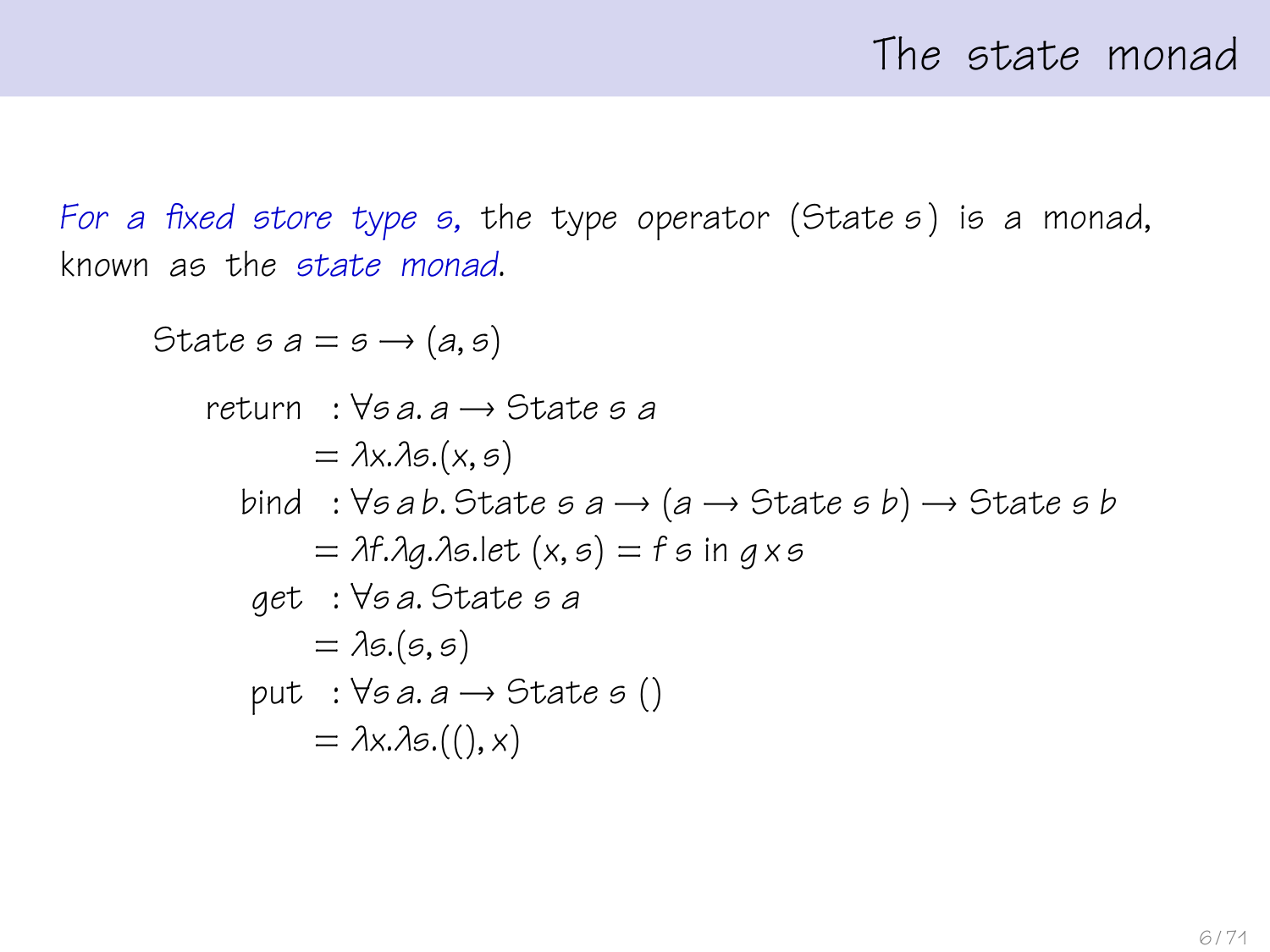Is there a store-passing translation for general references? We are missing:

- dynamic memory allocation, and
- higher-order store.

Each of these features poses significant difficulties...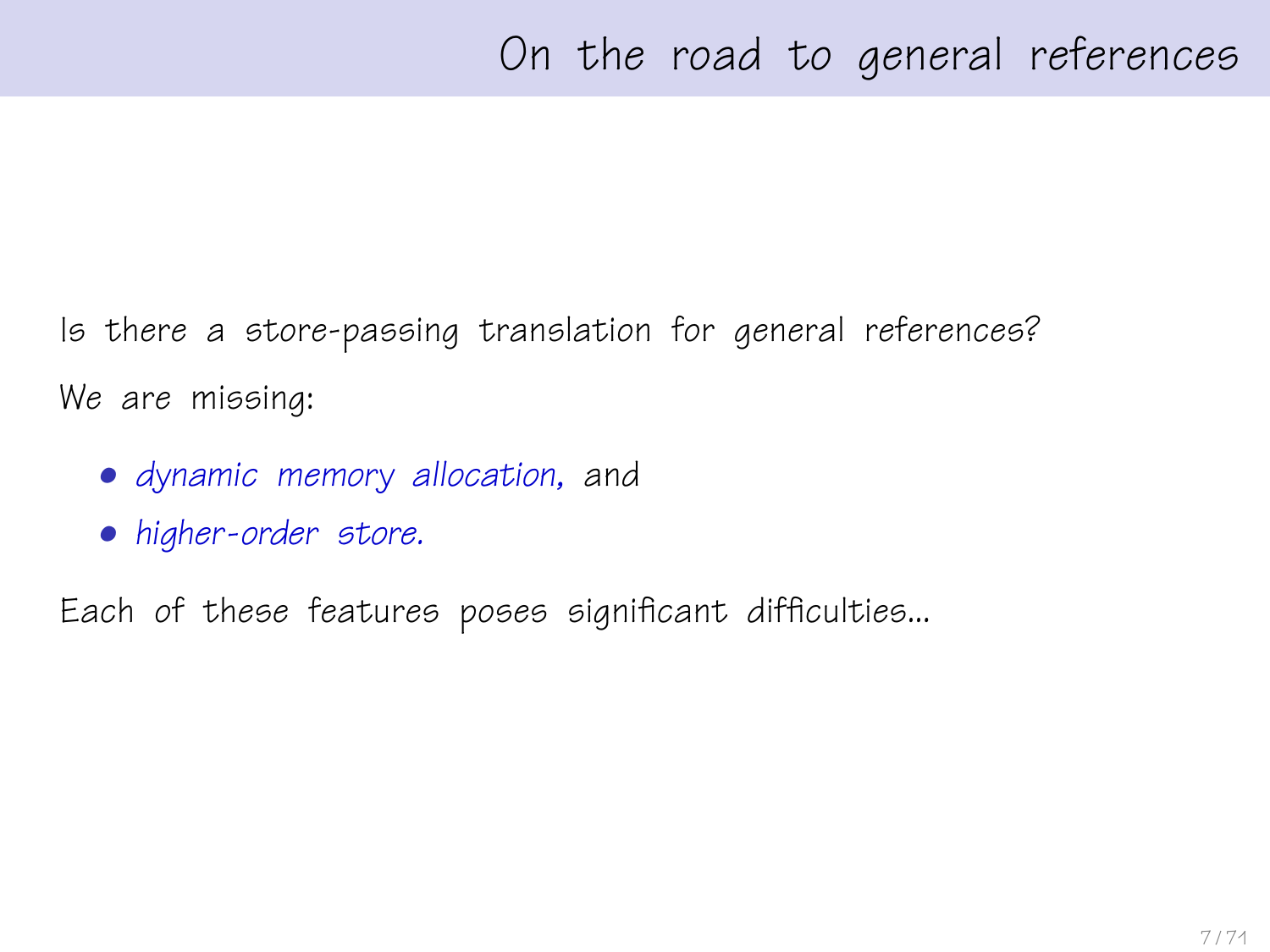Imagine the store has n cells of base type, where n grows with time. The type of the store changes with time. So, what is the translation of the monad?

A computation may make assumptions about the existence and type of certain cells. Thus, it accepts any store that is large enough to satisfy these assumptions.

A computation may itself allocate new cells, so it returns a new store that is *larger* than its input store.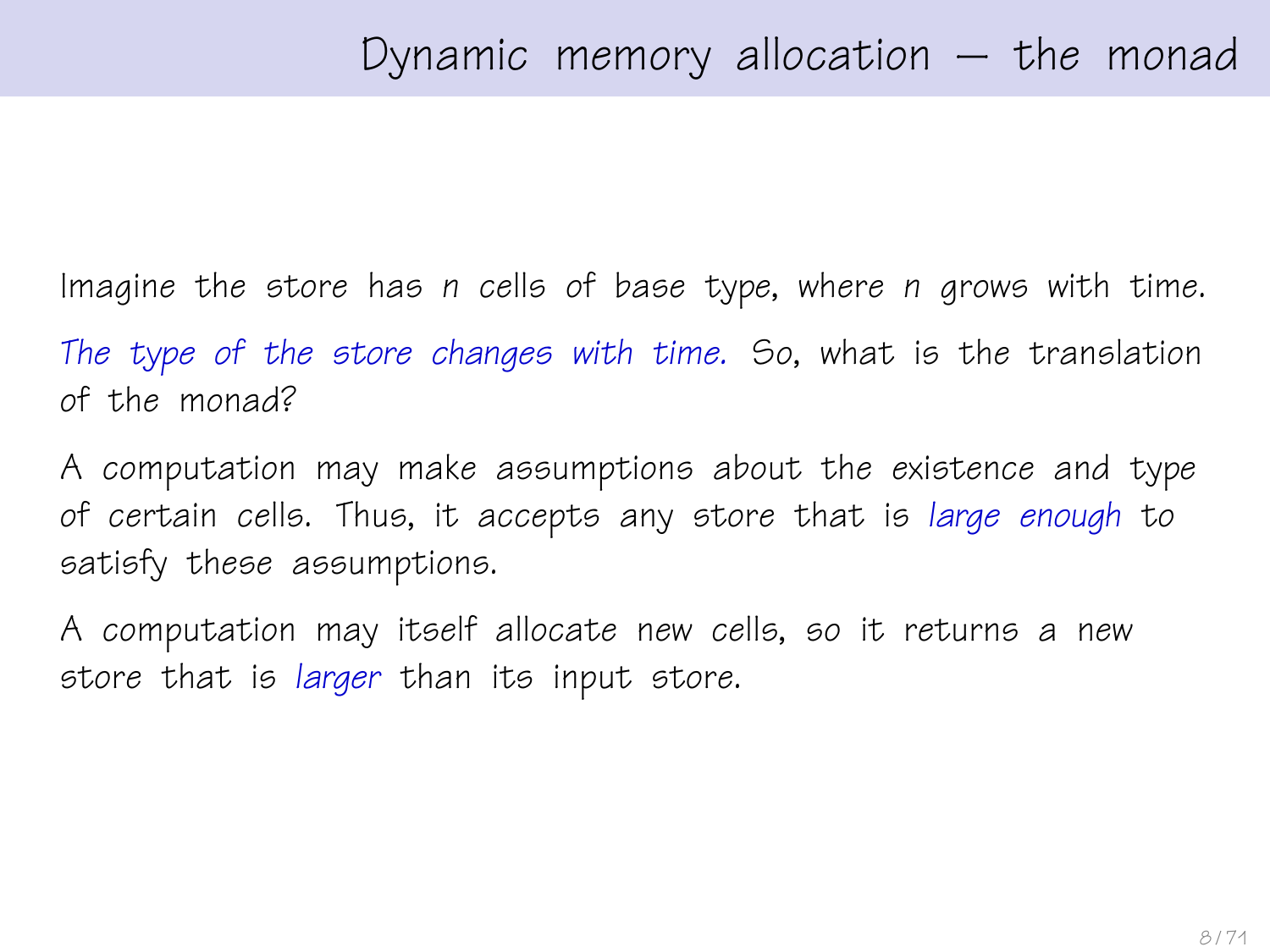In summary, the translation of the monad involves an extension ordering over stores and a bounded ∀∃ pattern, roughly so:

$$
\llbracket M \ \tau \rrbracket = \forall \mathfrak{s}_1 \geq \mathfrak{s}, \ \mathfrak{s}_1 \to \exists \mathfrak{s}_2 \geq \mathfrak{s}_1, \ ([\![\tau]\!], \mathfrak{s}_2)
$$

But where is s bound? The encoding of a type must be parameterized with a store, roughly so:

$$
[\![M \; \tau]\!]_s = \forall s_1 \geq s, \; s_1 \to \exists s_2 \geq s_1, \; ([\![\tau]\!]_{s_2}, s_2)
$$

This implies the need for a monotonicity principle: a value that is valid now should remain valid later. That is,

$$
\text{if } \mathfrak{s}_1 \leq \mathfrak{s}_2 \text{, then } \llbracket \mathfrak{r} \rrbracket_{\mathfrak{s}_1} \leq \llbracket \mathfrak{r} \rrbracket_{\mathfrak{s}_2}.
$$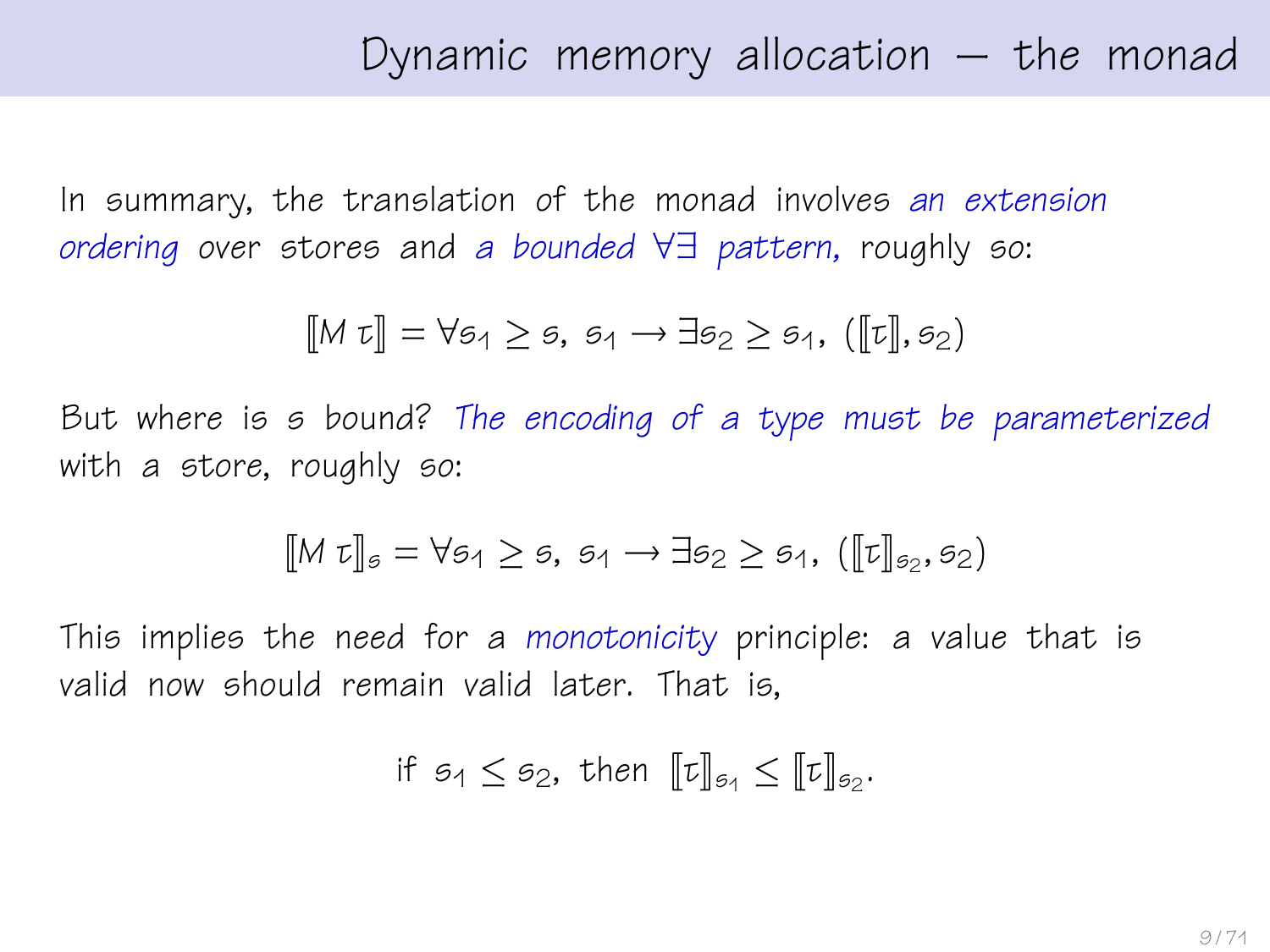What is the extension ordering?

A store is a (tuple) type, of kind  $\star$ . Let a fragment be a store with a hole at the end, that is, an object of kind  $\star \rightarrow \star$ .

Fragment concatenation is just function composition. A (prefix) ordering over fragments is defined in terms of concatenation.

A fragment can be turned into a store by applying it to the () type. Write store  $f = f()$ .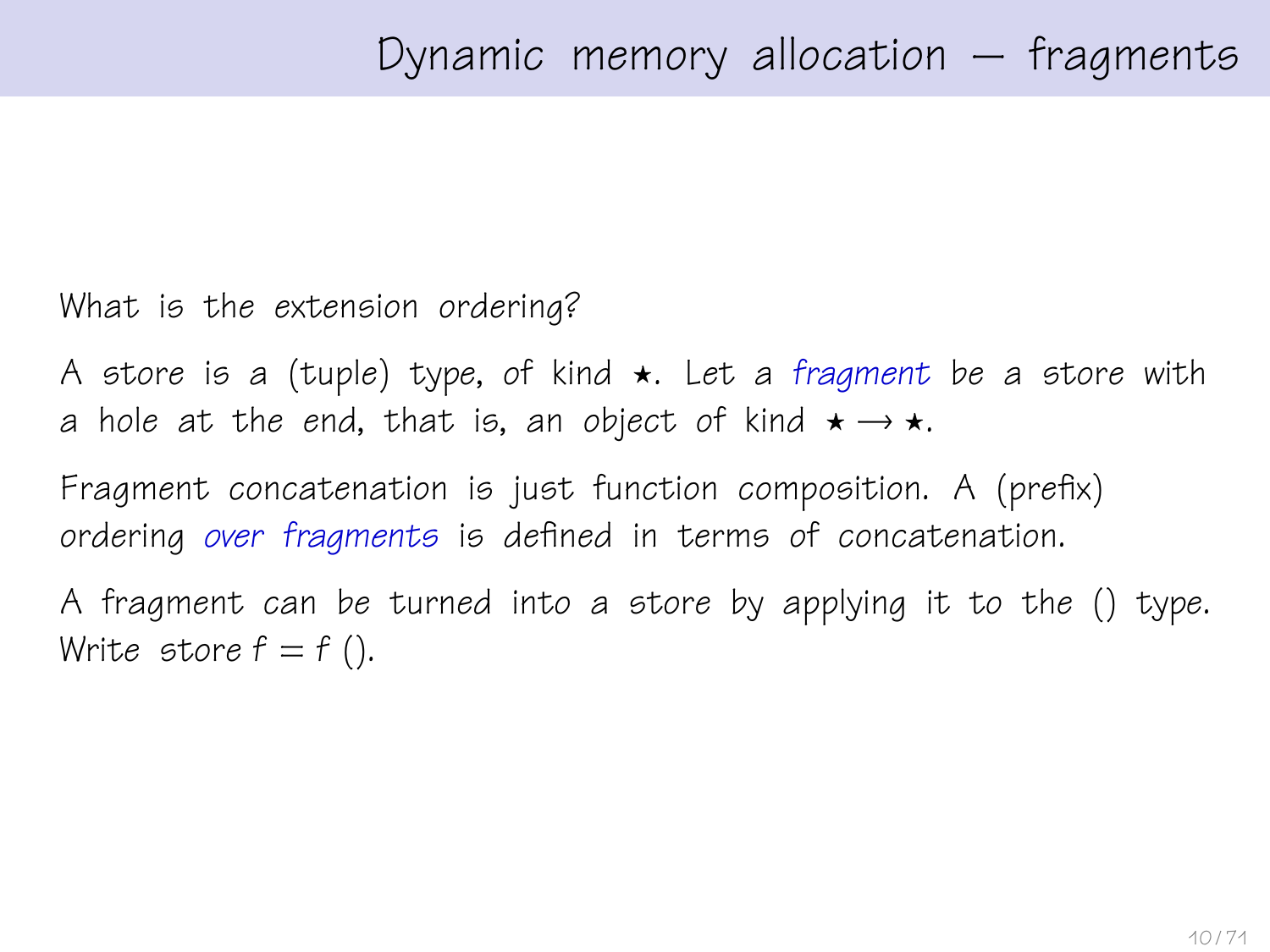With these conventions in mind, the translation of the monad could be written roughly so:

 $[M \tau]_f = \forall f_1$ , store  $(f \mathcal{Q} f_1) \rightarrow \exists f_2$ ,  $([\![t]\!]_{f \mathcal{Q} f_1 \mathcal{Q} f_2}$ , store  $(f \mathcal{Q} f_1 \mathcal{Q} f_2))$ 

The encoding of a type is now parameterized with a fragment. The use of concatenation (an associative operation) allows expressing bounded quantification in terms of ordinary quantification.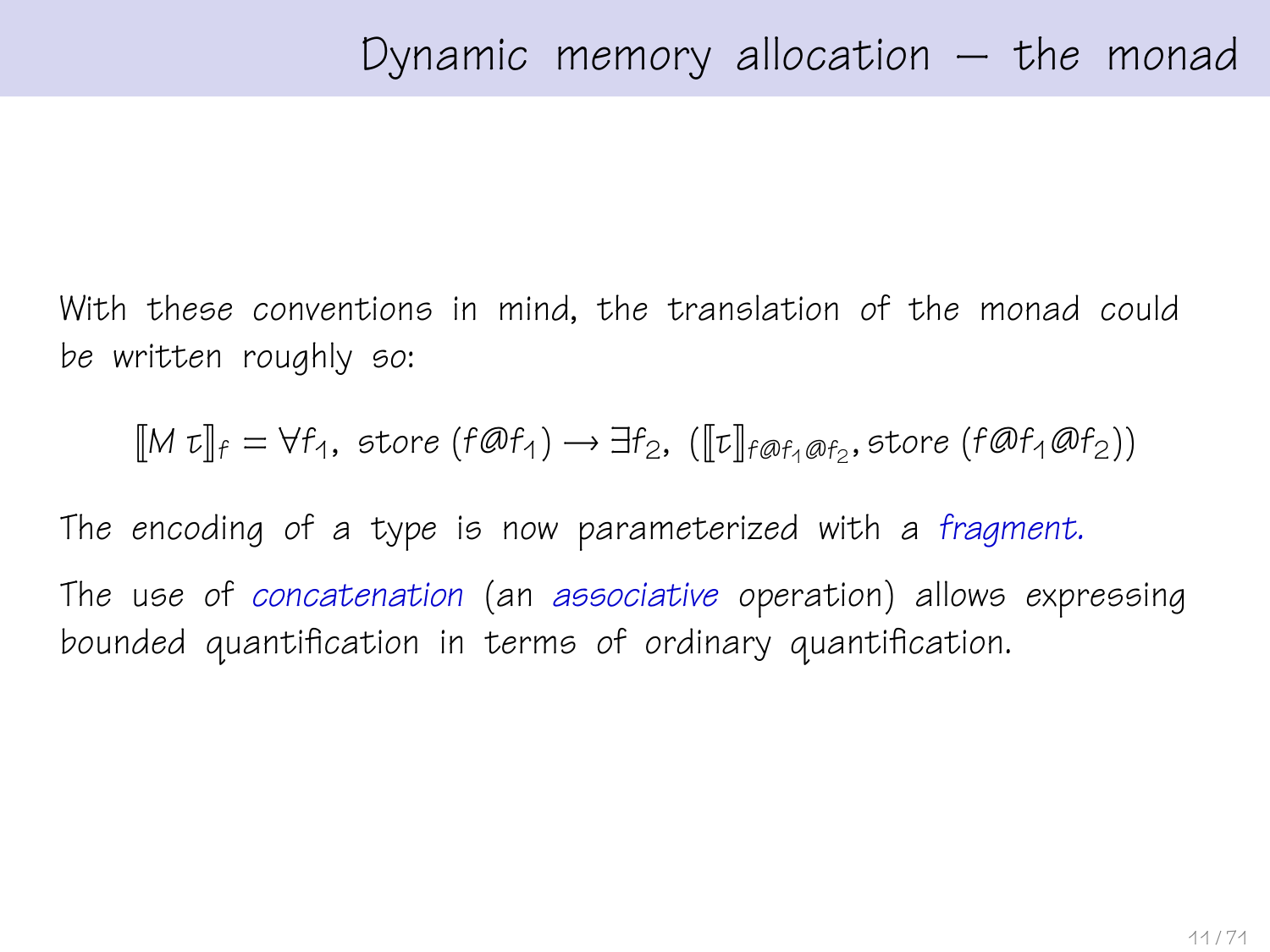This is roughly what is needed to deal with dynamic memory allocation with cells of base type.

In short, we need store descriptions that are extensible in width and a notion of monotonicity.

This is hardly simple, but it gets worse with higher-order store...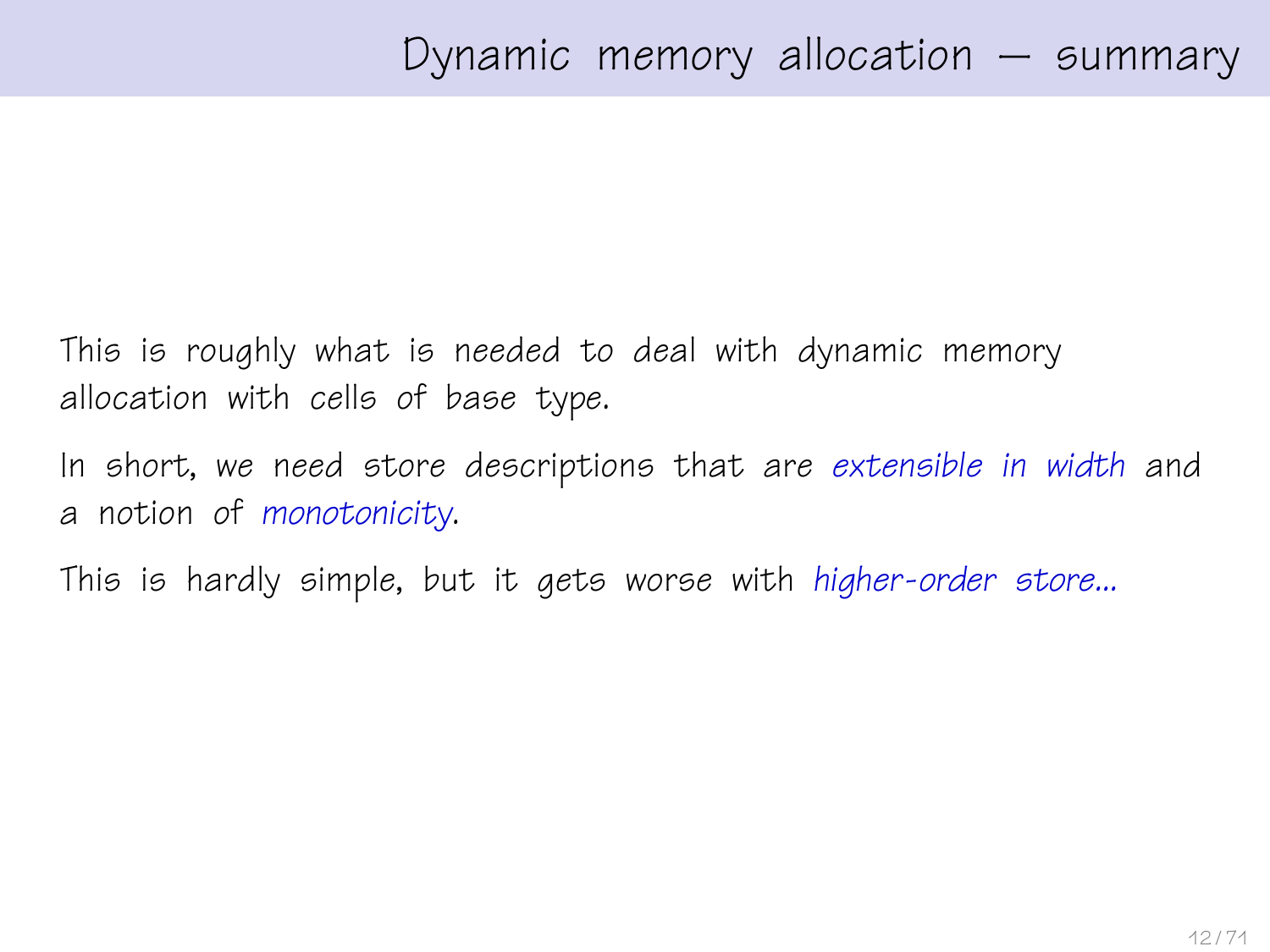The translation of a base type ignores its parameter. If a cell has base type at the source level, then its type in the target calculus remains fixed as the store grows.

If a cell has a computation type at the source level, then the type of this cell in the target calculus changes as the store grows.

To explain this, one needs store descriptions that are extensible in width and in depth.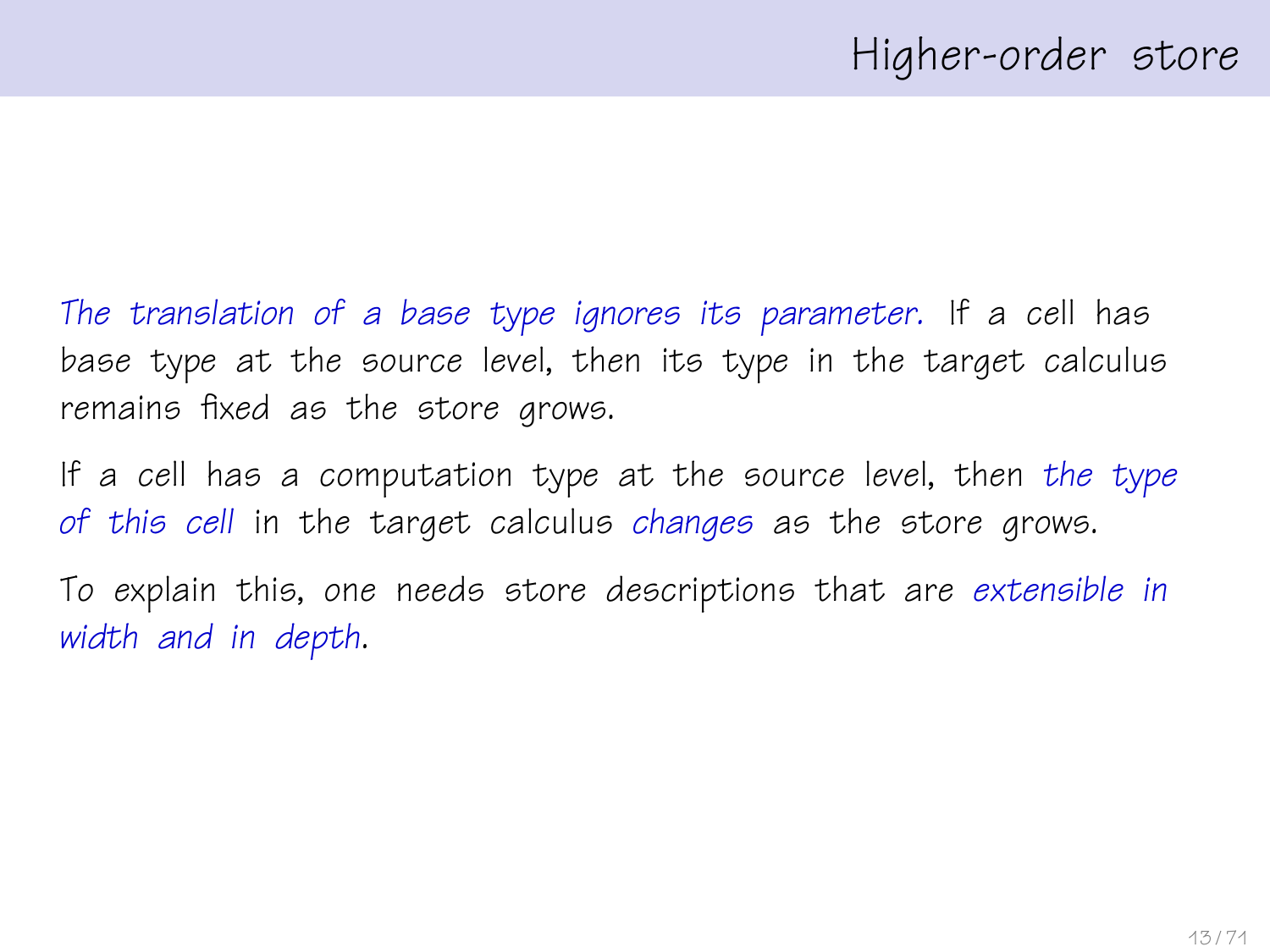Let us call a world such a doubly-open-ended store description.

$$
W = ? \rightarrow (\star \rightarrow \star)
$$

Worlds represent points in time. We intend to set up an ordering on worlds in terms of an appropriate notion of world composition. But of what kind is the "depth" parameter of a world?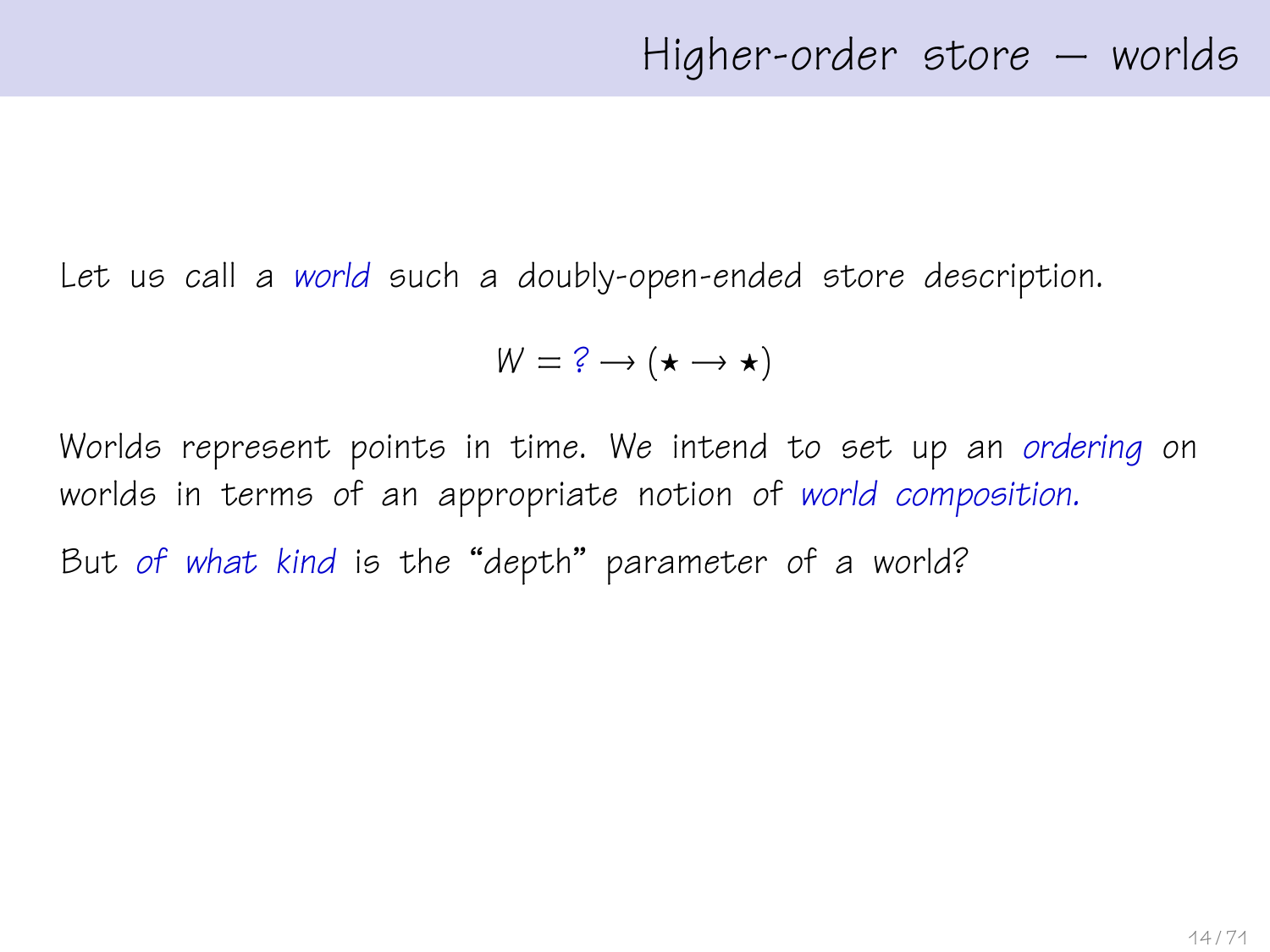Let us call a world such a doubly-open-ended store description.

$$
W = W \longrightarrow (\star \rightarrow \star)
$$

Worlds represent points in time. We intend to set up an ordering on worlds in terms of an appropriate notion of world composition. But of what kind is the "depth" parameter of a world? It is a point in time, that is, a world!

We seem to be looking at a recursive kind.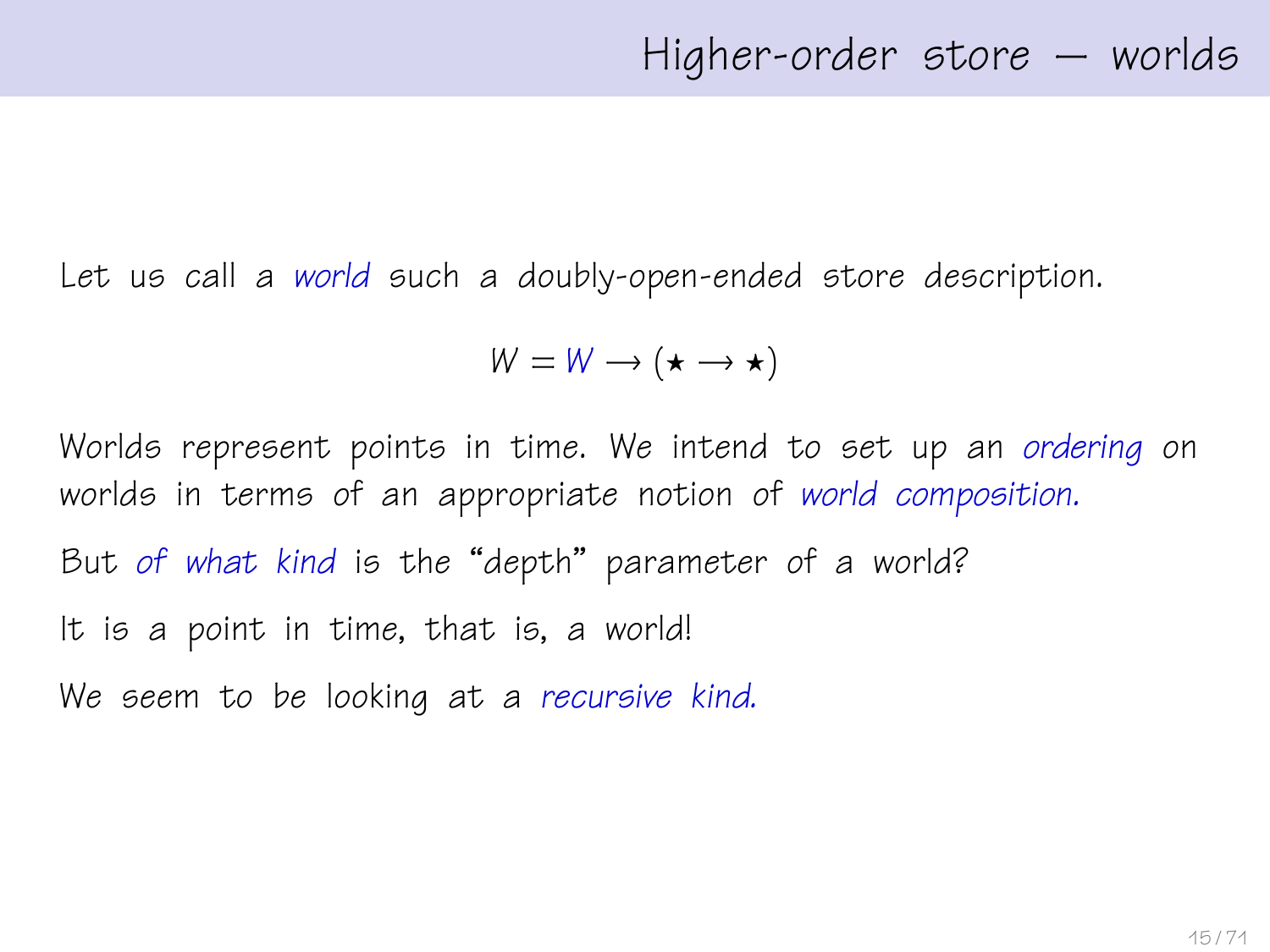A semanticist would say: we are looking at a recursive domain equation.

An equation of the form  $W = W \rightarrow \dots$  arises in several semantic models of general references [\[Schwinghammer et al., 2009,](#page-69-0) [Birkedal et al., 2009,](#page-67-0) [Hobor et al., 2010\]](#page-67-1).

Semanticists have dealt with this complexity for a long time, while "syntacticists" have remained blissfully ignorant of it, thanks to the miraculous notion of a store typing [\[Wright and Felleisen, 1994,](#page-70-1) [Harper, 1994\]](#page-67-2), an ad hoc recursive type that can be viewed as simultaneously closed and open

and that grows with time.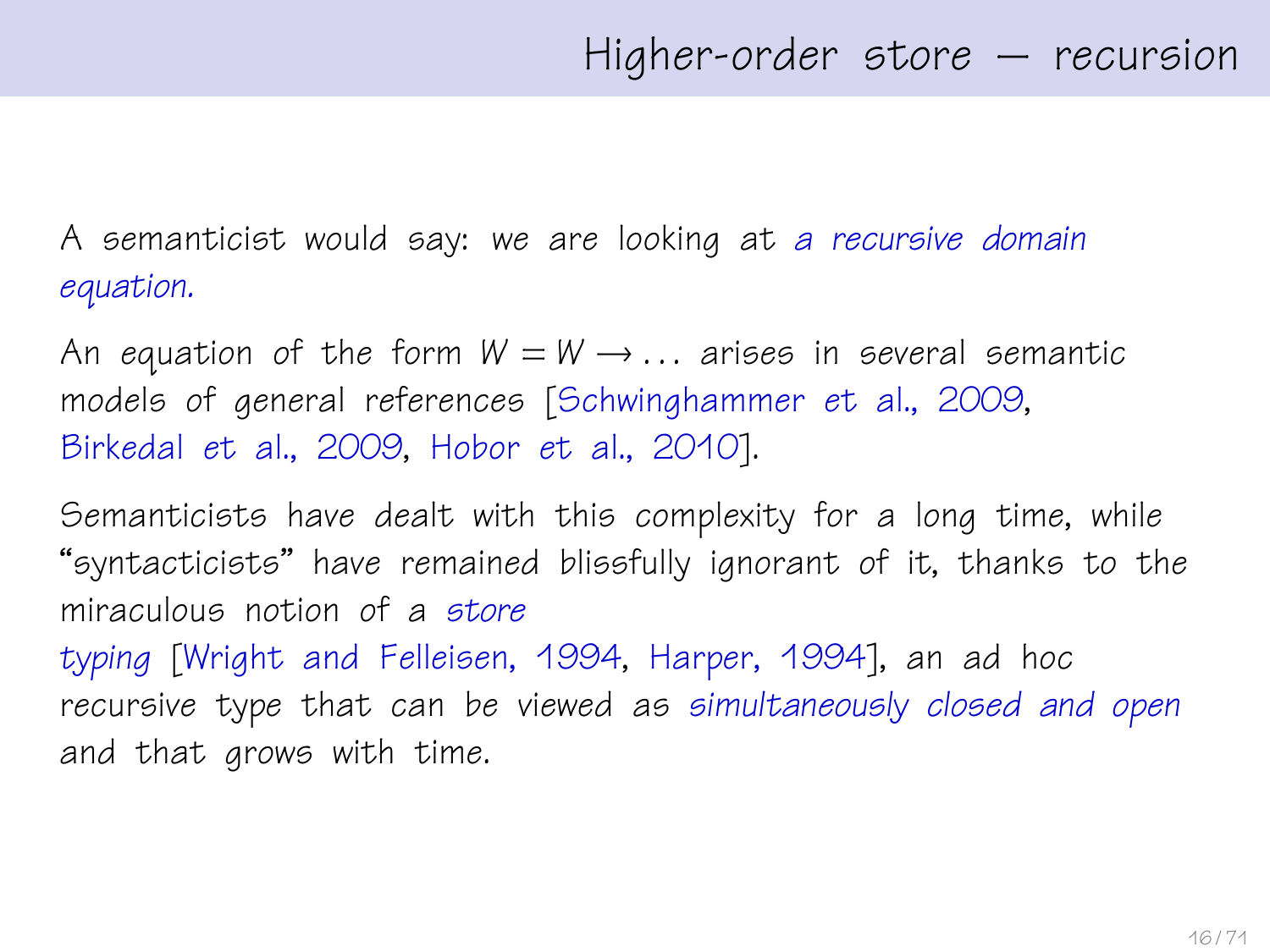The present work can be viewed as an attempt to reverse-engineer some of the semantic constructions in the literature and bring them back in the realm of syntax.

To put this another way, the idea is to build a semantic model of general references as the composition of:

- a type-preserving store-passing translation into some intermediate language;
- a semantic model of this intermediate language.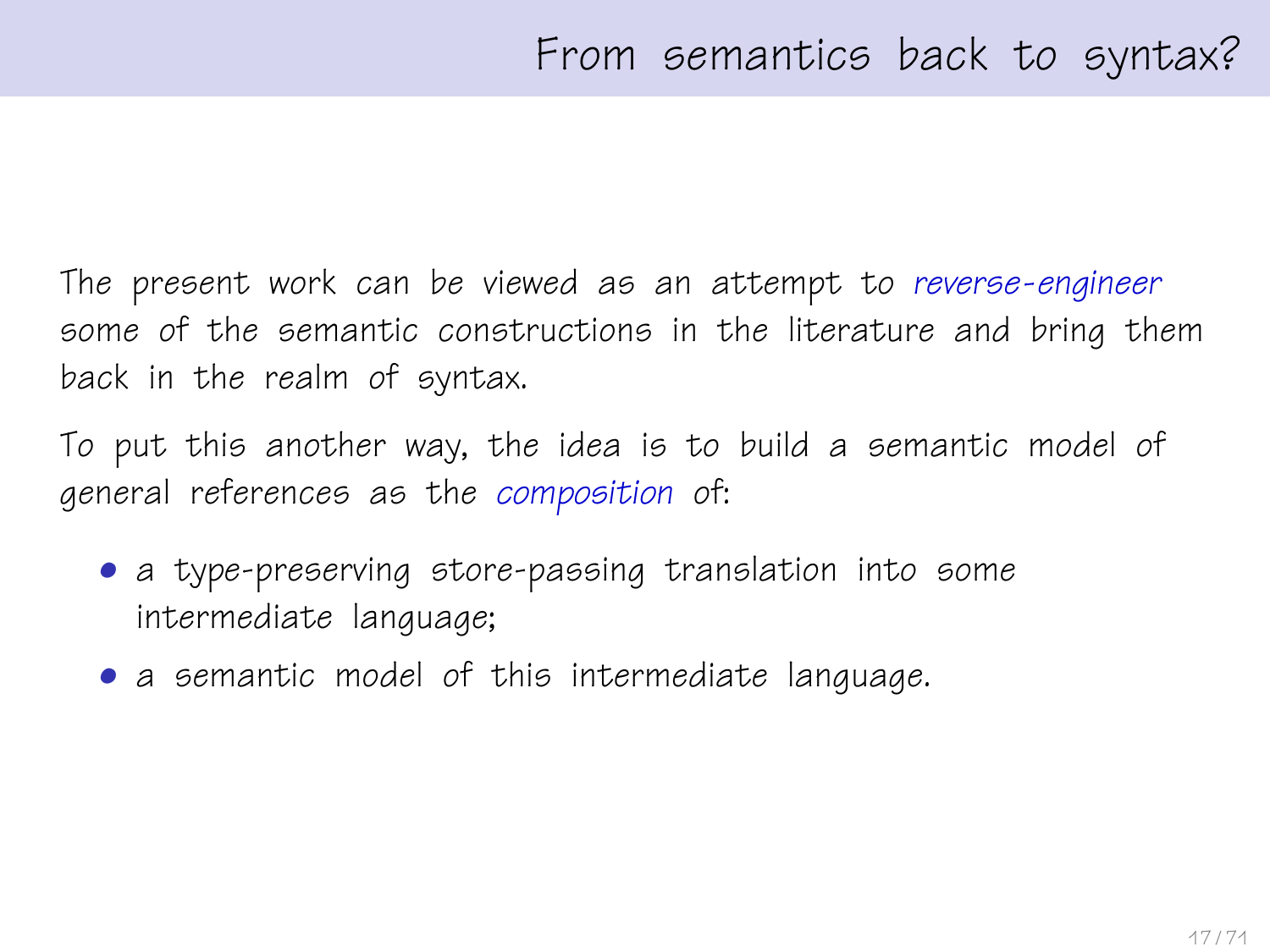The present work can also be viewed as an answer to the challenge of defining a type-preserving store-passing translation,

with the proviso that well-typedness must guarantee: no out-of-bounds accesses to the store.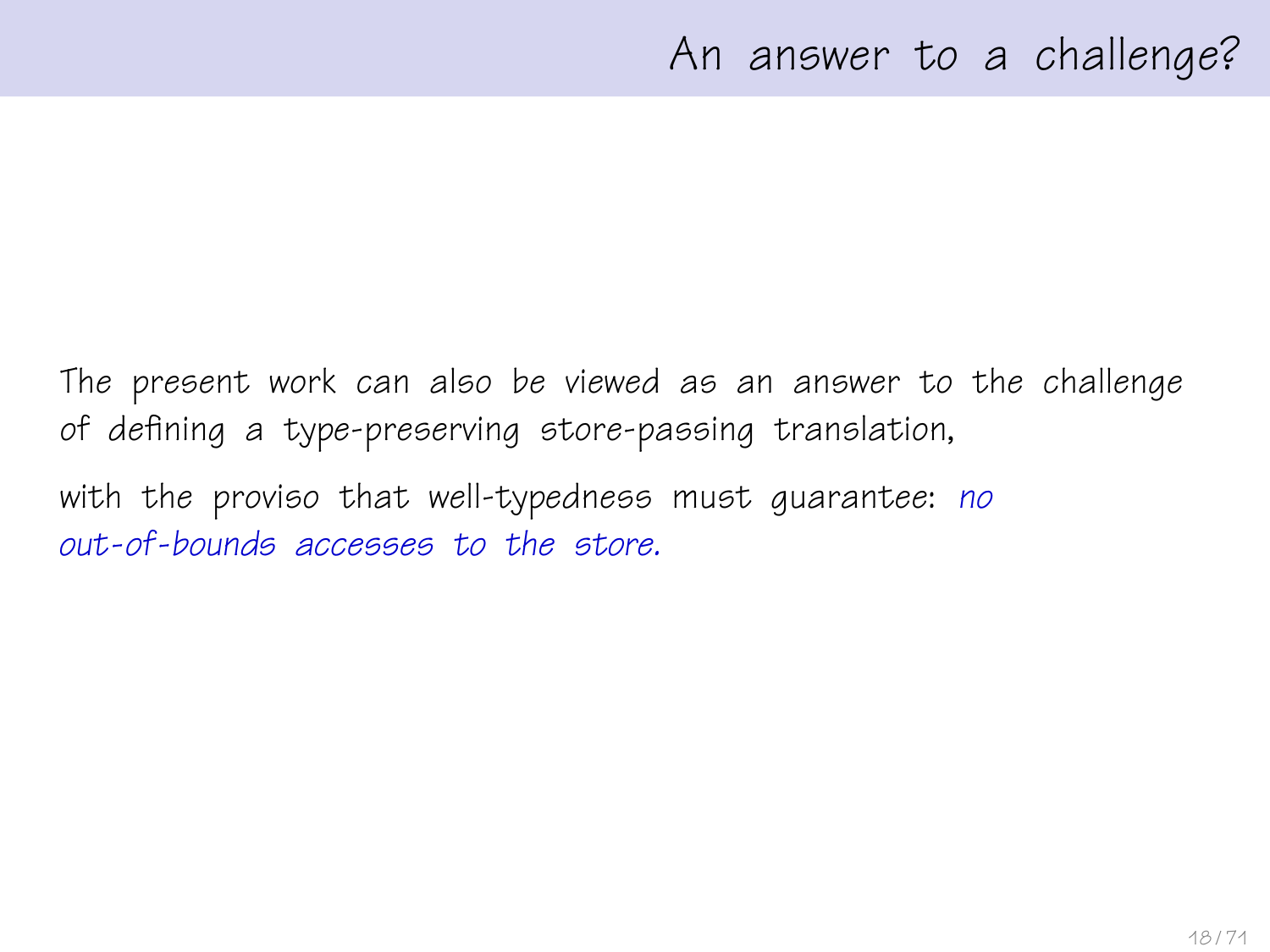## Which recursive kinds?

So, we need a calculus with recursive kinds.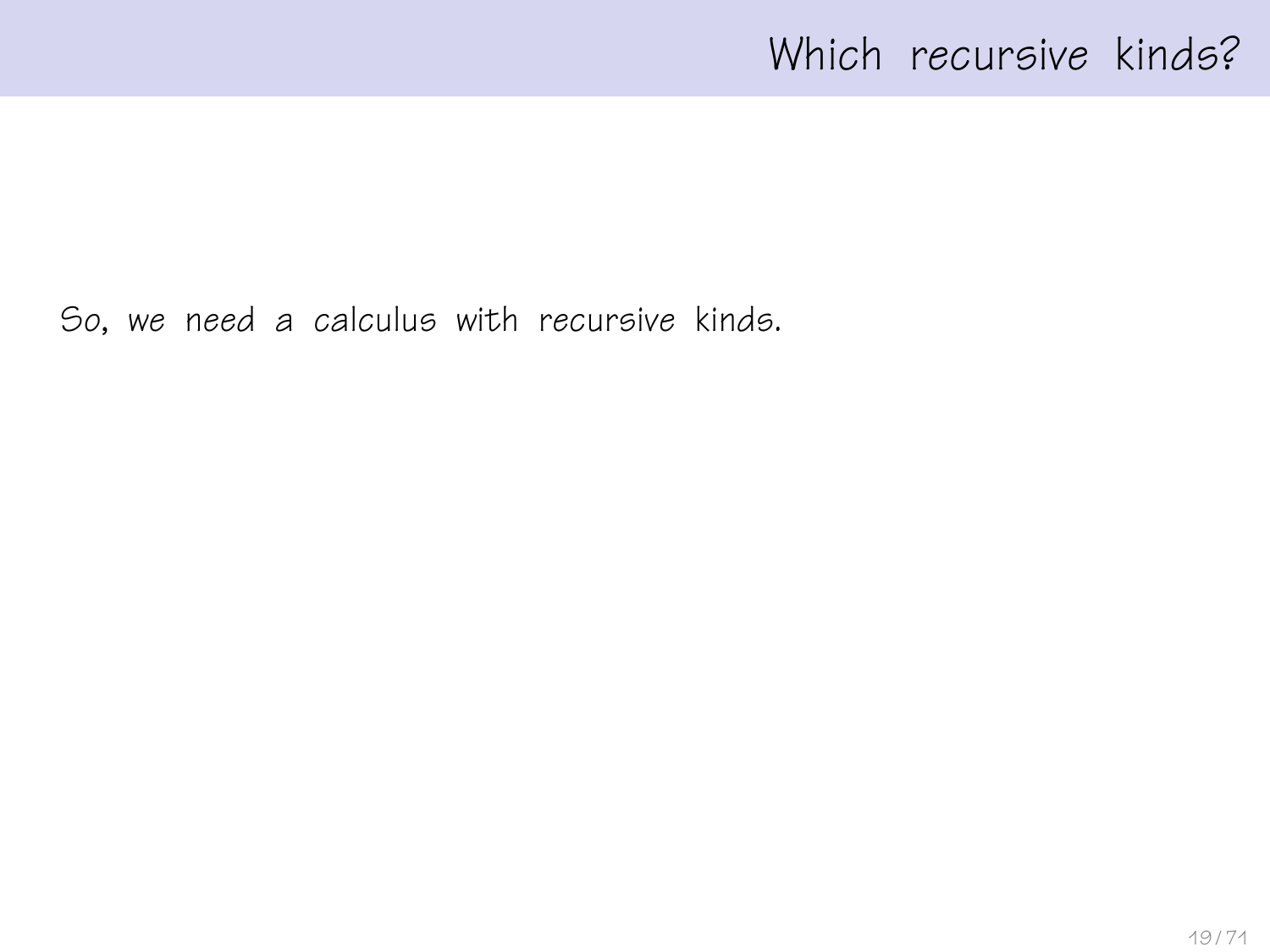## Which recursive kinds?

So, we need a calculus with recursive kinds.

Do we want a calculus with all recursive kinds?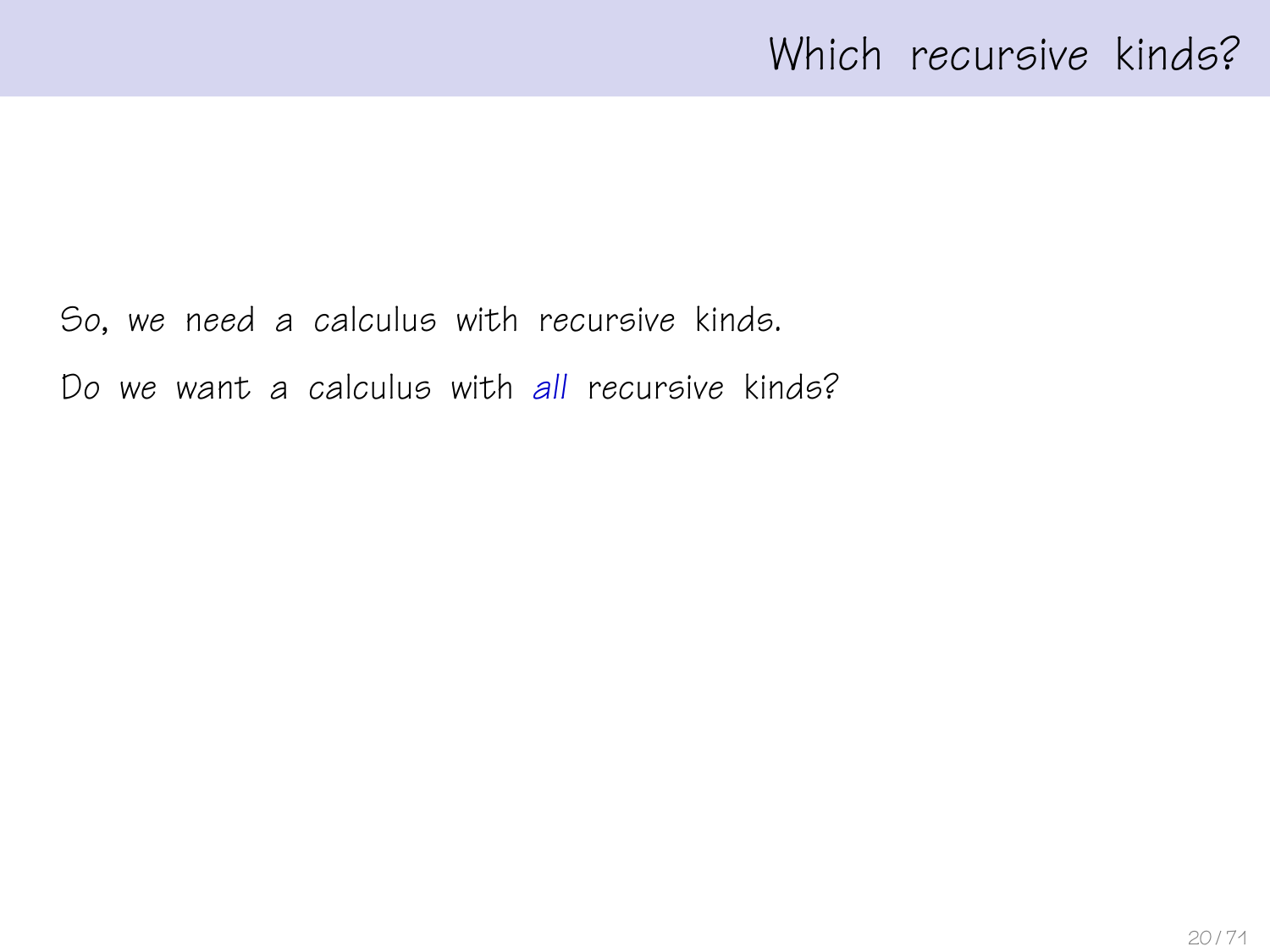So, we need a calculus with recursive kinds.

Do we want a calculus with all recursive kinds?

No. This would lead to a rather wild system where types can exhibit arbitrary computational behavior.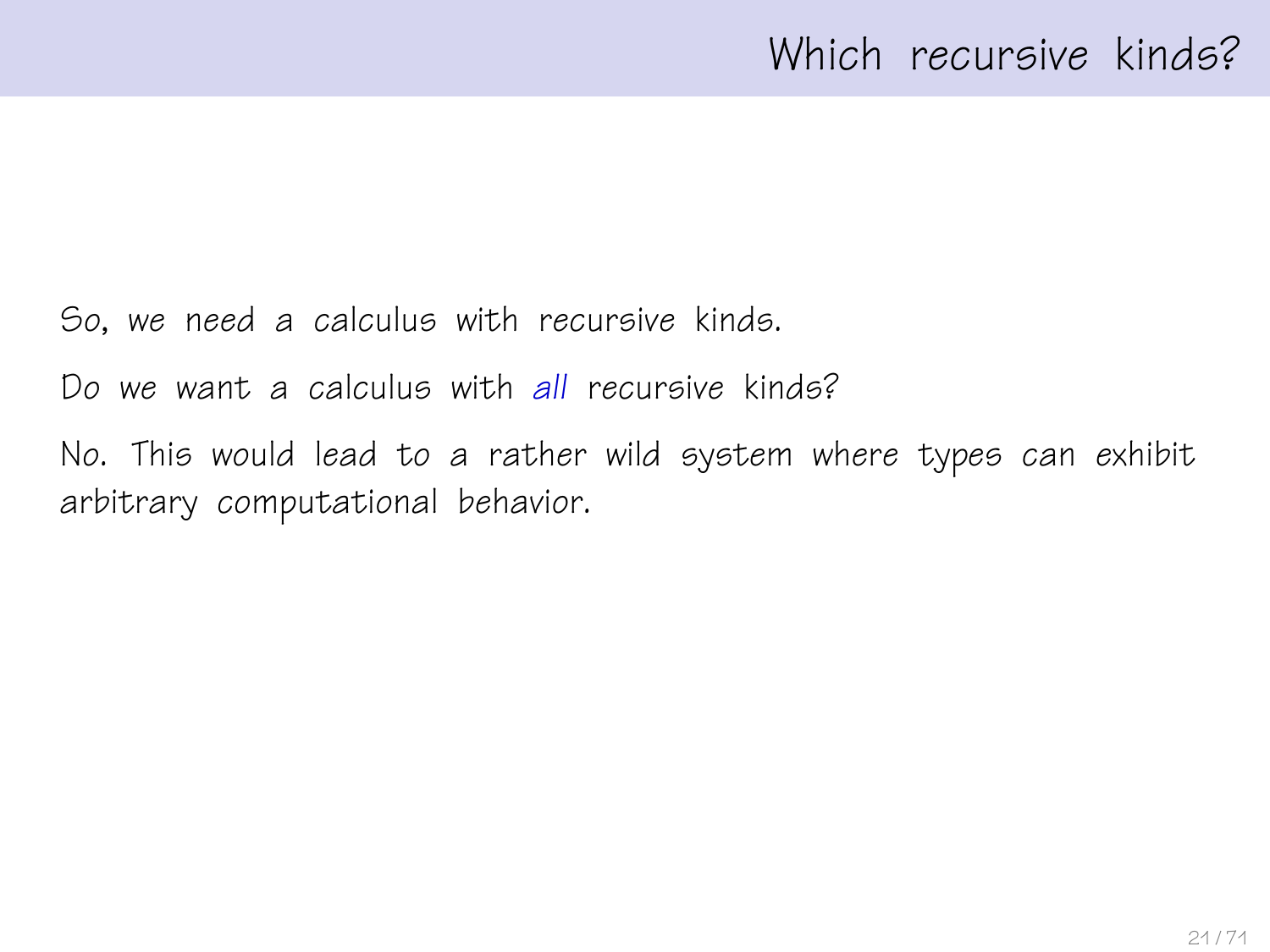So, we need a calculus with recursive kinds.

Do we want a calculus with all recursive kinds?

No. This would lead to a rather wild system where types can exhibit arbitrary computational behavior.

Do we need a calculus with all recursive kinds?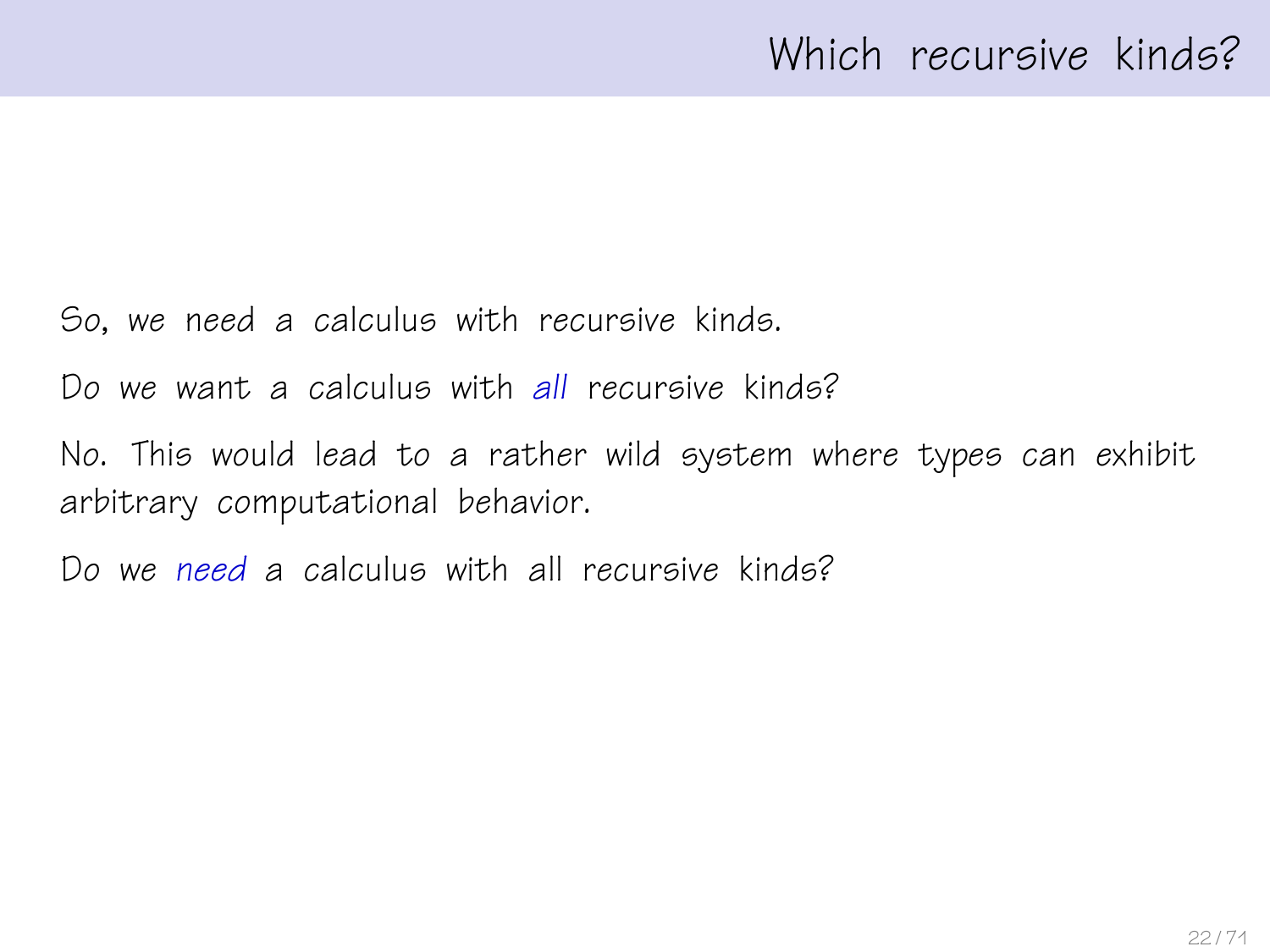So, we need a calculus with recursive kinds.

Do we want a calculus with all recursive kinds?

No. This would lead to a rather wild system where types can exhibit arbitrary computational behavior.

Do we need a calculus with all recursive kinds?

No. It turns out that certain well-behaved recursive kinds suffice...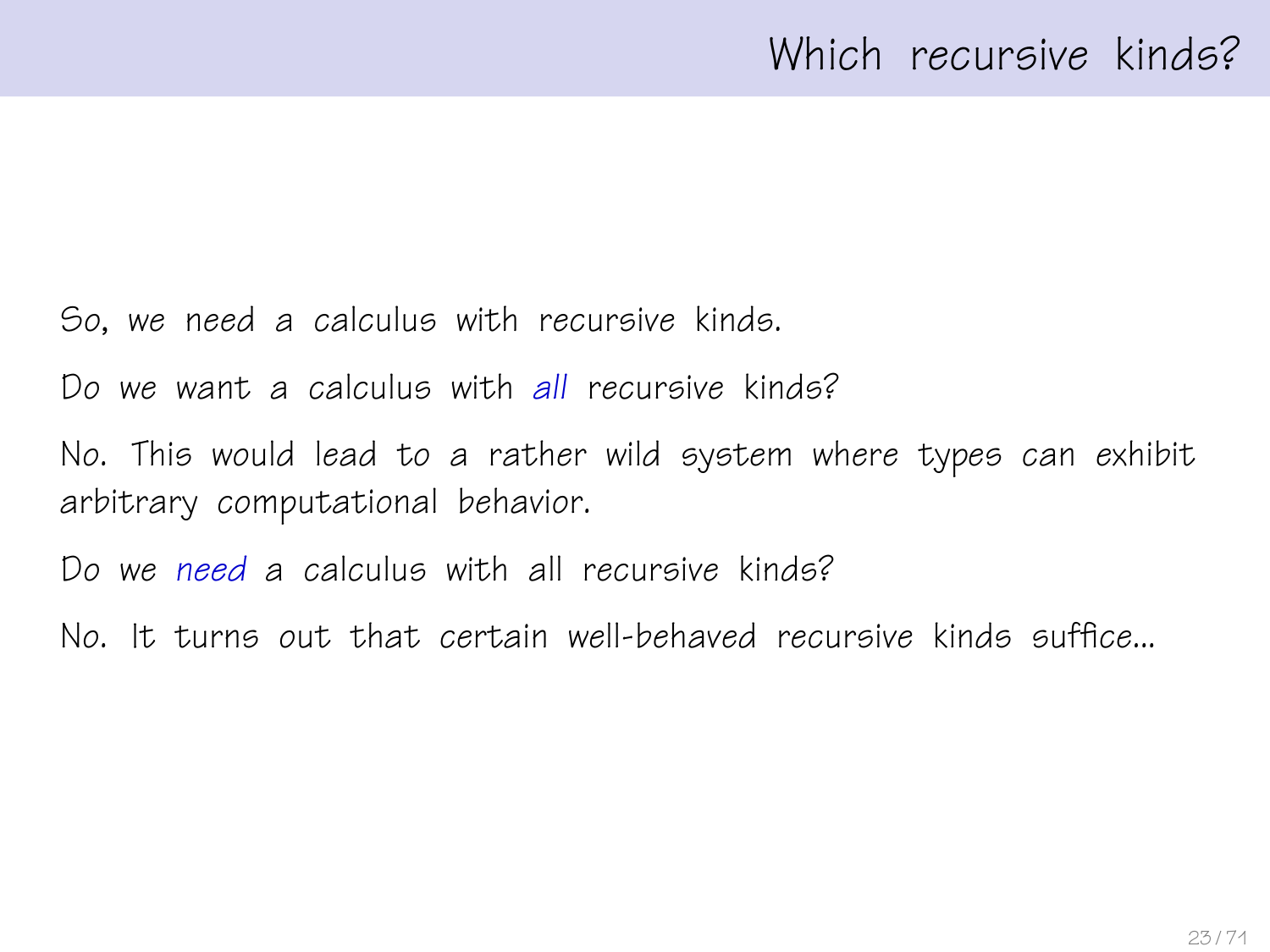Nakano's system [\[2000,](#page-68-1) [2001\]](#page-69-1) has certain, but not all, recursive types.

Well-typed terms are not necessarily strongly normalizing, but are productive.

It turns out that the patterns of recursion that are needed to define worlds, world composition, etc. are well-typed in Nakano's system.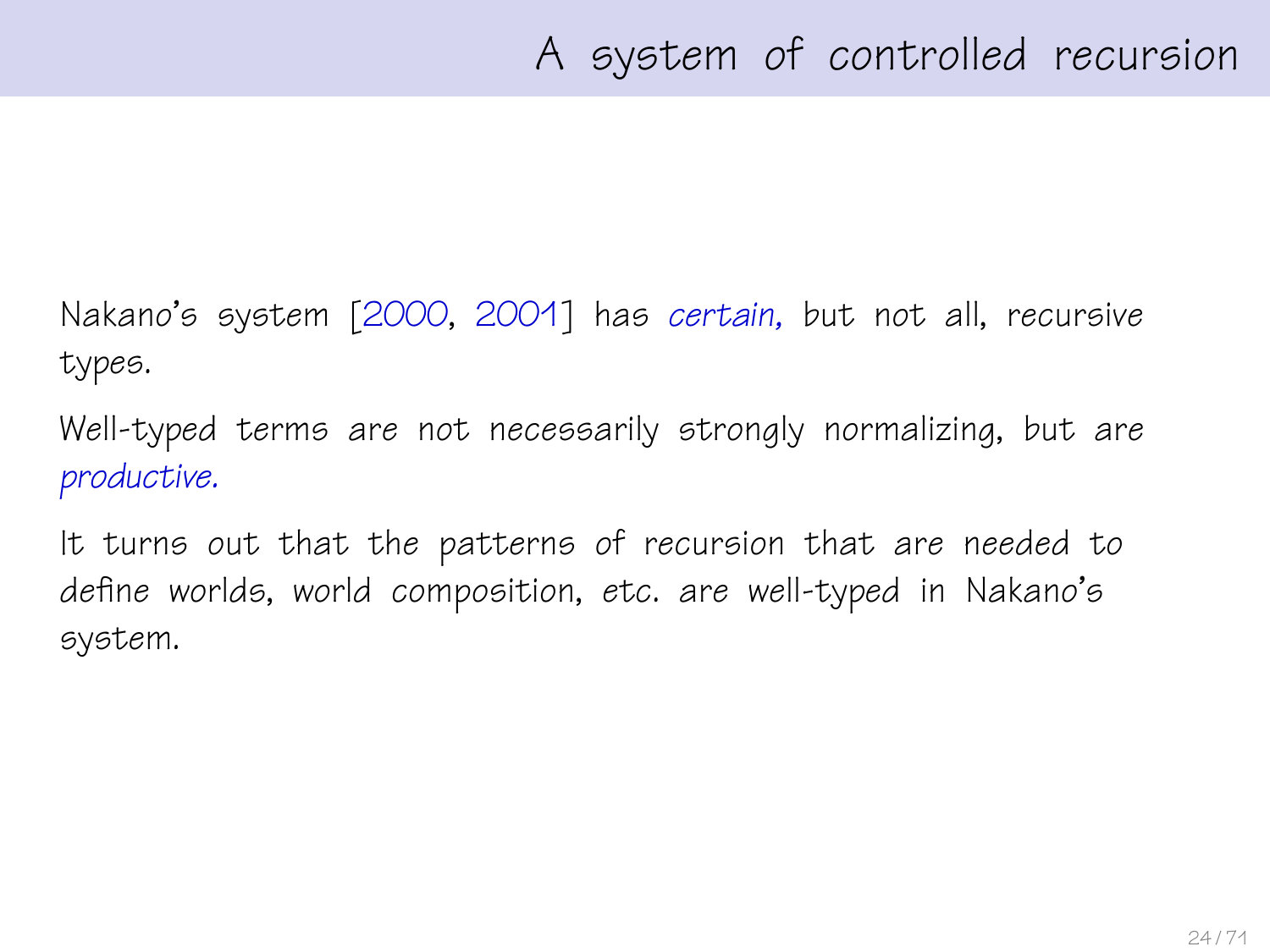In summary, the plan is:

- **1** define Fork, a variant of  $F_{\omega}$  equipped with Nakano's system at the kind level;
- **2** define a type-preserving store-passing translation of general references into Fork;
- **3** (for semanticists only) build a model of Fork;
- 4 get filthy rich  $($   $\left| \cdot \right\rangle$ .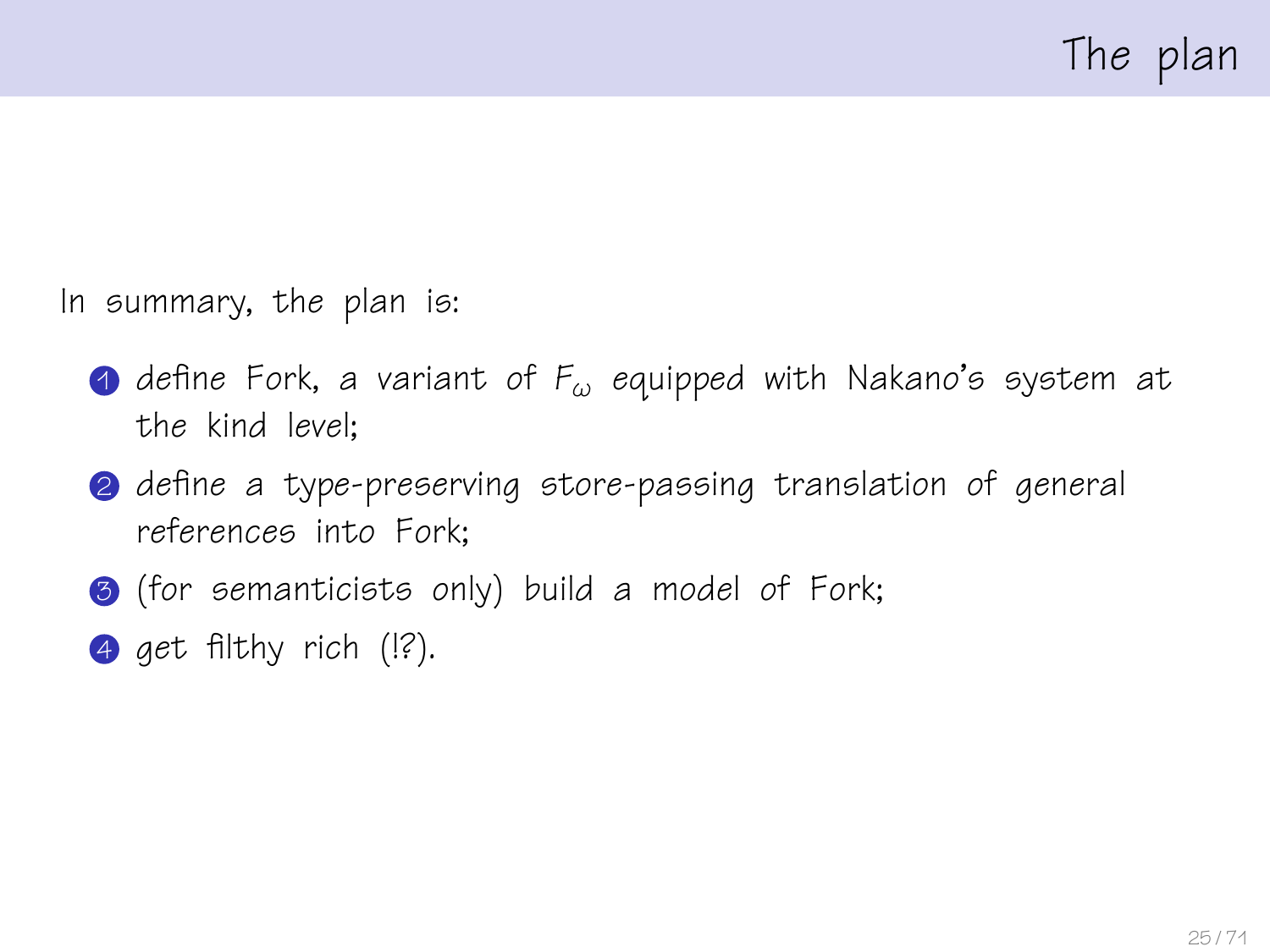### <span id="page-25-0"></span>Contents

#### • [Introduction](#page-1-0)

- [Nakano's system](#page-25-0)
- [Fork](#page-40-0)
- [Encoding general references into Fork \(highlights\)](#page-49-0)
- **•** [Conclusion](#page-64-0)
- [Bibliography](#page-66-0)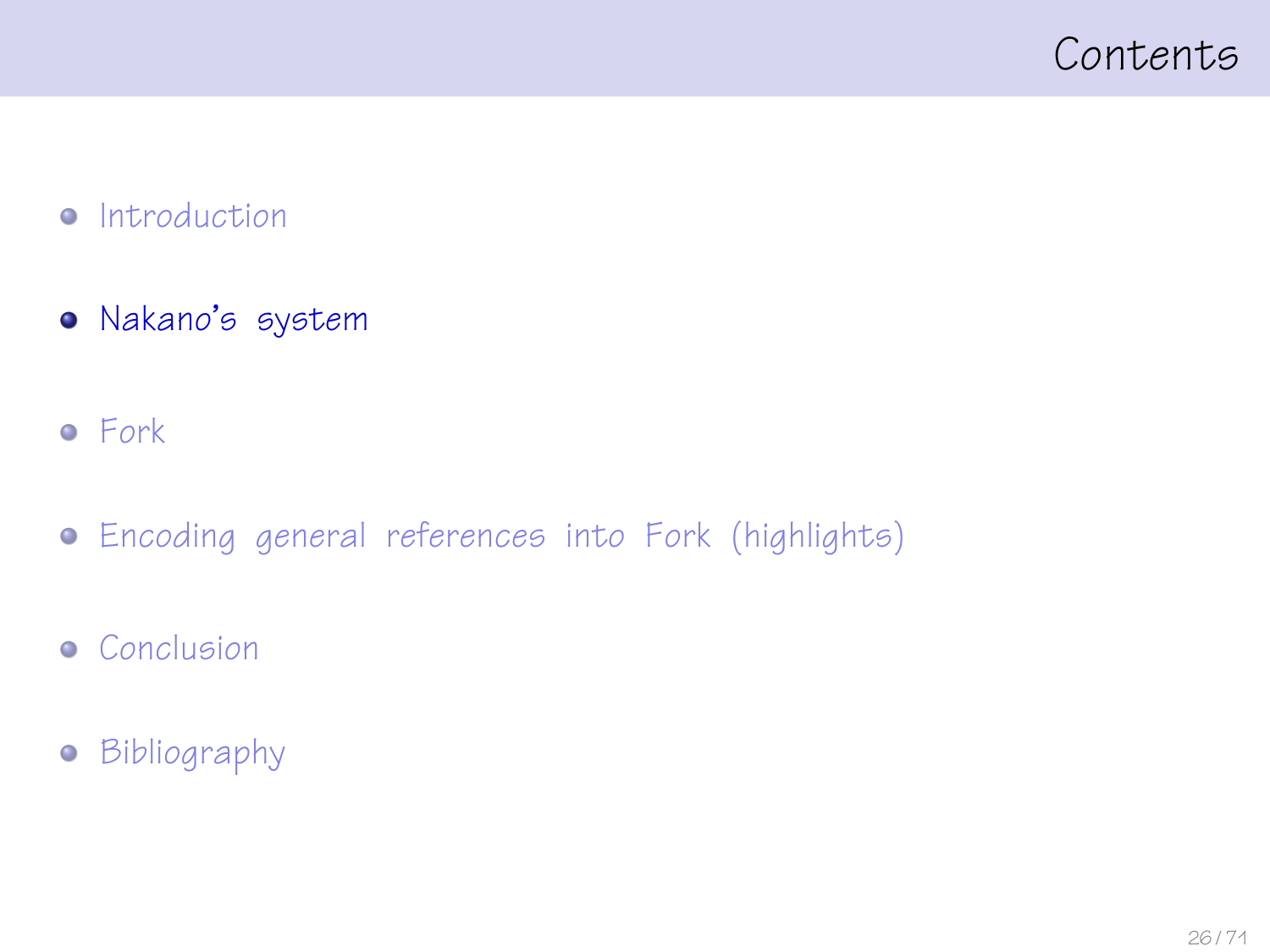

Nakano's types are co-inductively defined by:

$$
K ::= \star \mid K \rightarrow K \mid \bullet K
$$

In fact, only well-formed, finite types are permitted...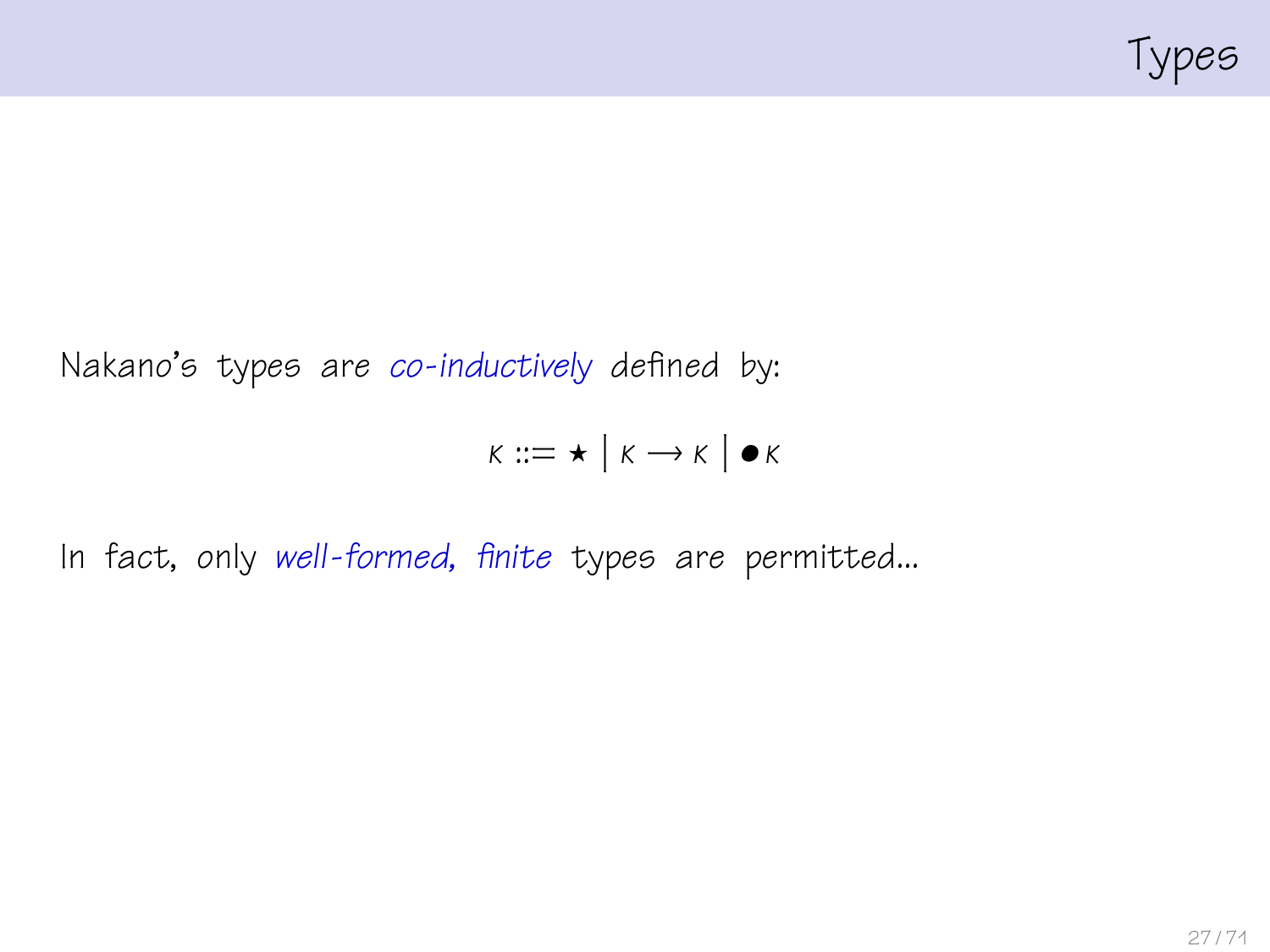

A type is well-formed iff every infinite path infinitely often enters a bullet.

In a finite presentation, this means that every cycle enters a bullet.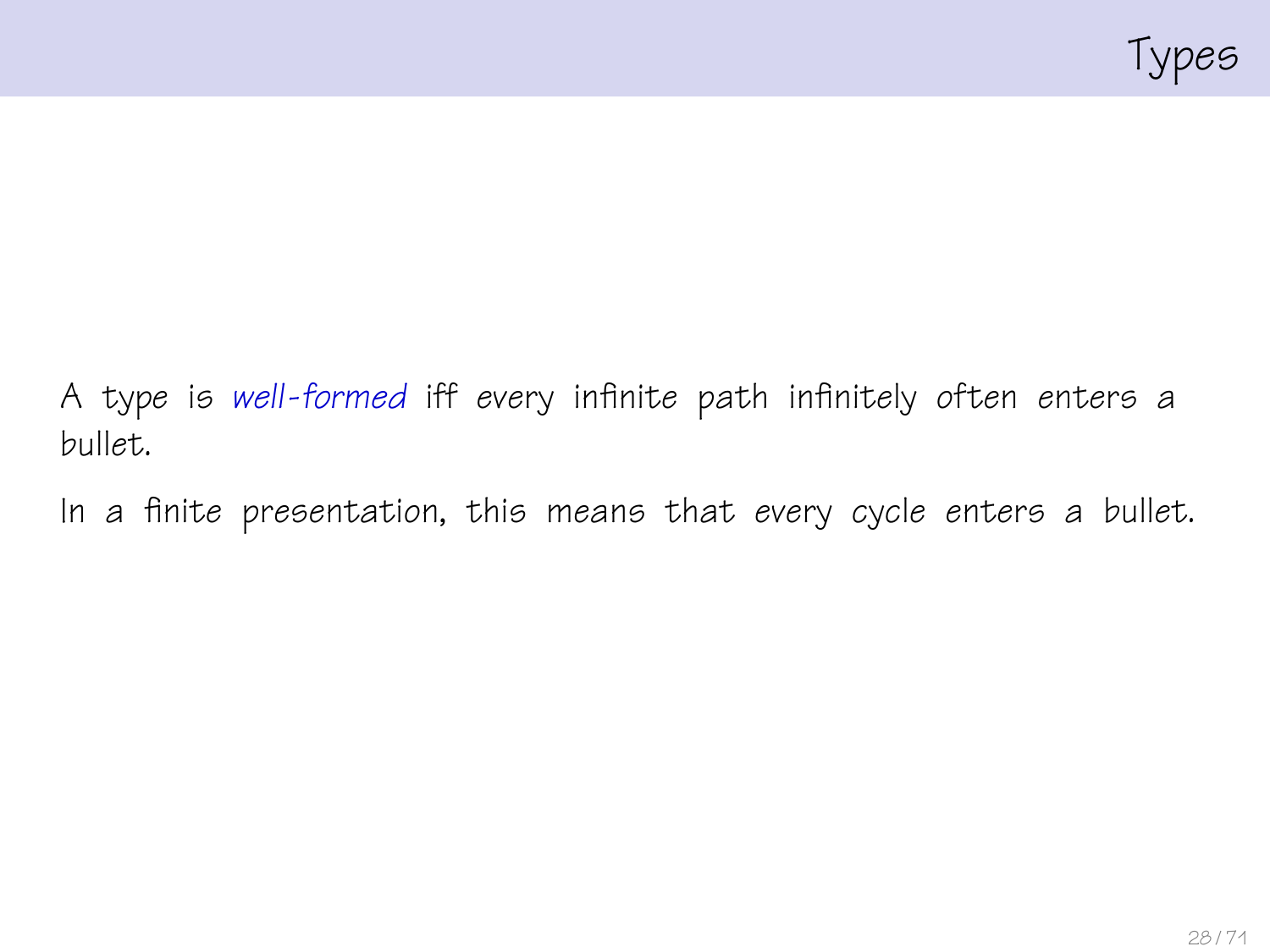

A type is finite iff every rightmost path is finite. In a finite presentation, this means that every cycle enters the left-hand side of an arrow.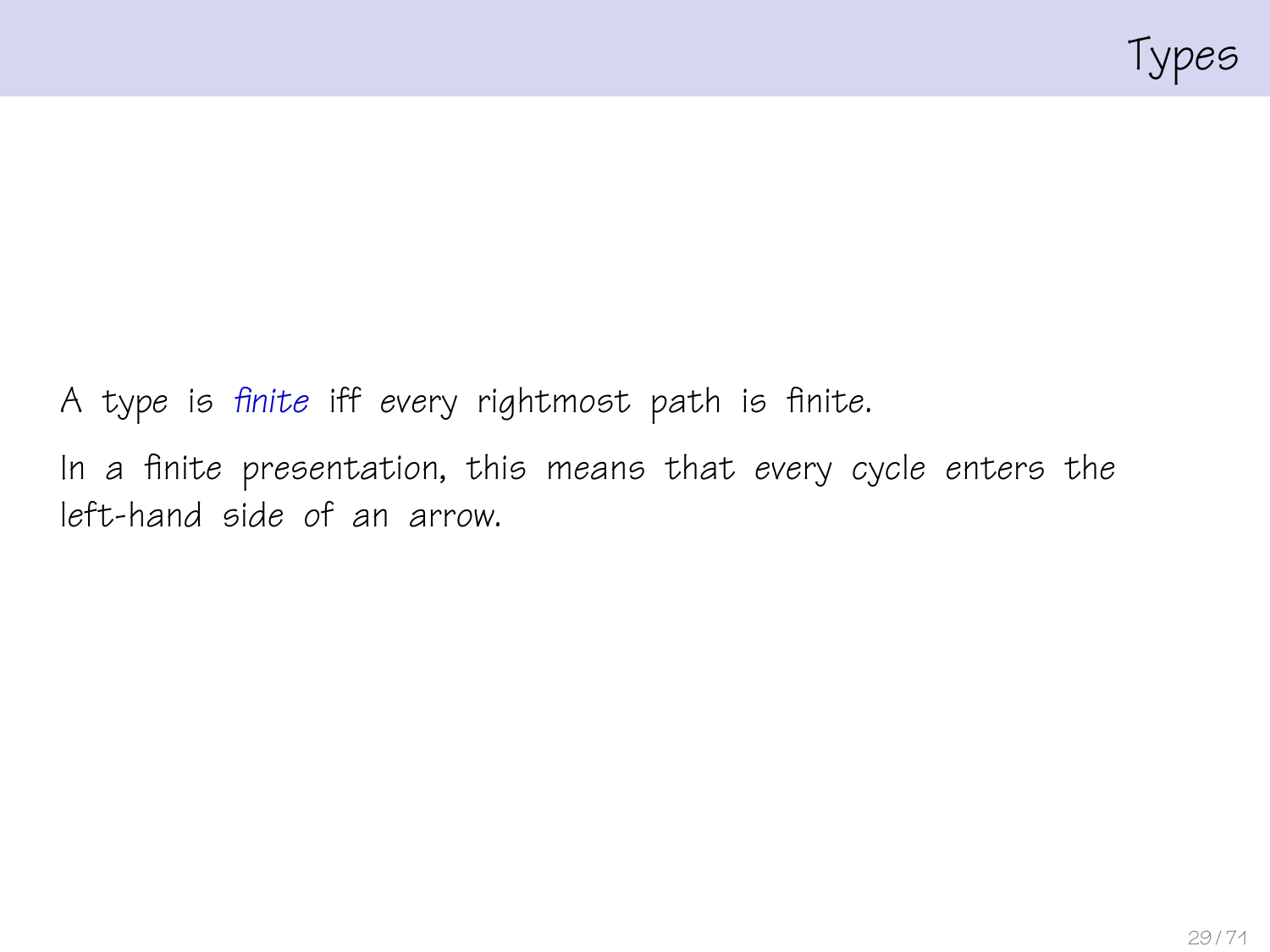Subtyping is a pre-order and additionally validates the following laws:  $\kappa'_1 \leq \kappa_1 \qquad \kappa_2 \leq \kappa'_2$  $\kappa_1 \rightarrow \kappa_2 \leq \kappa'_1 \rightarrow \kappa'_2$  $κ ≤ κ'$  $\overline{\bullet\kappa \leq \bullet\kappa'}$   $\kappa \leq \bullet\kappa$   $\bullet$   $(\kappa_1 \rightarrow \kappa_2) \leq \bullet\kappa_1 \rightarrow \bullet\kappa_2$ 

When types are finitely represented by a set of mutually recursive equations, subtyping is (efficiently) decidable.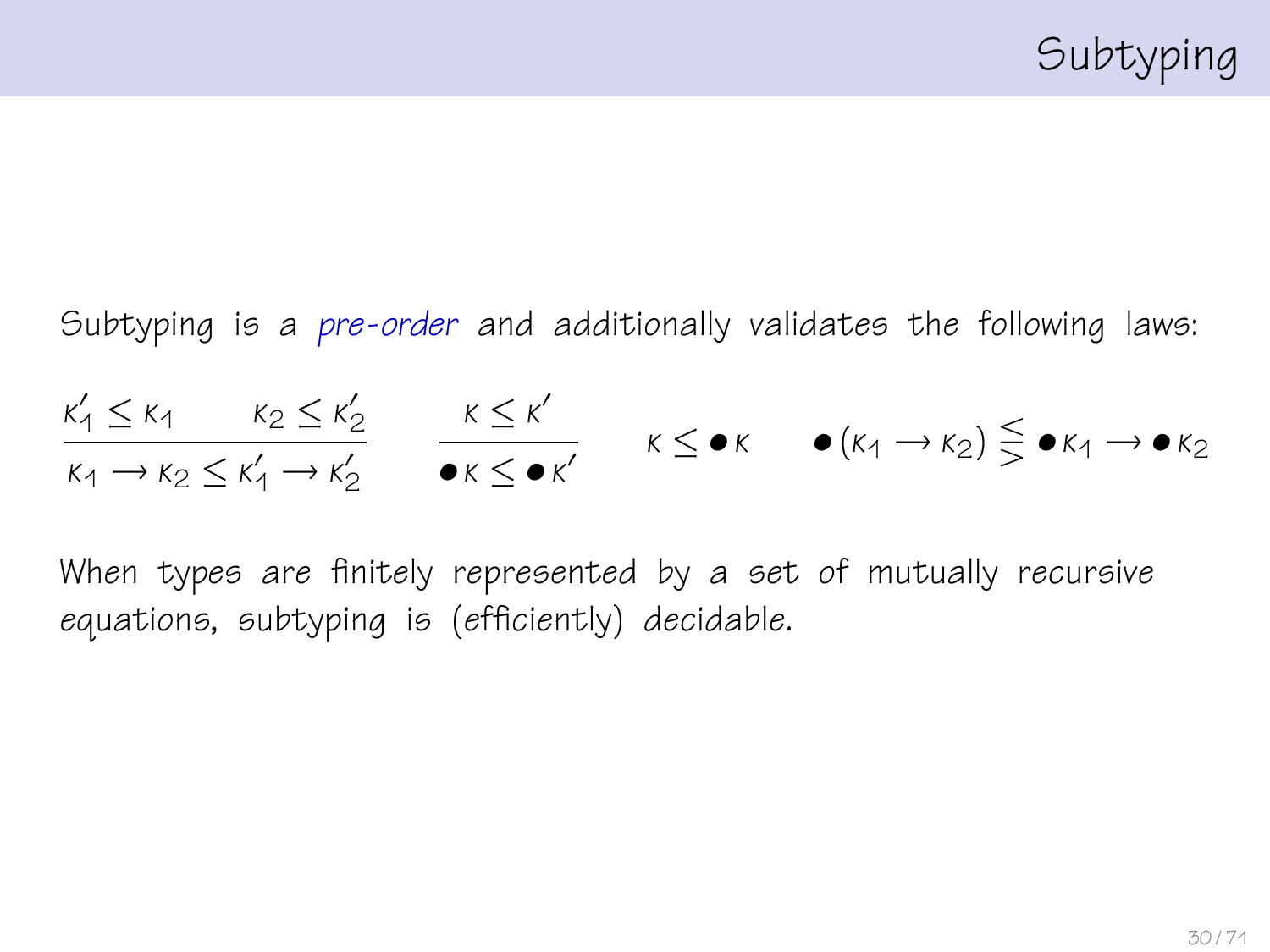

Nakano's terms are pure λ-terms:

τ ::= α | λα.τ | τ τ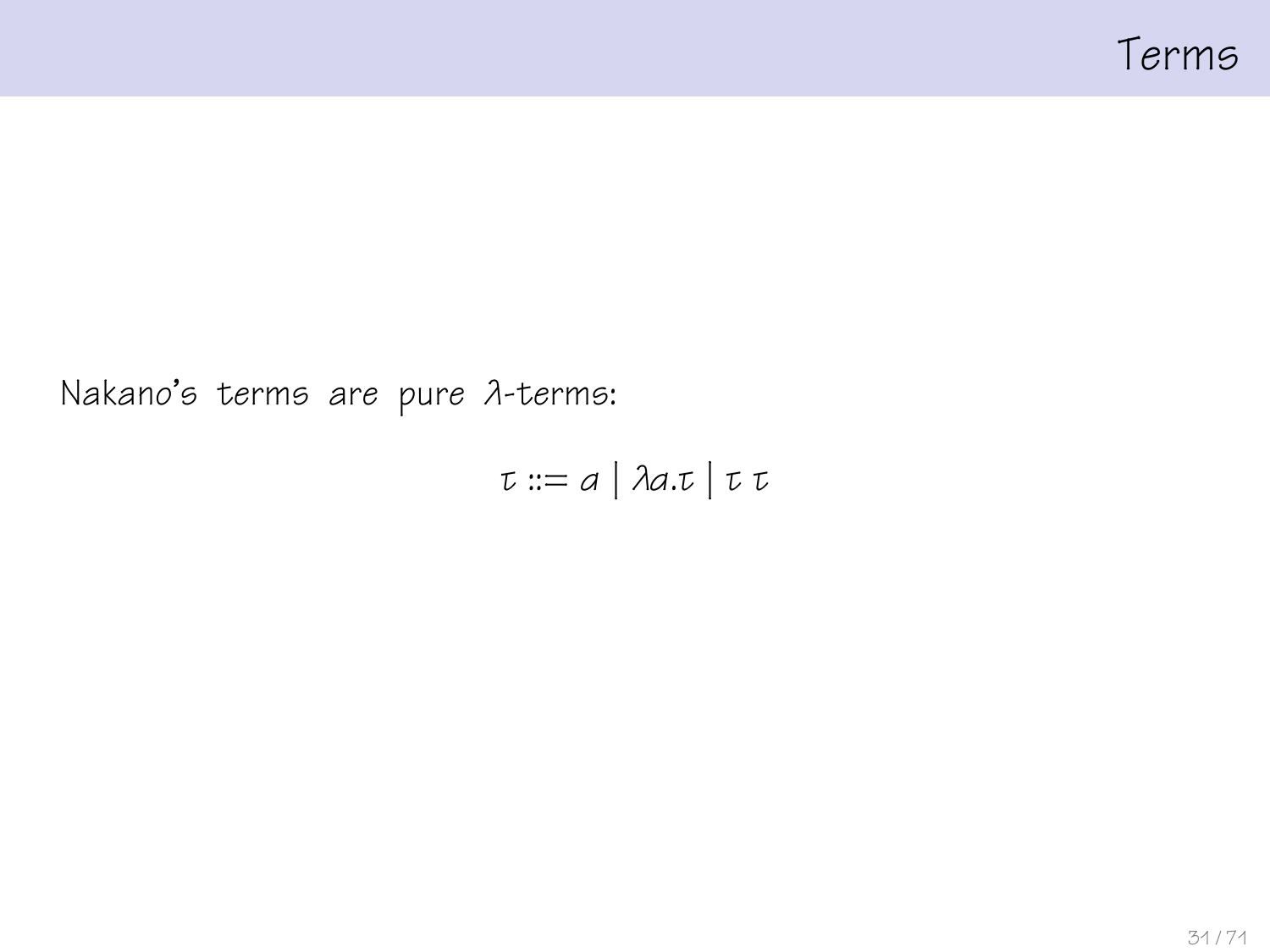The type-checking rules are standard:

$$
K \vdash \tau_1 : \kappa_1 \rightarrow \kappa_2
$$
\n
$$
K \vdash \tau_1 : \kappa_1 \rightarrow \kappa_2
$$
\n
$$
K \vdash \lambda a. \tau : \kappa_1 \rightarrow \kappa_2
$$
\n
$$
K \vdash \tau_2 : \kappa_1
$$
\n
$$
K \vdash \tau_1 : \kappa_2
$$
\n
$$
K \vdash \tau_1 : \kappa_2
$$
\n
$$
K \vdash \tau_1 : \kappa_2
$$
\n
$$
K \vdash \tau_1 : \kappa_2
$$
\n
$$
K \vdash \tau_1 : \kappa_2
$$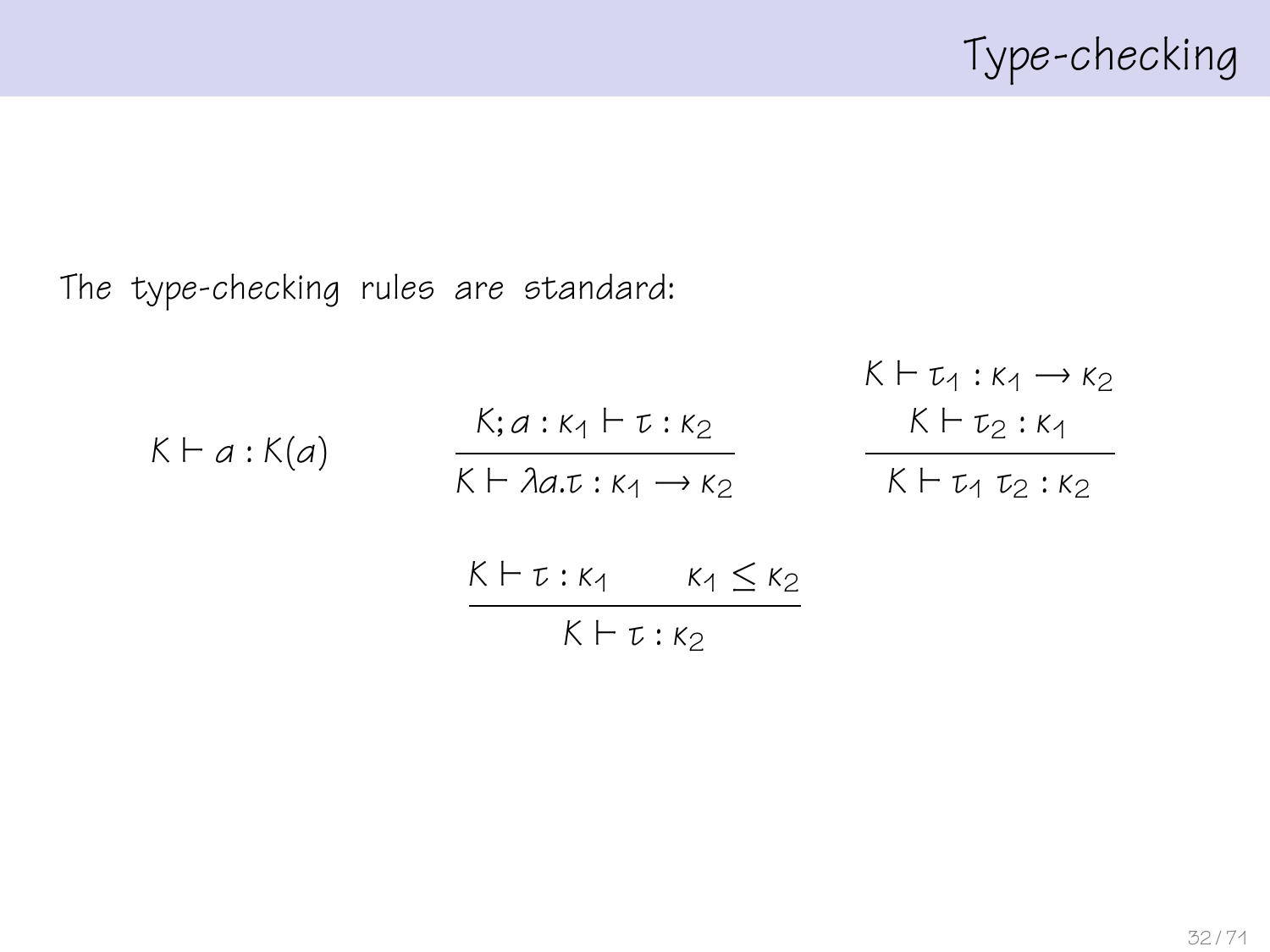## Subject Reduction

#### Theorem (Subject Reduction)

 $K \vdash \tau_1 : \kappa$  and  $\tau_1 \rightarrow \tau_2$  imply  $K \vdash \tau_2 : \kappa$ .

The proof relies on the following unusual lemma:

Lemma (Degradation)

 $K \vdash \tau : \kappa$  implies  $\bullet K \vdash \tau : \bullet \kappa$ .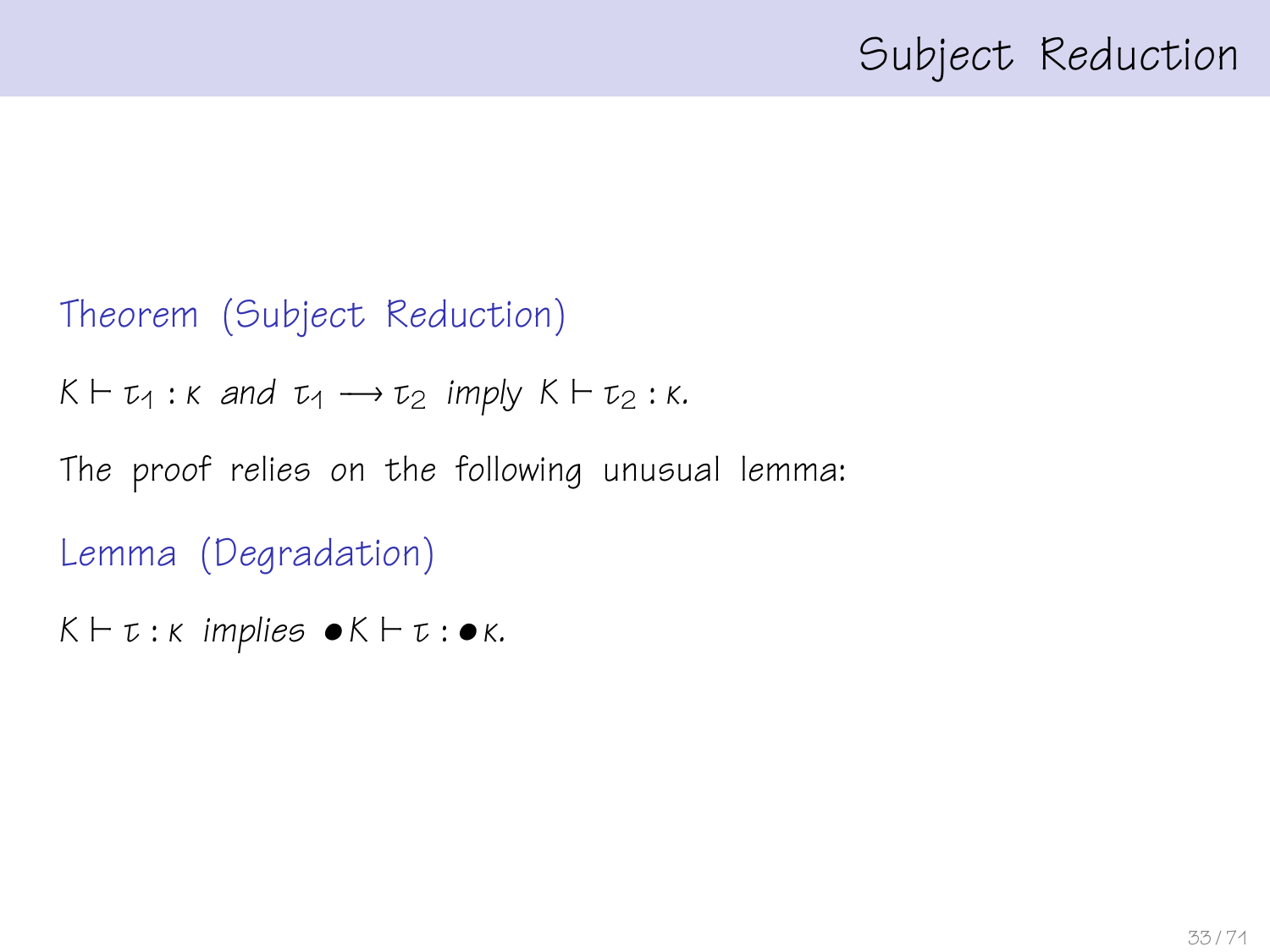#### Theorem (Productivity)

 $K \vdash t : \kappa$  implies that  $t$  admits a head normal form.

The proof, due to Nakano, uses realizability / logical relations...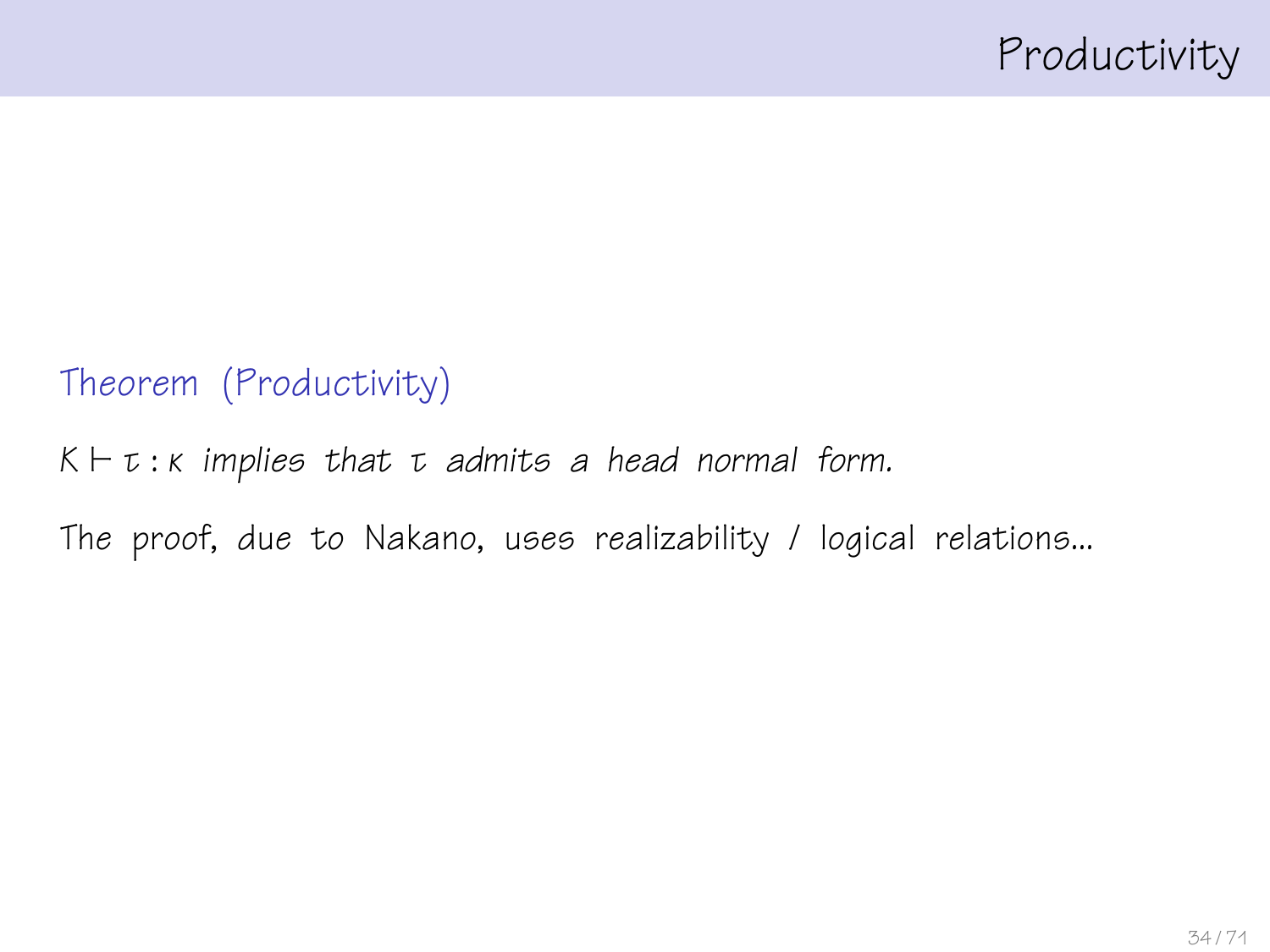Types are interpreted as sets of terms:

$$
\begin{array}{rcl}\n[\![\kappa]\!]_0 & = & \{\tau\} \\
[\![\star]\!]_{j+1} & = & \{\tau \mid \tau \longrightarrow^{\star} a \tau_1 \dots \tau_n\} \\
[\![\kappa_1 \longrightarrow \kappa_2]\!]_{j+1} & = & \{\tau_1 \mid \forall k \leq j+1 \quad \forall \tau_2 \in [\![\kappa_1]\!]_k \quad (\tau_1 \tau_2) \in [\![\kappa_2]\!]_k\} \\
[\![\bullet \kappa]\!]_{j+1} & = & [\![\kappa]\!]_j\n\end{array}
$$

This definition makes sense only because types are well-formed. The sequence  $\llbracket \mathsf{k} \rrbracket_j$  is monotonic and reaches a limit  $\llbracket \mathsf{k} \rrbracket = \bigcap_j \llbracket \mathsf{k} \rrbracket_j.$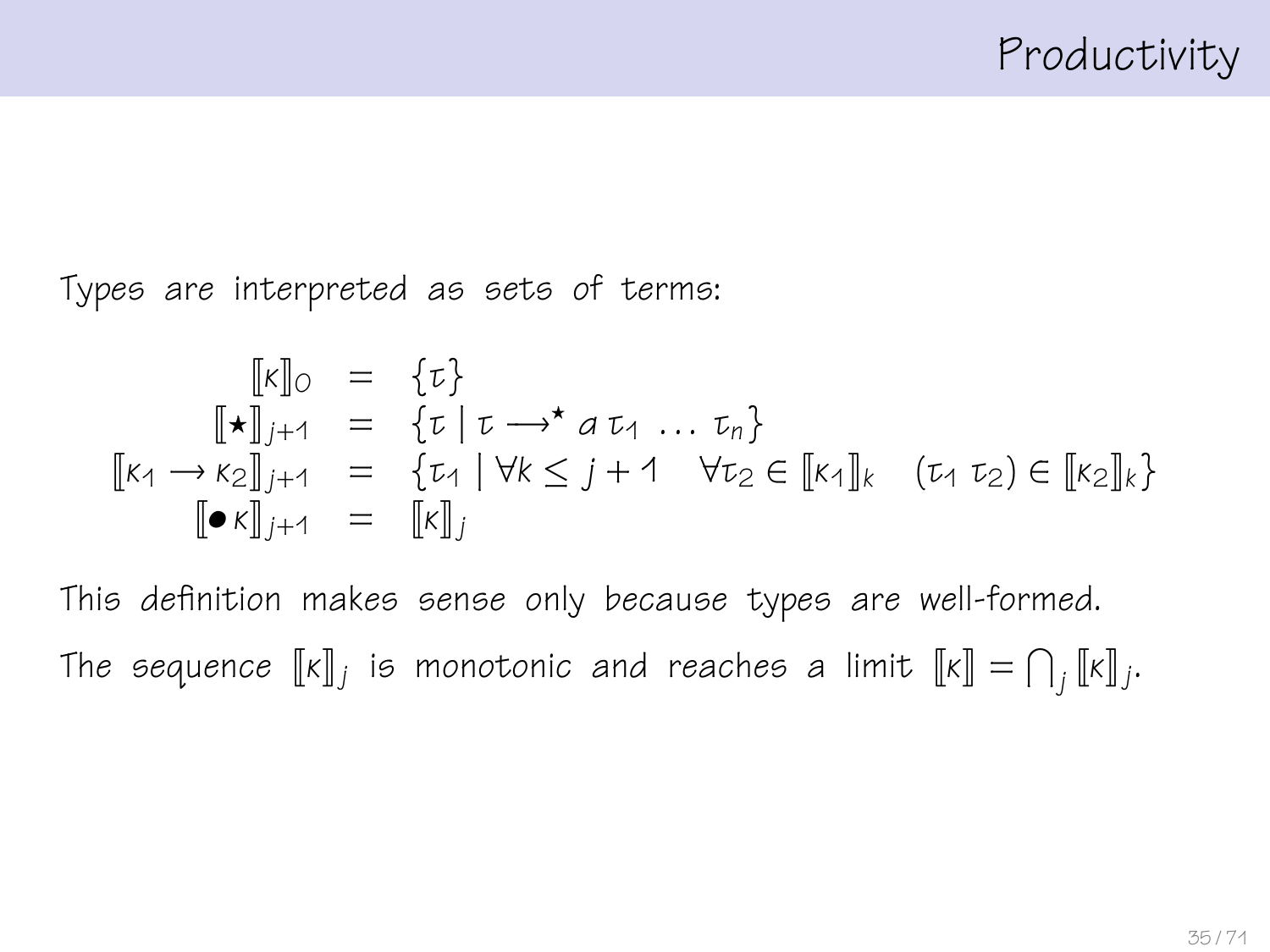The interpretation validates subtyping:

#### Lemma

 $\kappa_1 \leq \kappa_2$  implies  $[\![\kappa_4]\!]_j \subseteq [\![\kappa_2]\!]_j$ .

The interpretation validates type-checking:

#### Theorem

```
K \vdash \tau : \kappa implies \tau \in [\![\kappa]\!].
```
The fact that every well-typed term admits a head normal form follows.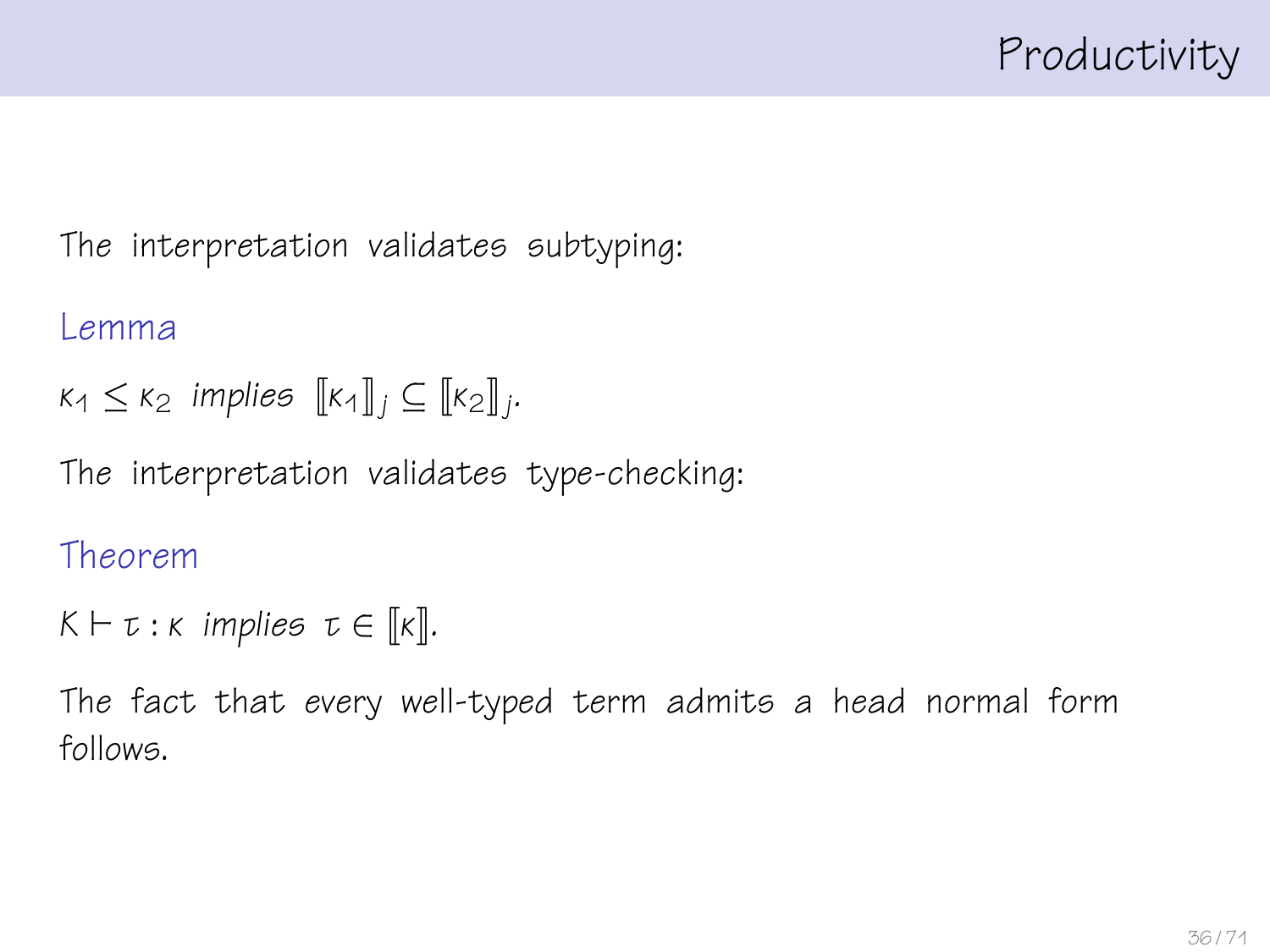# As a consequence of Subject Reduction and Productivity, we have: **Corollary**

Every well-typed term admits a maximal Böhm tree.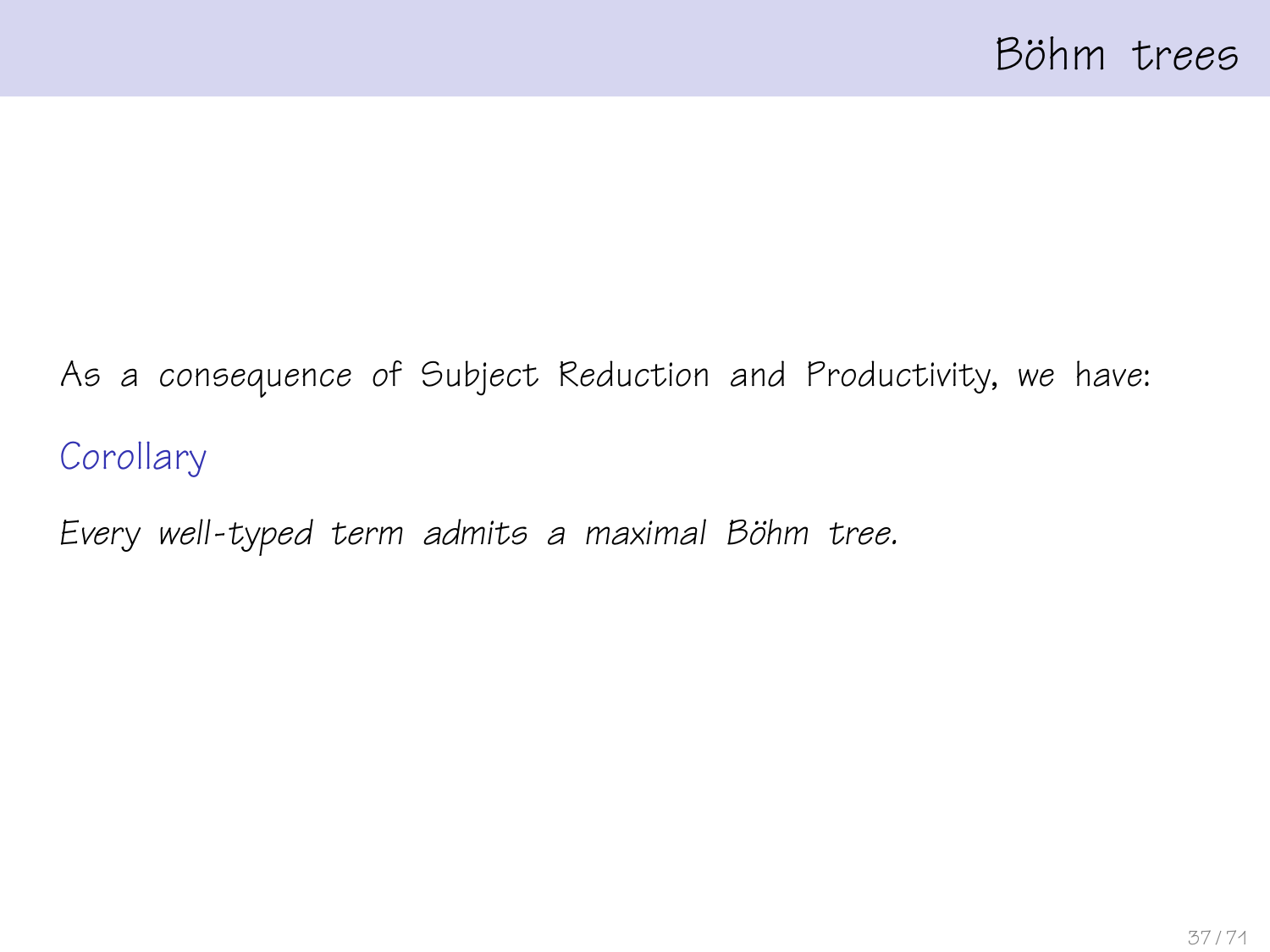Let Y stand for  $\lambda f.((\lambda x.f(x x))(\lambda x.f(x x))).$ 

The judgement  $\vdash Y : (k \rightarrow k) \rightarrow k$  cannot be derived. Otherwise, the term  $Y$  ( $\lambda$ x.x), which does not have a head normal form, would be well-typed, contradicting Productivity.

This judgement can be derived in simply-typed λ-calculus with recursive types. The self-application  $(x \times)$  requires  $x : \kappa'$ , where  $\kappa'$ satisfies  $\kappa' \equiv \kappa' \rightarrow \kappa$ . In Nakano's system, this type is ill-formed.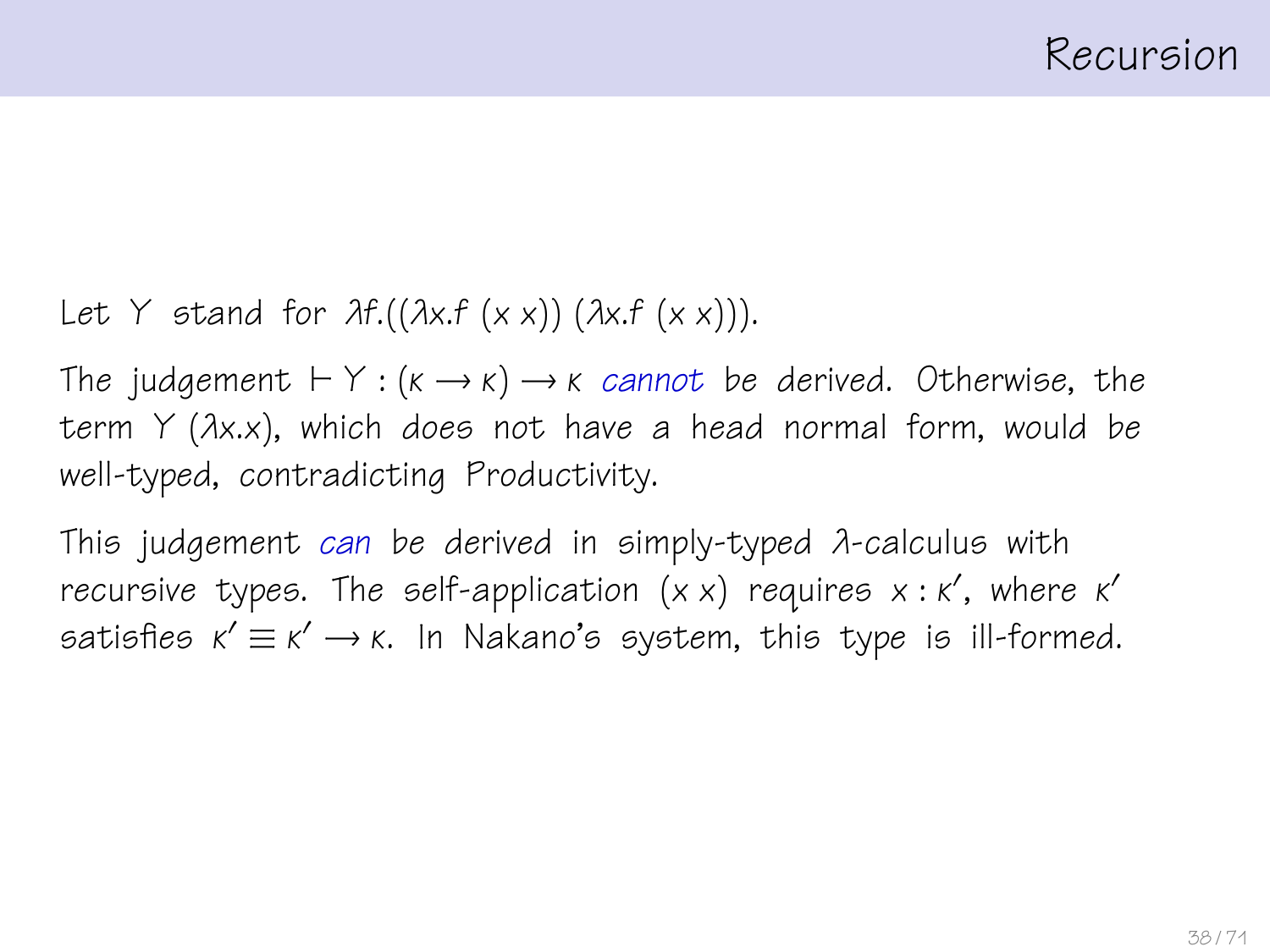Y stands for  $\lambda f.((\lambda x.f(x x))(\lambda x.f(x x))).$ 

In Nakano's system, one uses  $x : \kappa'$ , where  $\kappa' \equiv \bullet(\kappa' \to \kappa) \equiv \bullet \kappa' \to \bullet \kappa$ . Thus, the self-application  $(x \times)$  has type  $\bullet \kappa$ .

Assuming  $f: \bullet \kappa \to \kappa$ , we find that  $f(x \kappa)$  has type  $\kappa$ . Thus,  $\lambda x.f(x \kappa)$ has type  $\kappa' \to \kappa$ . By subtyping, it also has type  $\bullet (\kappa' \to \kappa)$ , that is, κ 0 . Thus, the self-application (λx.f (x x)) (λx.f (x x)) has type κ.

This leads to  $\vdash Y : (\bullet \kappa \rightarrow \kappa) \rightarrow \kappa$ .

An intuition is, only the contractive functions have fixed points.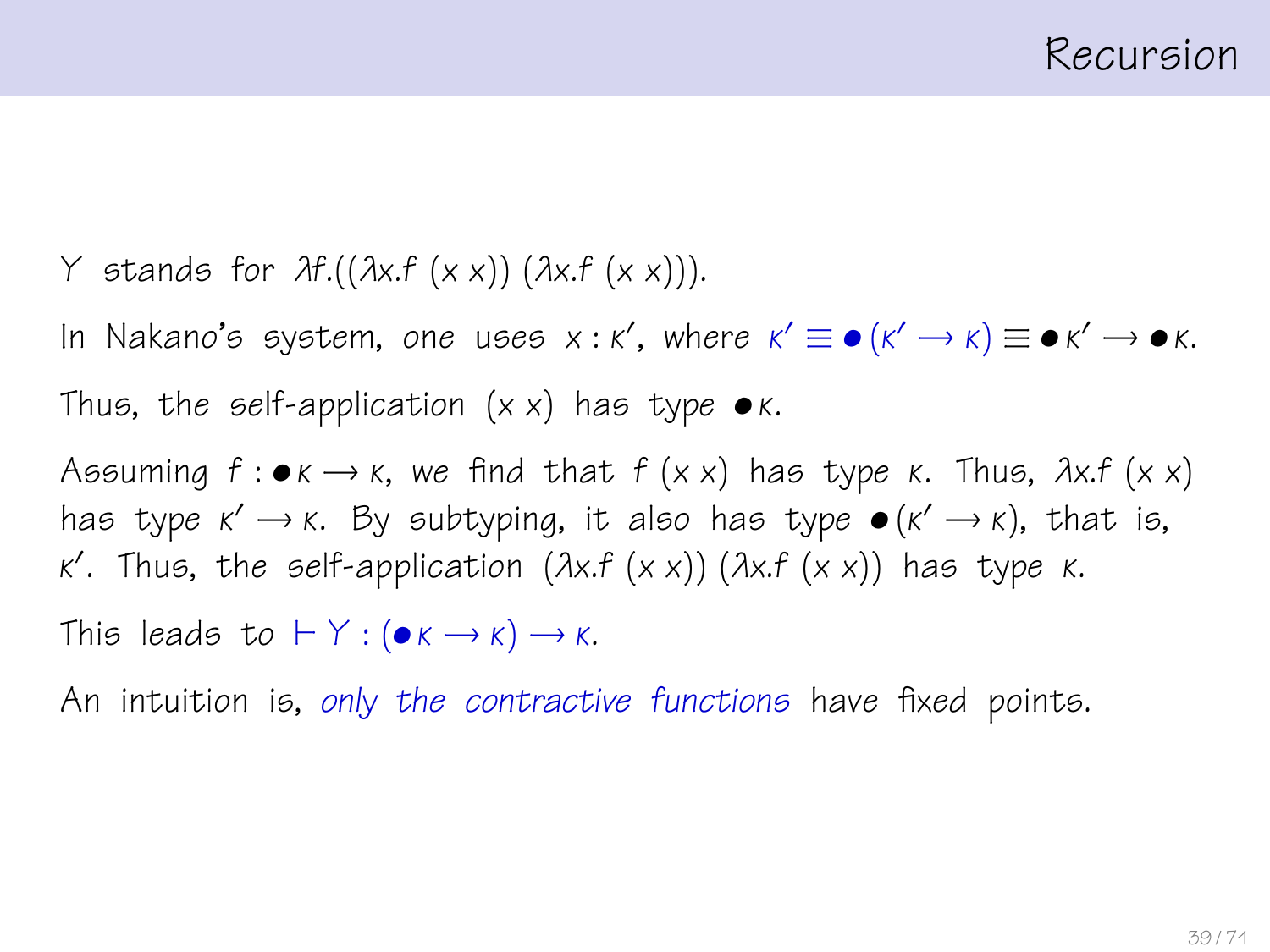Let  $\mu a \cdot \tau$  be sugar for Y ( $\lambda a \cdot \tau$ ). Then, the following rule is derivable:

 $K; a : \bullet K \vdash t : K$  $K \vdash μa.t : K$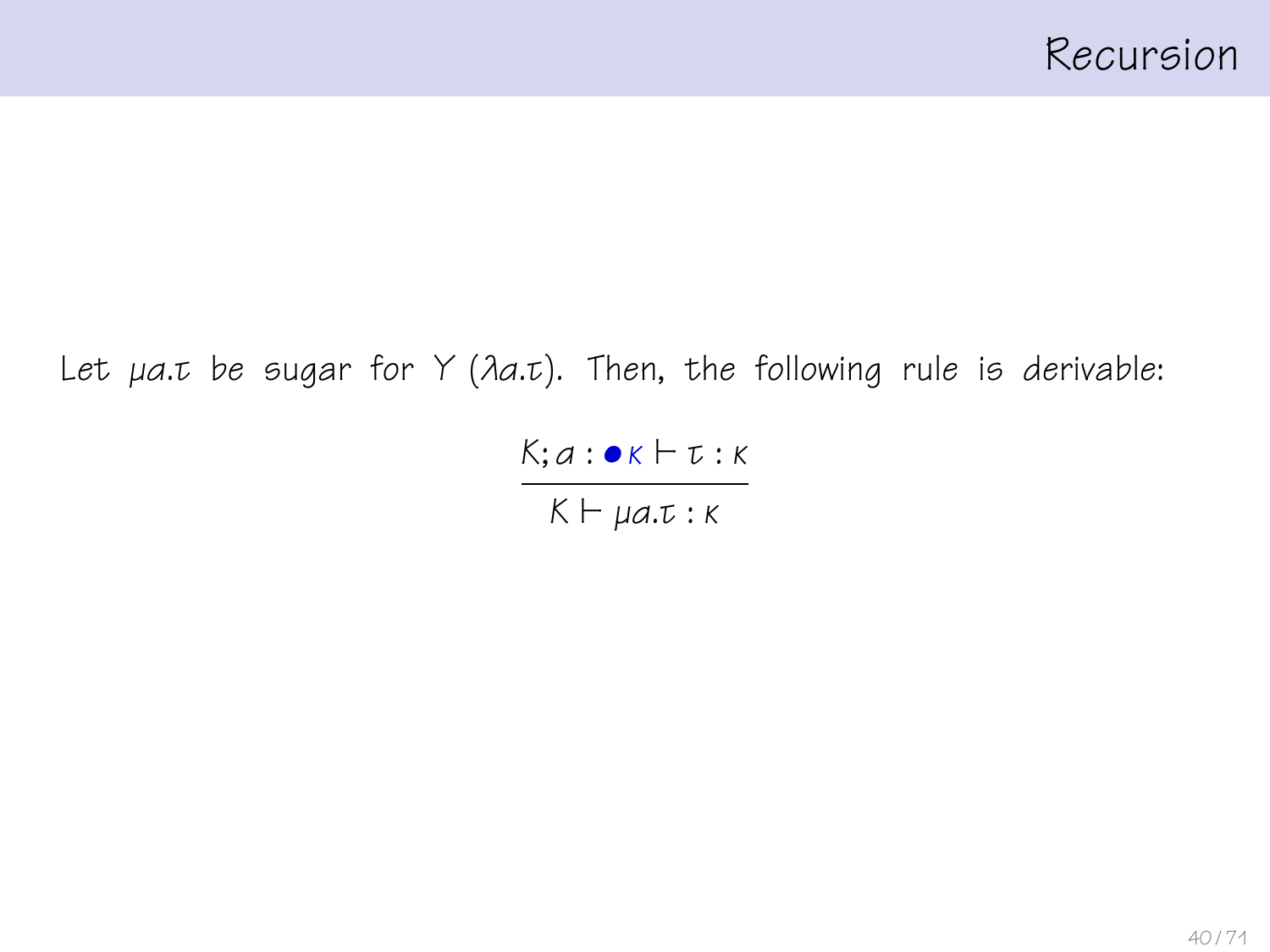### <span id="page-40-0"></span>Contents

#### • [Introduction](#page-1-0)

- [Nakano's system](#page-25-0)
- **•** [Fork](#page-40-0)
- [Encoding general references into Fork \(highlights\)](#page-49-0)
- **•** [Conclusion](#page-64-0)
- [Bibliography](#page-66-0)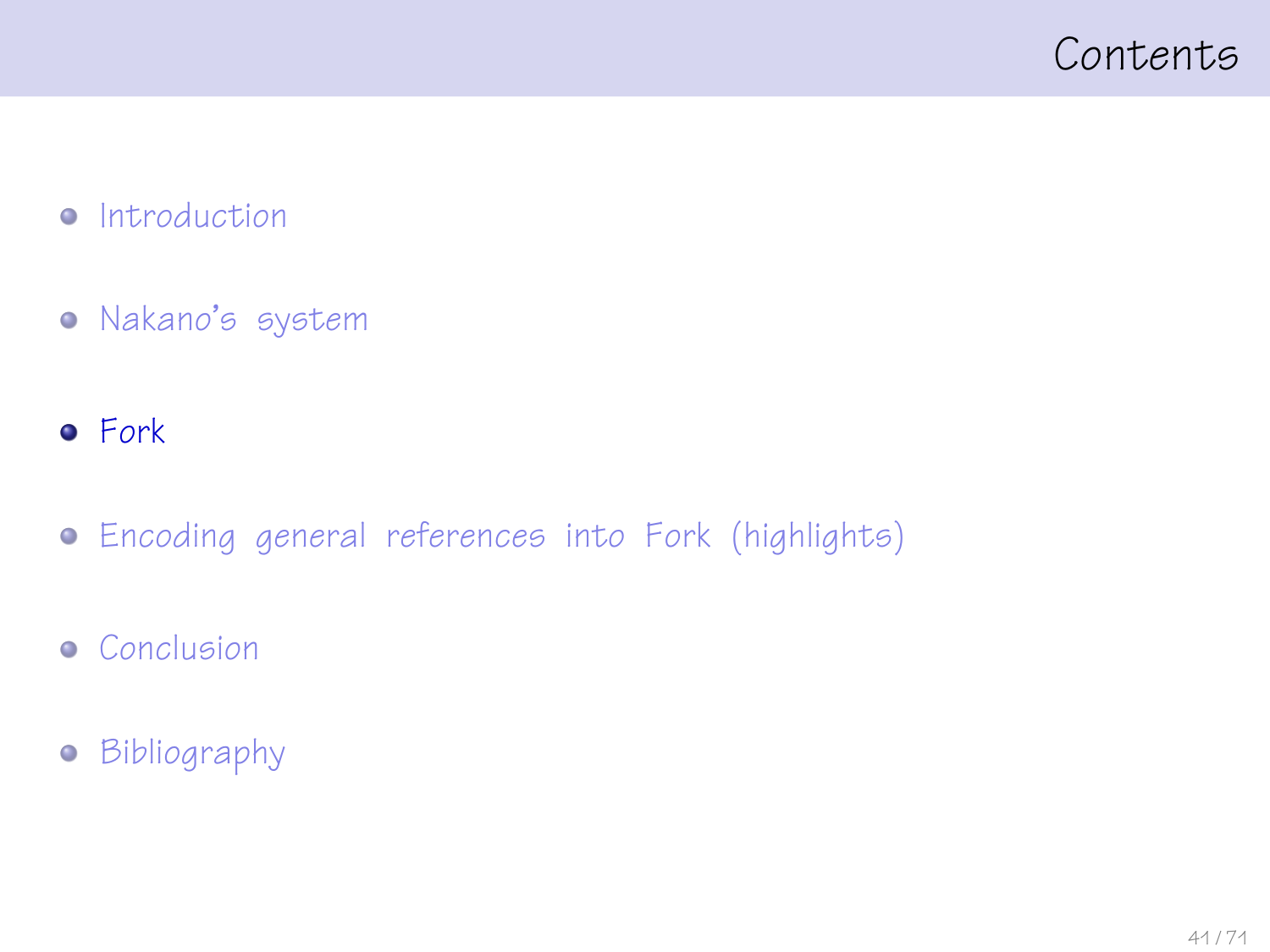$F_{\omega}$  with recursive kinds, Fork for short, uses Nakano's system at the kind and type levels.

This yields a system with very expressive recursive types: a recursive type is produced by a non-terminating, but productive, type-level computation.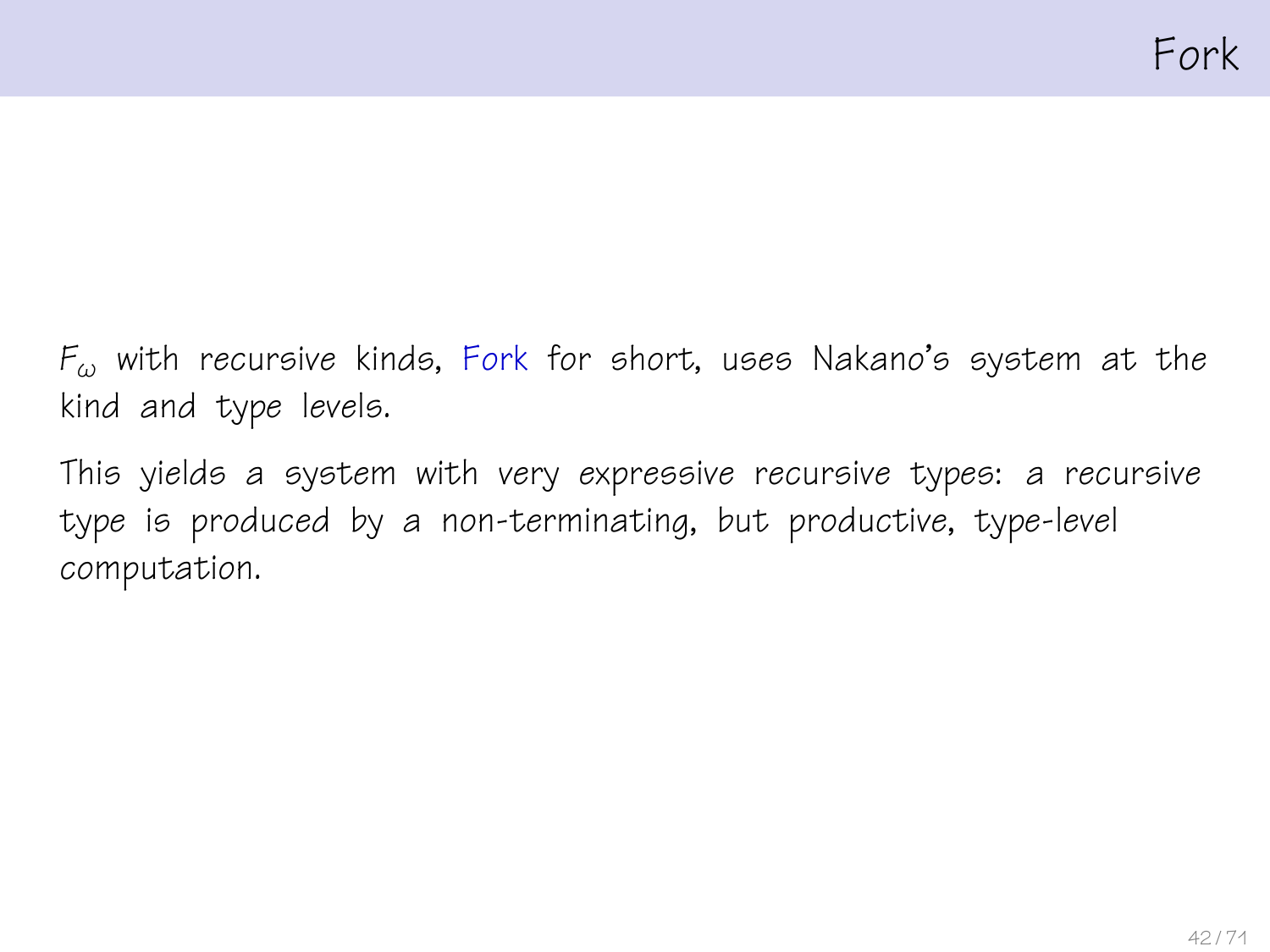

$$
\kappa ::= ...
$$
\n
$$
\tau ::= ...
$$
\n
$$
z ::= ...
$$
\n
$$
= \text{if } z = 0
$$
\n
$$
z := x | \lambda x.t | t t
$$
\n
$$
= \text{if } z = 0
$$
\n
$$
= \text{if } z = 1 \text{ and } z = 1 \text{ and } z = 0
$$
\n
$$
= \text{if } z = 1 \text{ and } z = 1 \text{ and } z = 1 \text{ and } z = 1 \text{ and } z = 1 \text{ and } z = 1 \text{ and } z = 1 \text{ and } z = 1 \text{ and } z = 1 \text{ and } z = 1 \text{ and } z = 1 \text{ and } z = 1 \text{ and } z = 1 \text{ and } z = 1 \text{ and } z = 1 \text{ and } z = 1 \text{ and } z = 1 \text{ and } z = 1 \text{ and } z = 1 \text{ and } z = 1 \text{ and } z = 1 \text{ and } z = 1 \text{ and } z = 1 \text{ and } z = 1 \text{ and } z = 1 \text{ and } z = 1 \text{ and } z = 1 \text{ and } z = 1 \text{ and } z = 1 \text{ and } z = 1 \text{ and } z = 1 \text{ and } z = 1 \text{ and } z = 1 \text{ and } z = 1 \text{ and } z = 1 \text{ and } z = 1 \text{ and } z = 1 \text{ and } z = 1 \text{ and } z = 1 \text{ and } z = 1 \text{ and } z = 1 \text{ and } z = 1 \text{ and } z = 1 \text{ and } z = 1 \text{ and } z = 1 \text{ and } z = 1 \text{ and } z = 1 \text{ and } z = 1 \text{ and } z = 1 \text{ and } z = 1 \text{ and } z = 1 \text{ and } z = 1 \text{ and } z = 1 \text{ and } z = 1 \text{ and } z = 1 \text{ and } z = 1 \text{ and } z = 1 \text{ and } z = 1 \text{ and } z = 1 \text{ and } z = 1 \text{ and } z = 1 \text{ and } z = 1 \text{ and } z = 1 \text{ and } z = 1 \text{ and } z = 1 \text{ and } z = 1 \text{ and } z = 1 \text{ and } z = 1 \text{ and } z =
$$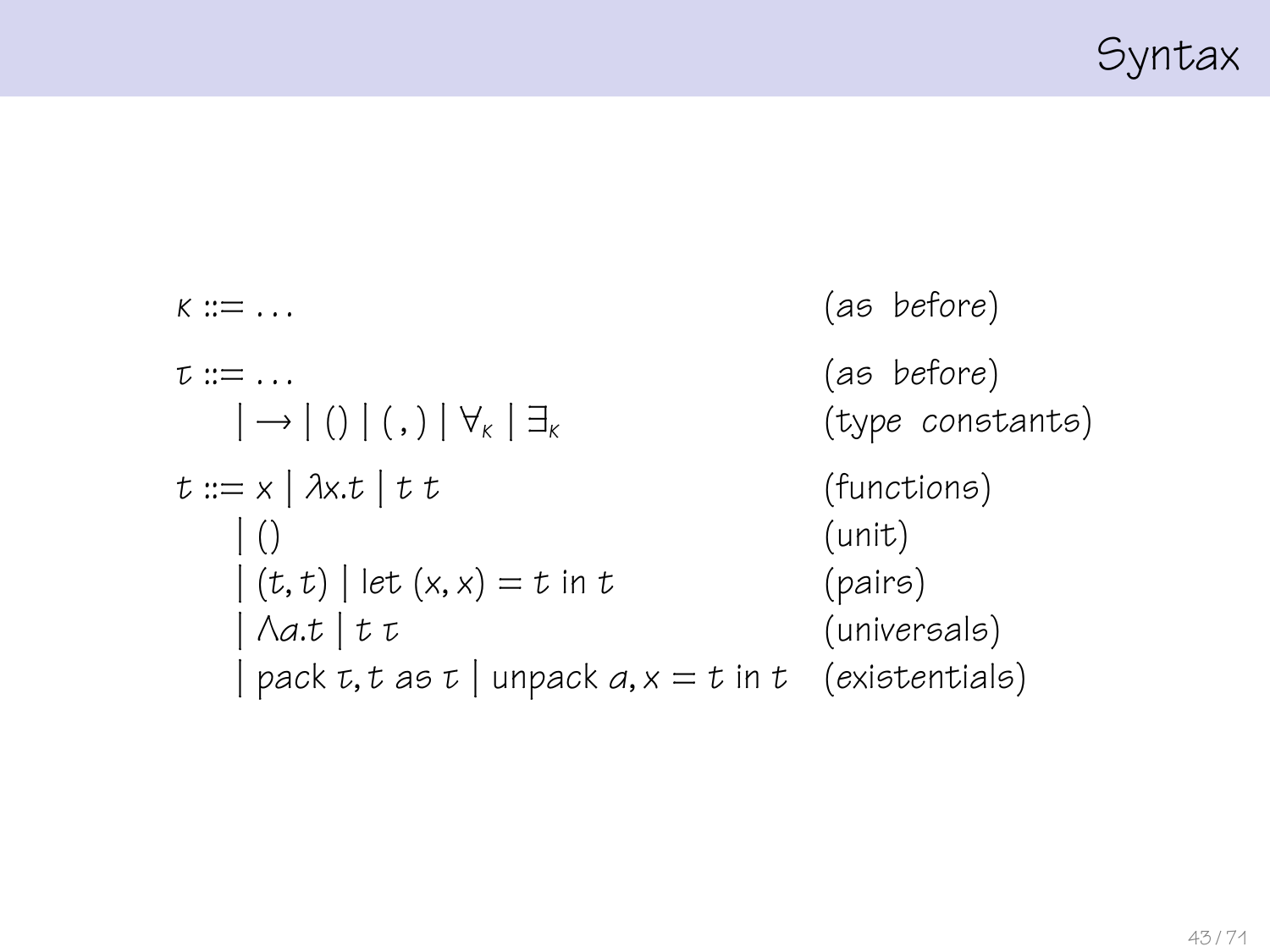### Kind assignment

The kind assignment judgement  $K \vdash \tau : \kappa$  is Nakano's, extended with axioms for the type constants:

\n- 1. 
$$
K \vdash () : \star
$$
\n- 2.  $K \vdash \rightarrow : \bullet \star \rightarrow \bullet \star \rightarrow \star$
\n- 3.  $K \vdash (,) : \bullet \star \rightarrow \bullet \star \rightarrow \star$
\n- 4.  $K \vdash \forall_k : (k \rightarrow \bullet^n \star) \rightarrow \bullet^n \star$
\n- 5.  $K \vdash \exists_k : (k \rightarrow \bullet^n \star) \rightarrow \bullet^n \star$
\n

Axioms 2 & 3 reflect the idea that  $\rightarrow$  and (,) are type constructors, as opposed to arbitrary type operators. They build structure on top of their arguments, that is, they are contractive. Due to this decision, the types that classify values have kind  $\bullet^n \star$  in general. Axioms 4 & 5 reflect this.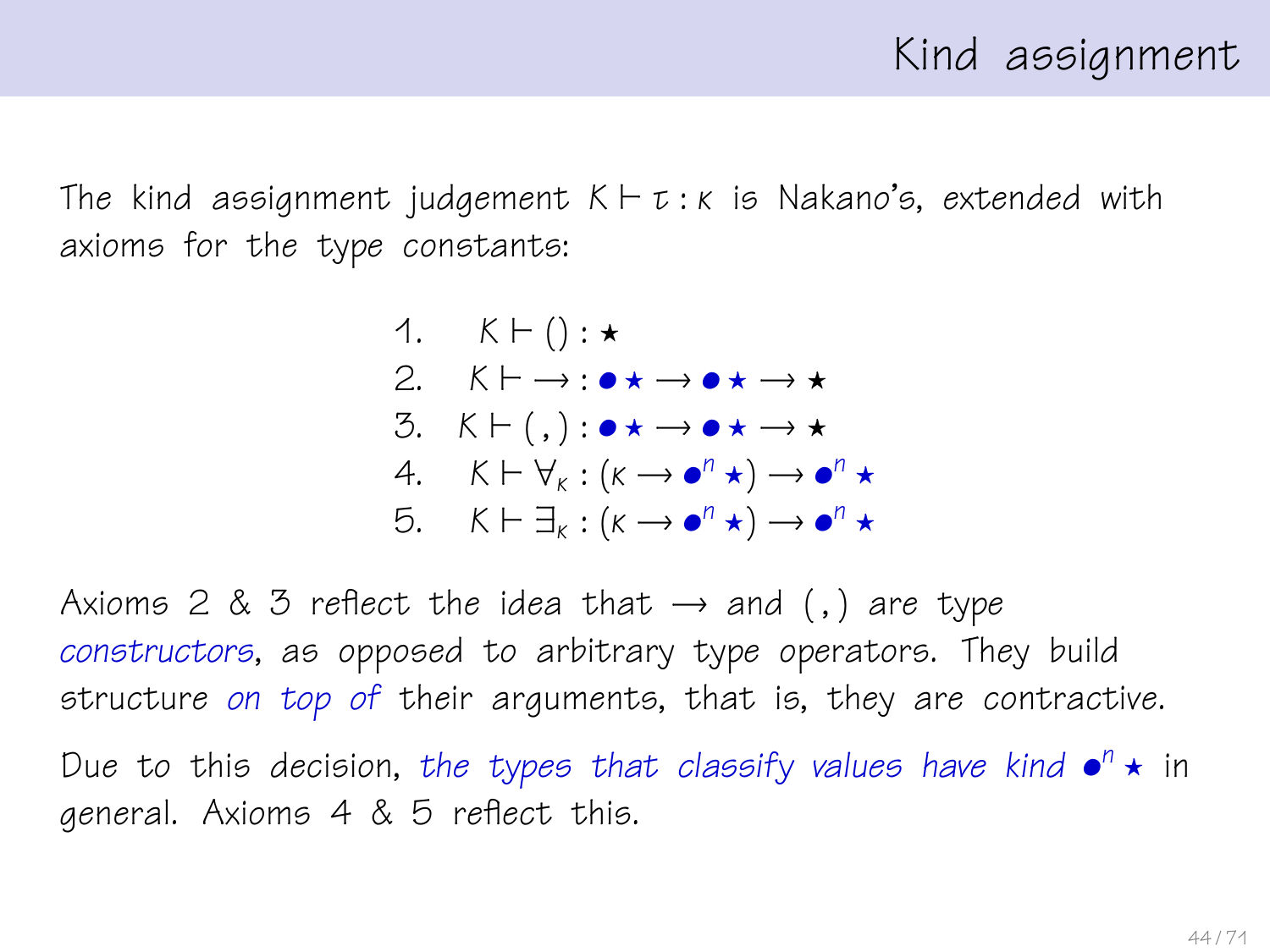### Notation

#### I write  $\Gamma \vdash \tau : \bigcirc \kappa$  when  $\Gamma \vdash \tau : \bullet^n \kappa$  holds for some n.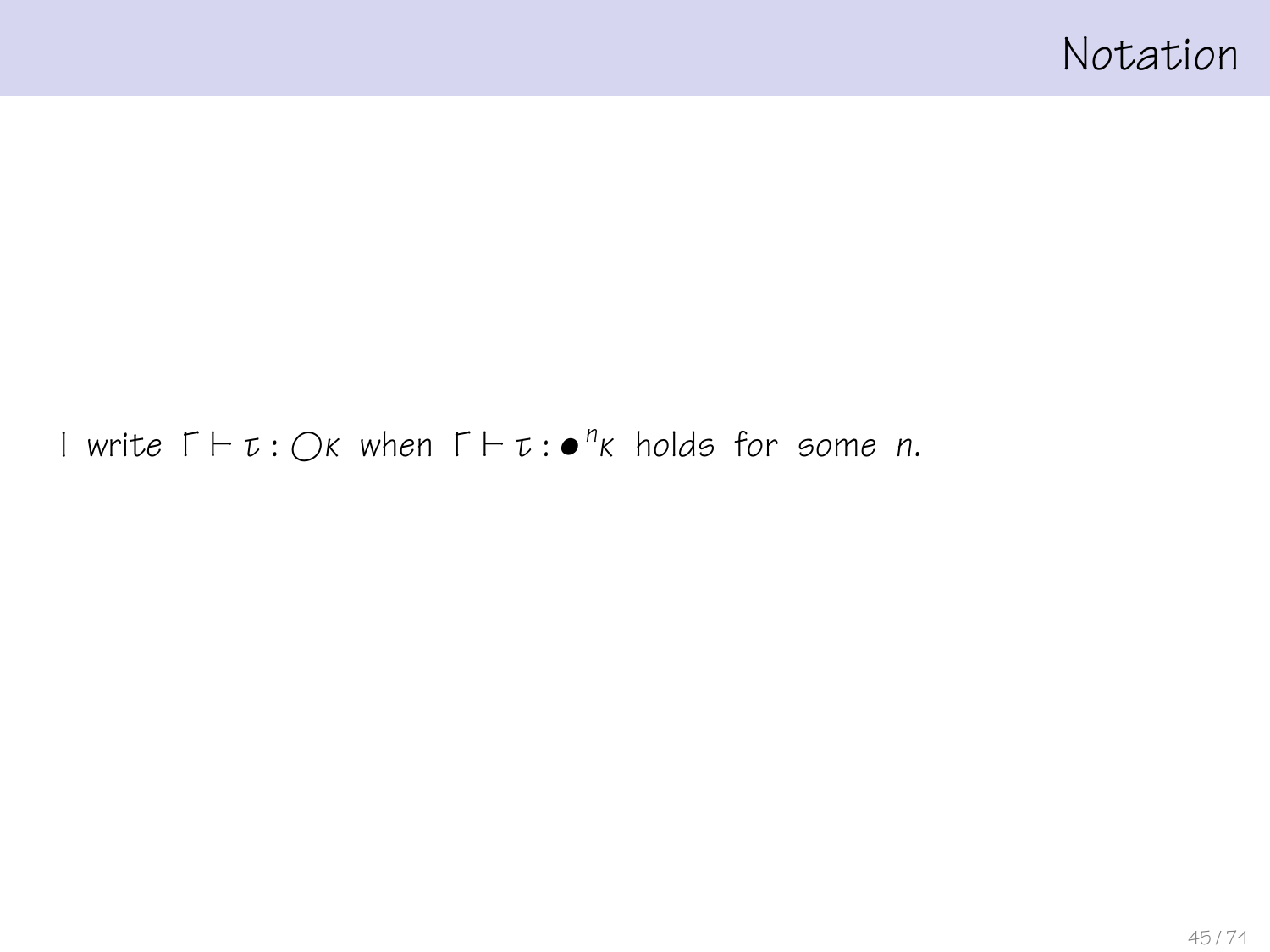# Type-checking

| Var<br>$\Gamma \vdash x : \Gamma(x)$                         | Abs                                                                                                              | 「⊦ひ:○★ 「;x : ひ ト t : t2<br>$\Gamma \vdash \lambda x.t : \tau_1 \rightarrow \tau_2$ |
|--------------------------------------------------------------|------------------------------------------------------------------------------------------------------------------|------------------------------------------------------------------------------------|
| Unit<br>$\Gamma \vdash () : ()$                              | (,)- $Intro$                                                                                                     | 「トtu:tu  「トt2:t2<br>$\Gamma \vdash (t_1, t_2) : (t_1, t_2)$                        |
| ∀-Intro<br>Γ:a:κ⊣t:τ a#Γ<br>Г ⊢ Ла.t : ∀ <sub>к</sub> (да.t) |                                                                                                                  | $\forall$ -Flim<br>Γ⊣τ:∀κτ1<br>$\Gamma\vdash \tau_2: \bigcirc \kappa$<br>「トtひ:ひ ひ  |
| 극-Flim                                                       | 「 ト tィ : ヨィ tィ   a # 「. t›<br>Г;а : к;х : (τィ а) ⊢ tっ : τっ<br>$\Gamma \vdash$ unpack $a, x = t_1$ in $t_2 : t_2$ |                                                                                    |

| App                                                                        |
|----------------------------------------------------------------------------|
| 「⊦セィ : モィ → モ০<br>$\Gamma \vdash t_2 : t_1$                                |
| 「トひな:ひ                                                                     |
| ( , )-Elim                                                                 |
| $\Gamma \vdash t_1 : (t_1,t_2)$                                            |
| Г: X1 : t4:X0 : to ⊢ to : t                                                |
| $\Gamma \vdash$ let $(x_1, x_2) = t_1$ in $t_2 : t$                        |
| $\exists$ -Intro<br>「トt: ひ ひ                                               |
| Г⊦∃ки:∩★ 「⊦t»:∩к                                                           |
| $\Gamma \vdash$ pack $\tau_2$ , t as $\exists_k \tau_1 : \exists_k \tau_1$ |
|                                                                            |

$$
\begin{array}{ll}\n\text{Conversion} \\
\Gamma \vdash t : \tau_1 \\
\Gamma \vdash \tau_2 : O \star \qquad \tau_1 \equiv \tau_2 \\
\hline\n\Gamma \vdash t : \tau_2\n\end{array}
$$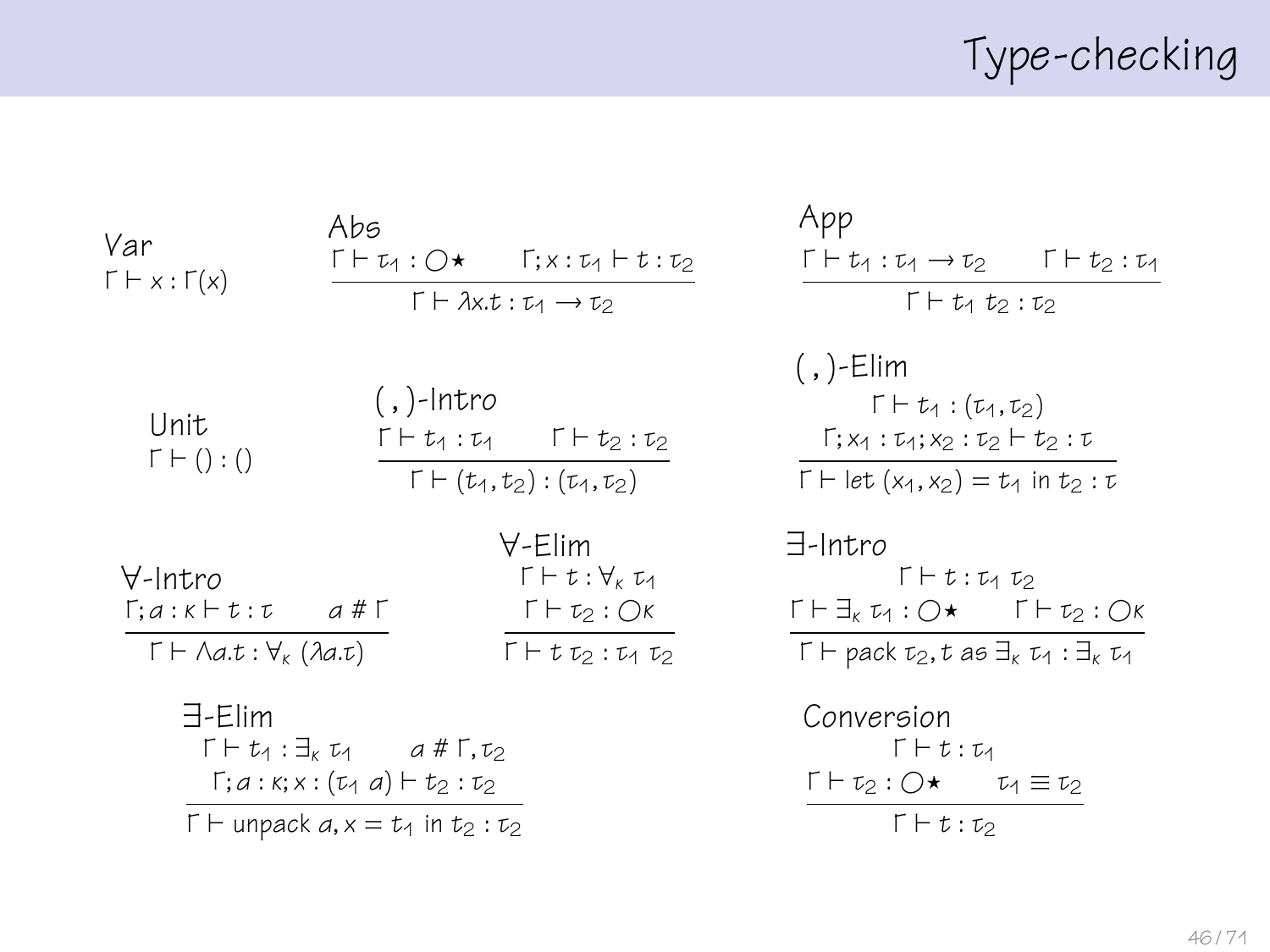### Definition (Well-formedness)

The empty typing environment is well-formed. The typing environment  $Γ; a : K$  is well-formed if  $Γ$  is well-formed and  $a # Γ$ . The typing environment  $\Gamma; x : \tau$  is well-formed if  $\Gamma$  is well-formed and  $\Gamma \vdash \tau : \bigcirc \star$ .

#### Lemma (Well-formedness)

```
If \Gamma is well-formed, then \Gamma \vdash t : t implies \Gamma \vdash t : \bigcirc \star.
```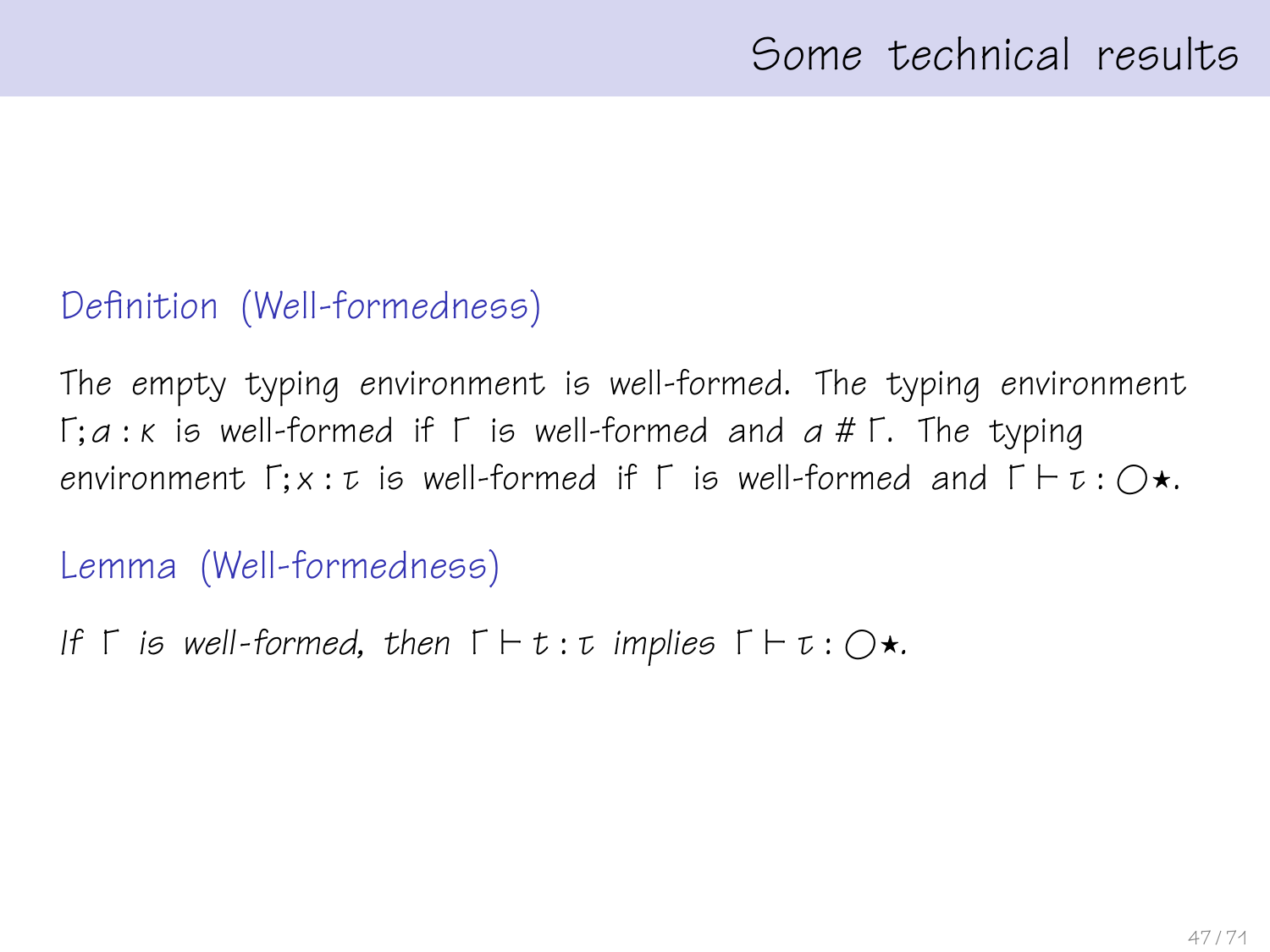### Some technical results

#### Lemma (Degradation)

```
\Gamma_1; a : \kappa; \Gamma_2 \vdash t : \tau implies \Gamma_4; a : \bullet \kappa; \Gamma_2 \vdash t : \tau.
```
### Lemma (Type substitution)

```
\Gamma_1; a : \kappa; \Gamma_2 \vdash t : \tau_2 and \Gamma_1 \vdash \tau_1 : \kappa imply
\Gamma_1; [a \mapsto \tau_1] \Gamma_2 \vdash [a \mapsto \tau_1] t : [a \mapsto \tau_1] \tau_2.
```
Corollary (Type substitution with degradation)

```
\Gamma_1: a : \kappa: \Gamma_2 \vdash t : \tau_2 and \Gamma_1 \vdash \tau_1 : \bigcirc \kappa imply
\Gamma_1; [a \mapsto \tau_1] \Gamma_2 \vdash [a \mapsto \tau_1] t : [a \mapsto \tau_1] \tau_2.
```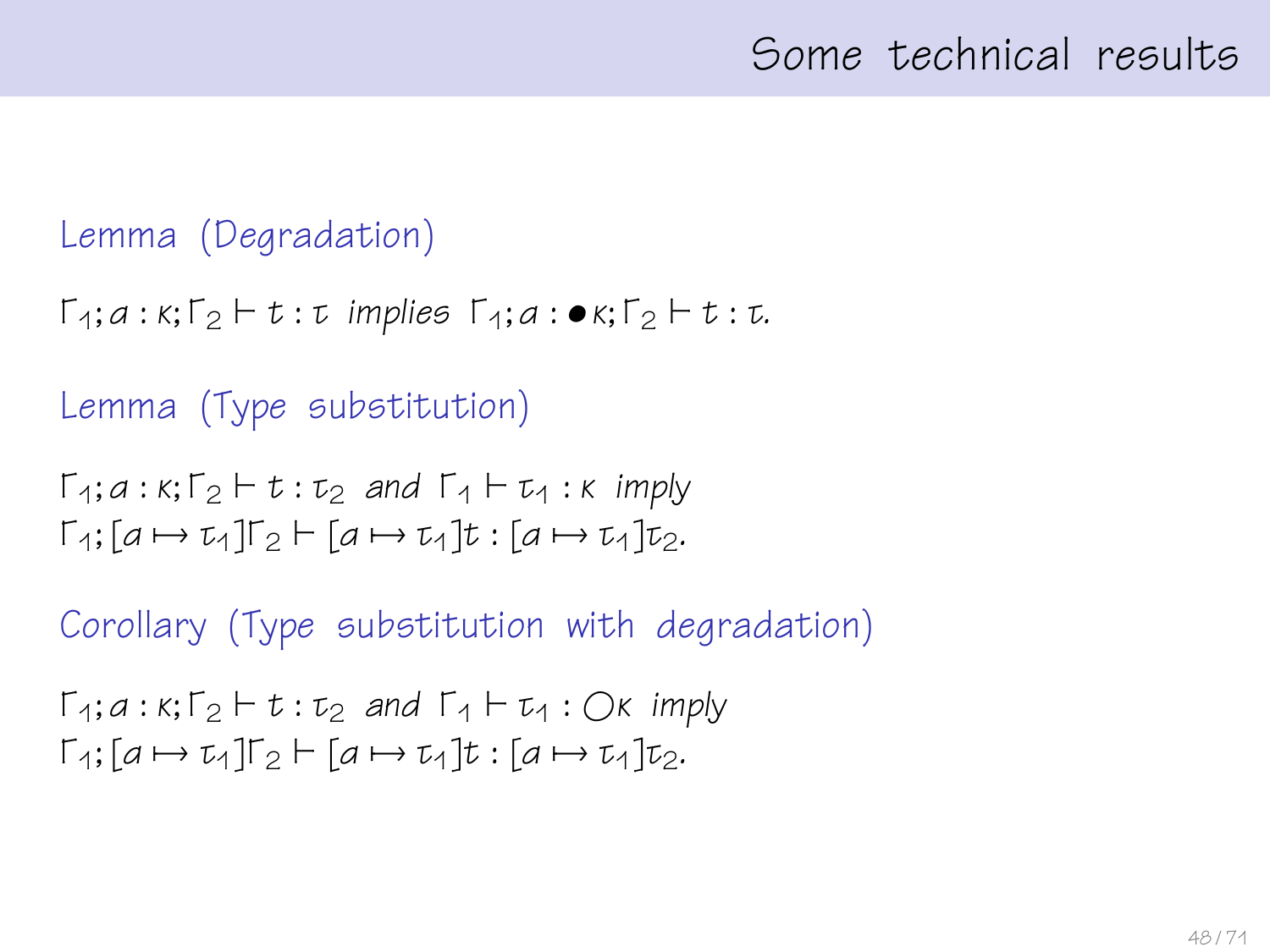### More technical results

#### Lemma (Value substitution)

#### ...

### Lemma (Subject Reduction)

#### ...

### Lemma (Progress)

#### ...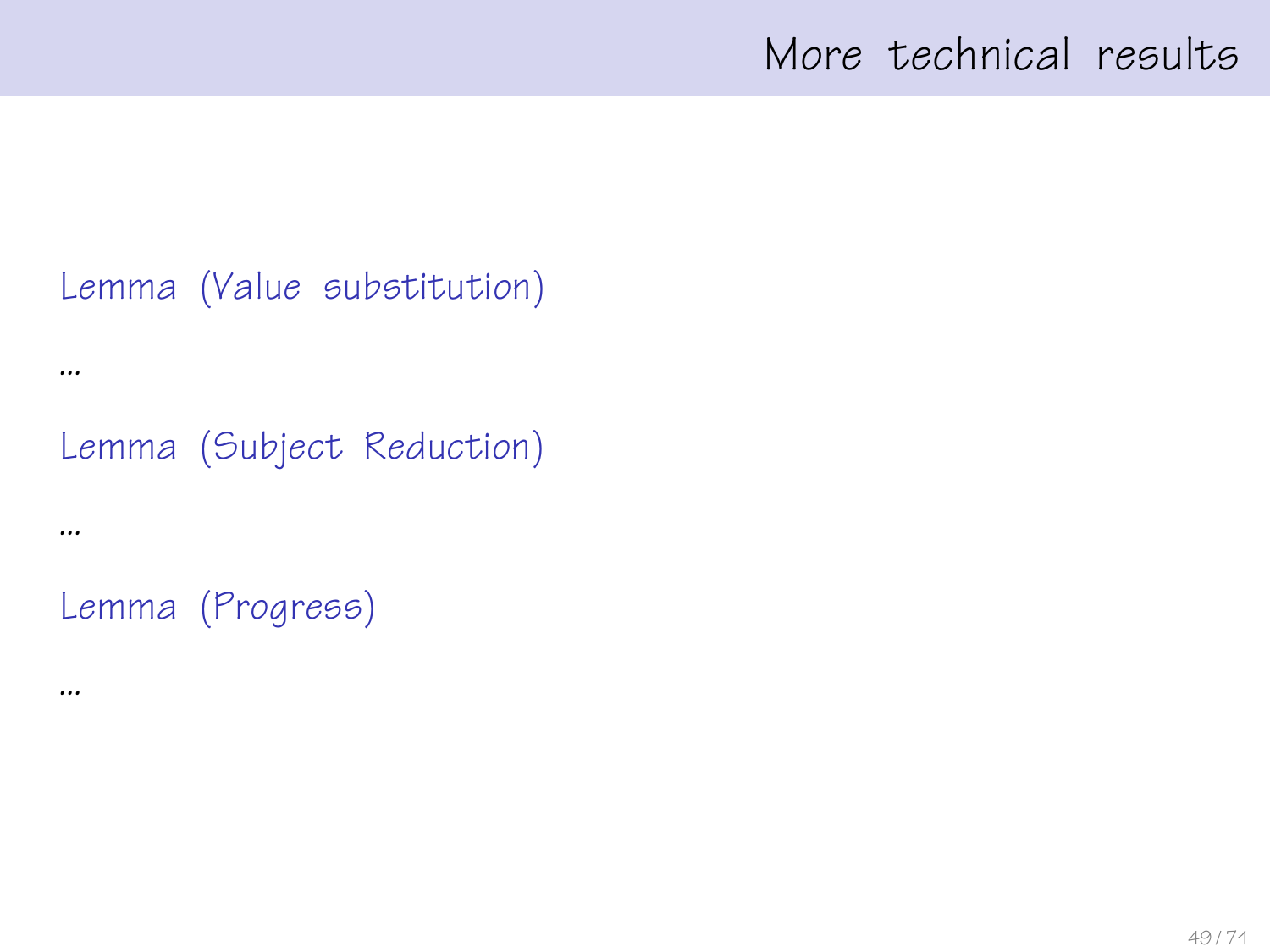### <span id="page-49-0"></span>Contents

#### • [Introduction](#page-1-0)

- [Nakano's system](#page-25-0)
- [Fork](#page-40-0)
- [Encoding general references into Fork \(highlights\)](#page-49-0)
- **•** [Conclusion](#page-64-0)
- [Bibliography](#page-66-0)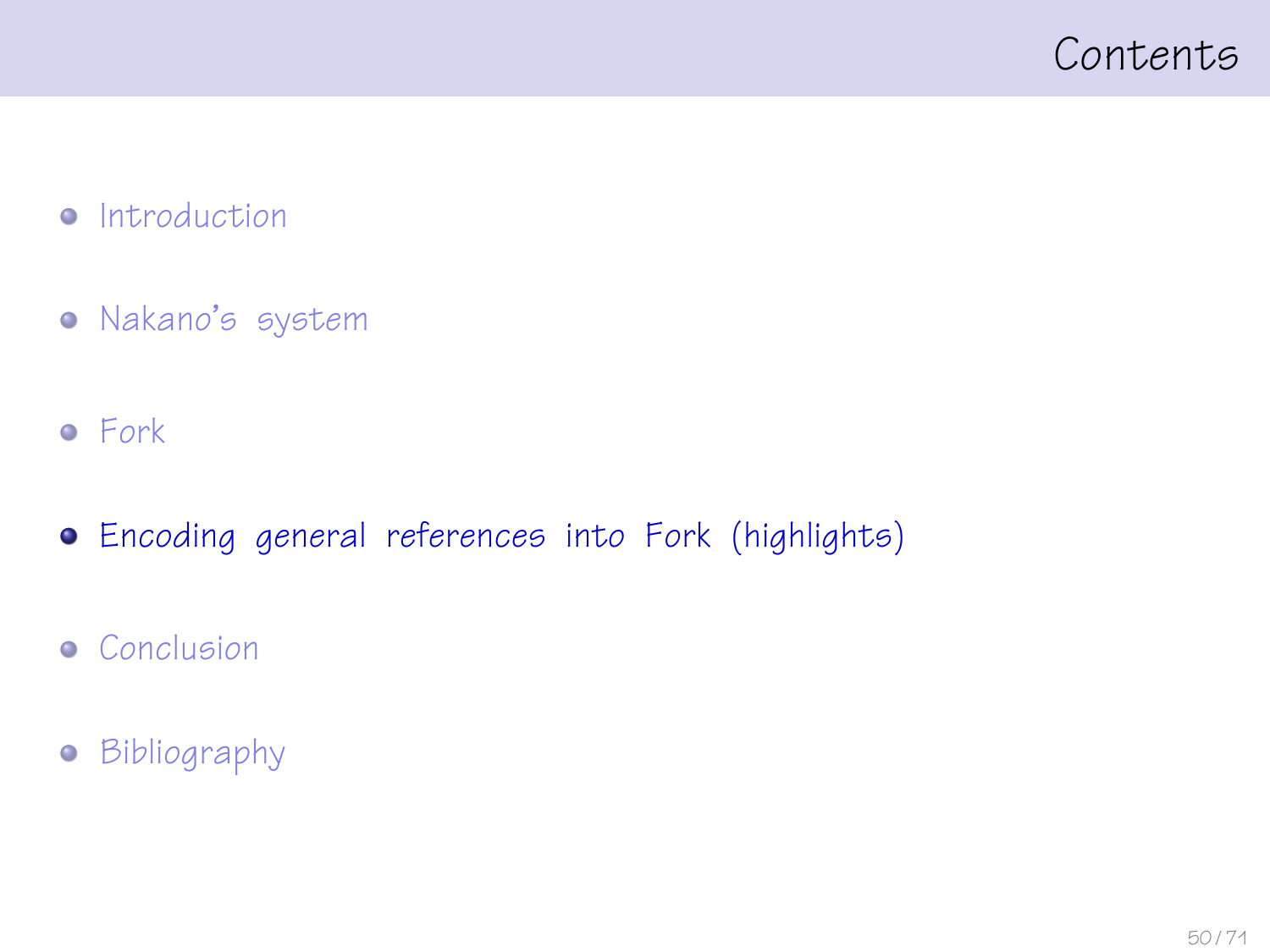A world is a contractive function of worlds to fragments:

```
kind fragment = * -> *kind world = later world \rightarrow fragment
```
That is, a world must produce some structure before invoking its world argument.

There is a direct analogy with the metric approach used by some semanticists [\[Schwinghammer et al., 2009,](#page-69-0) [Birkedal et al., 2009\]](#page-67-0).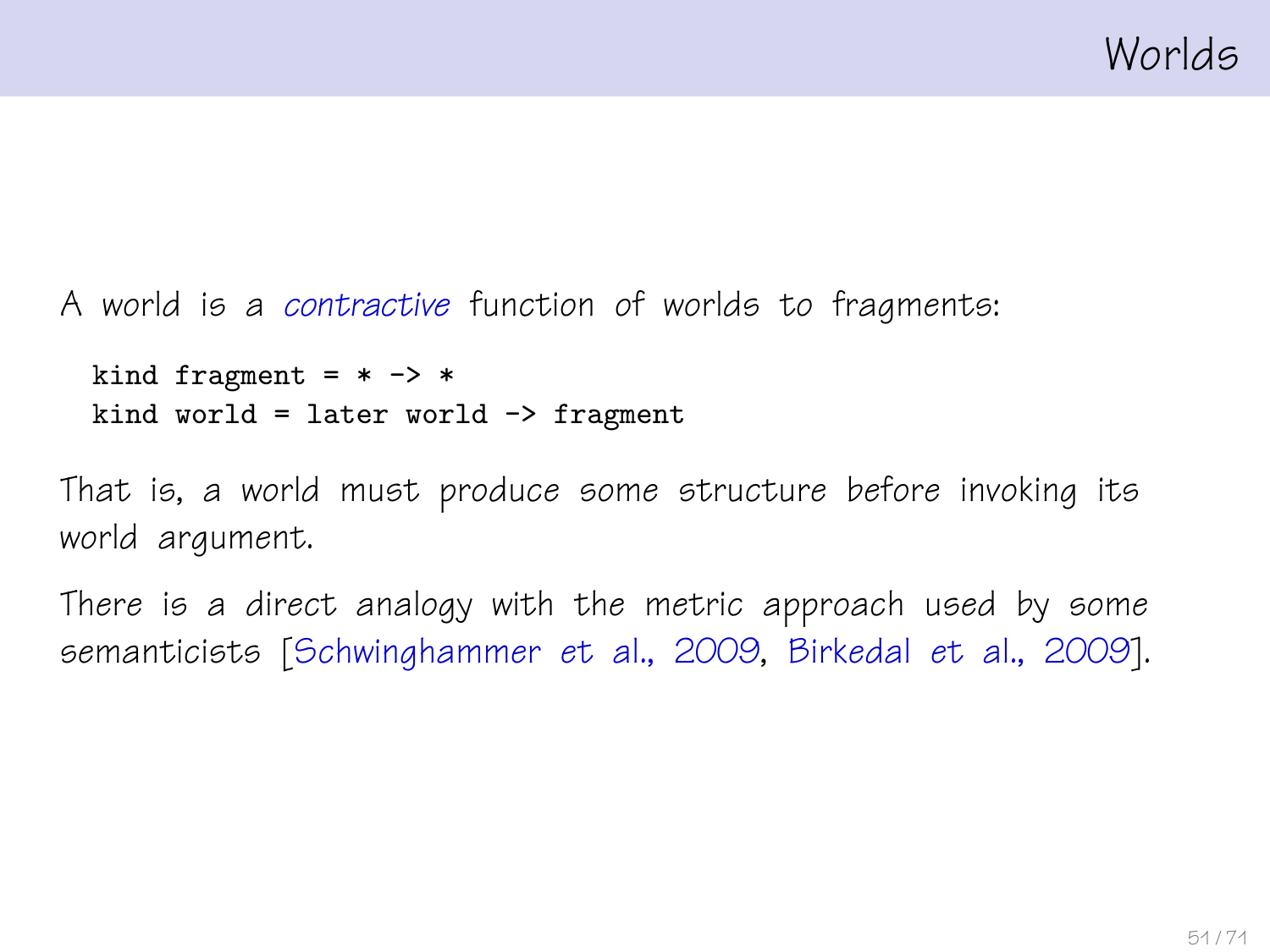Worlds

World composition is recursively defined.

```
type o: world \rightarrow world \rightarrow world =\w1 w2 x. w1 (w2 'o' x) '@' w2 x
```
Composition is associative:

```
lemma compose_associative:
 forall w1 w2 w3.
  (w1 'o' w2) 'o' w3 = w1 'o' (w2 'o' w3)
```
The proof is automatic. In fact, it is not necessary to state the lemma – the type-checker could find out that it must prove this.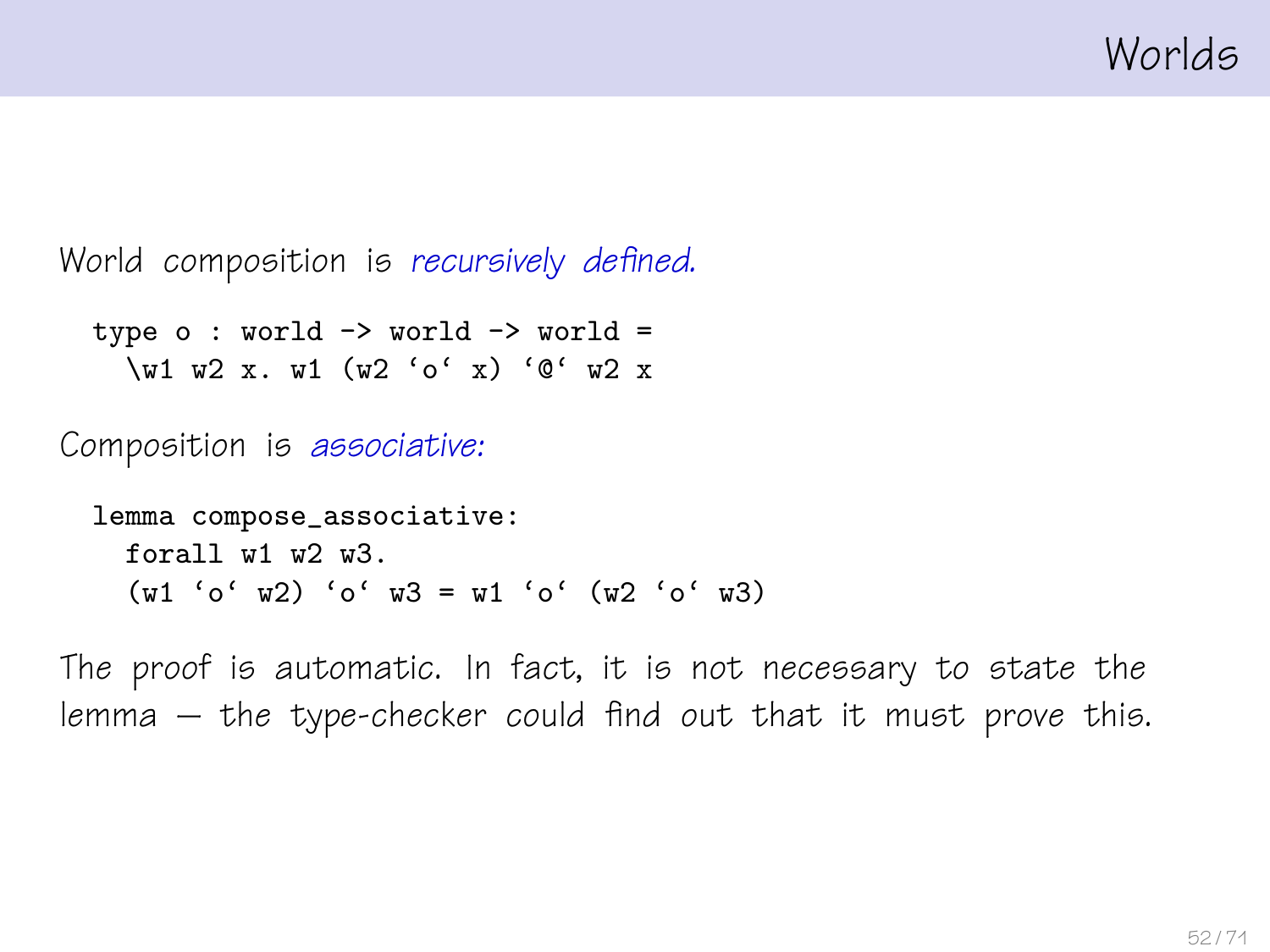Just like a world, a semantic type is a contractive function of a world.

```
kind stype = later world \rightarrow *
```
Let our source language be a monadic presentation of System F with general references:

```
T ::= () | (T,T) | T \rightarrow T | \forall a.T | M T | ref T
```
We encode each of these connectives as a semantic type transformer...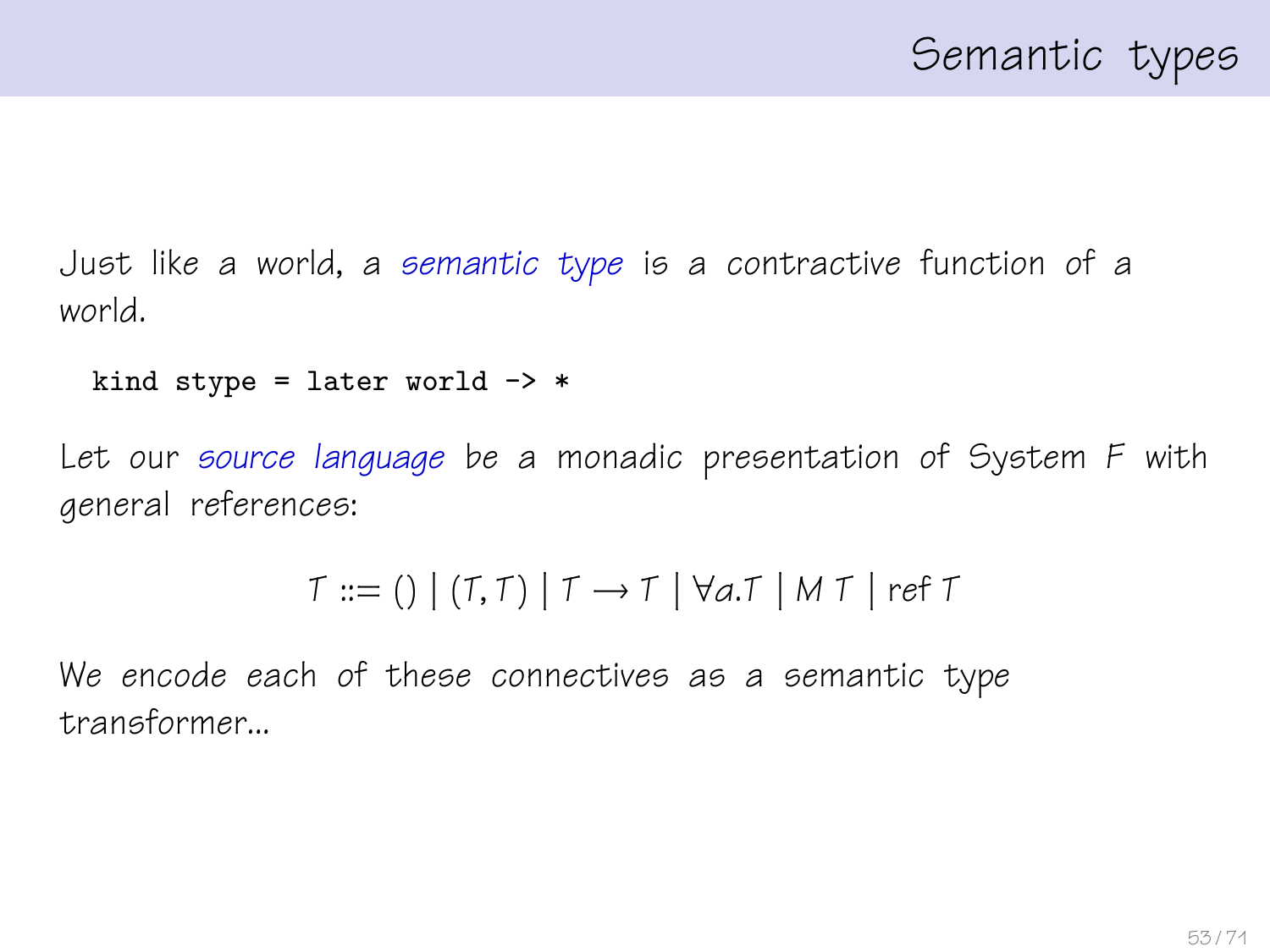## Unit, pair, universal quantification

```
Here are the easy ones:
  type unit : stype =
    \chi. ()
  type pair : stype \rightarrow stype \rightarrow stype =
    \{a \mid b. \setminus x. \ (a \mid x, b \mid x)\}type univ : (stype \rightarrow stype) \rightarrow stype =
     \body : stype -> stype. \x.
       forall a. body a x
```
The future world  $x$  is not used, only transmitted down.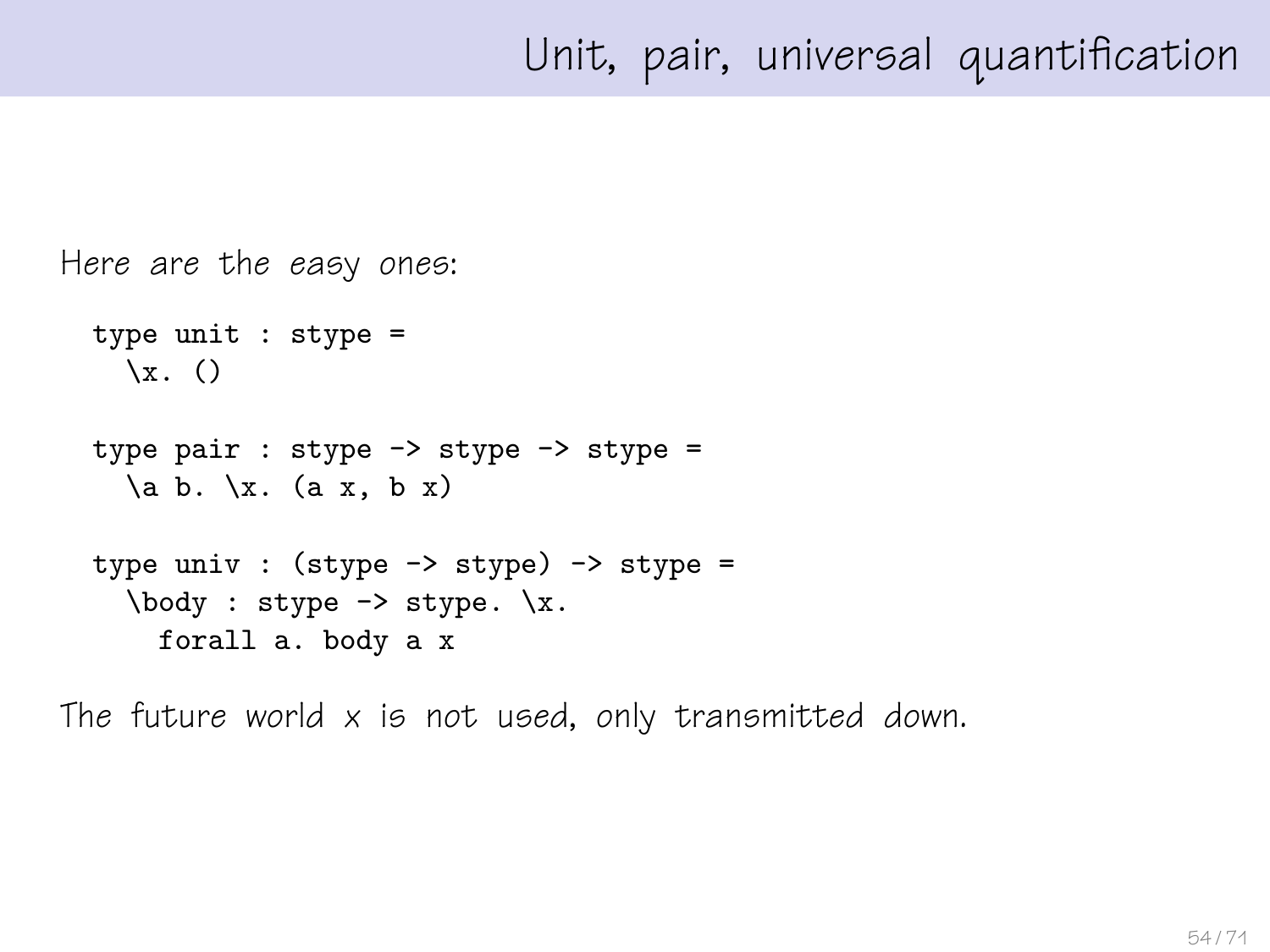### Necessity and arrow

A value is necessary if it is valid not only now, but also in every future world:

```
type box : stype \rightarrow stype =
  \lambda. \lambda.
     forall y. a (x 'o' y)
```
Functions require necessary arguments and produce necessary results:

```
type arrow : stype \rightarrow stype \rightarrow stype =
   \{a \mid b. \right. \setminus x. \text{box a } x \rightarrow \text{box b } x
```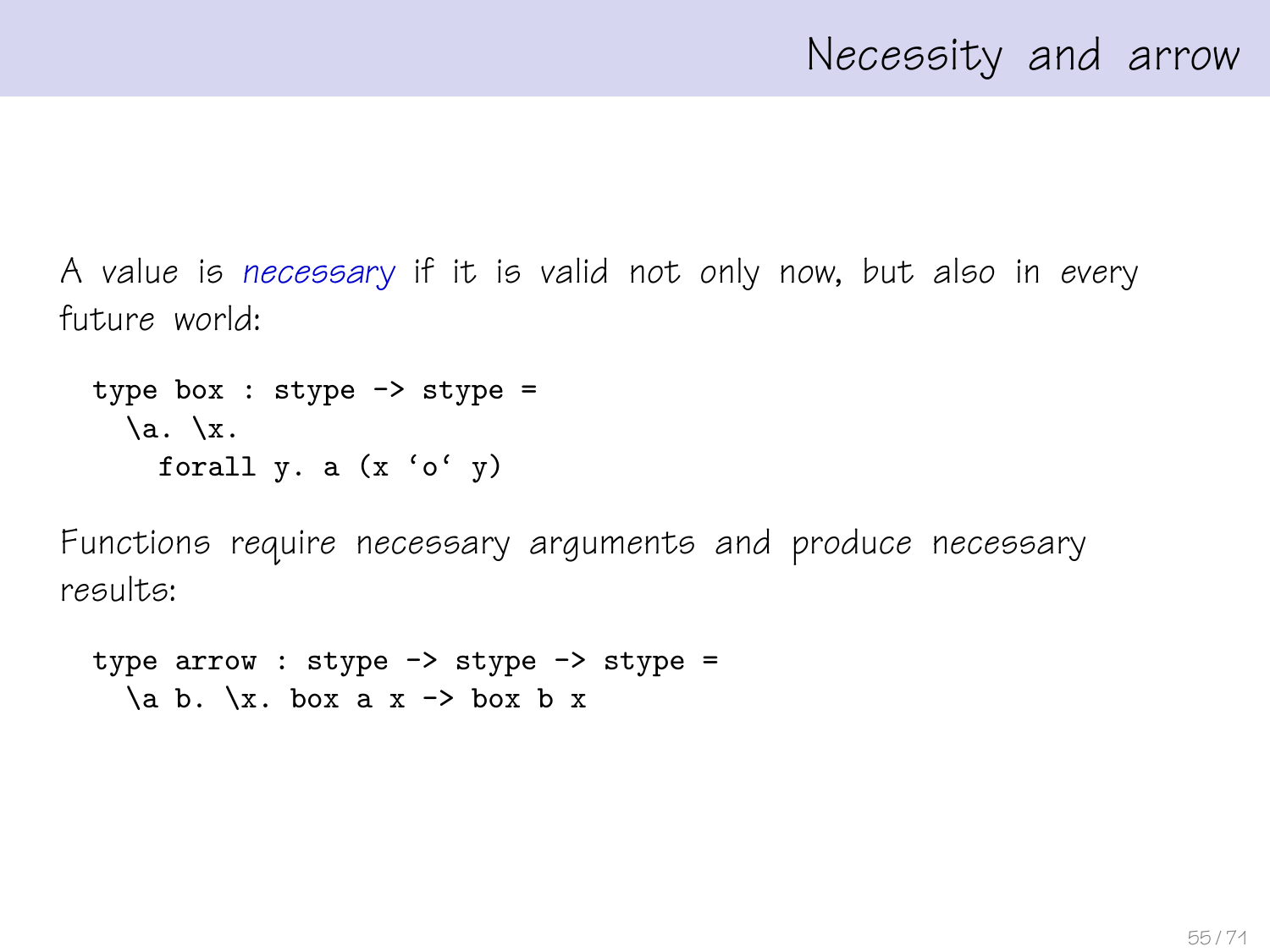A computation requires a current store and produces a value and store in some future world:

```
type monad : stype -> stype =
  \lambda. \lambda.
    store x \rightarrow outcome a xtype outcome : stype -> stype =
  \a. \ x.exists y. (box a (x 'o' y), store (x 'o' y))
```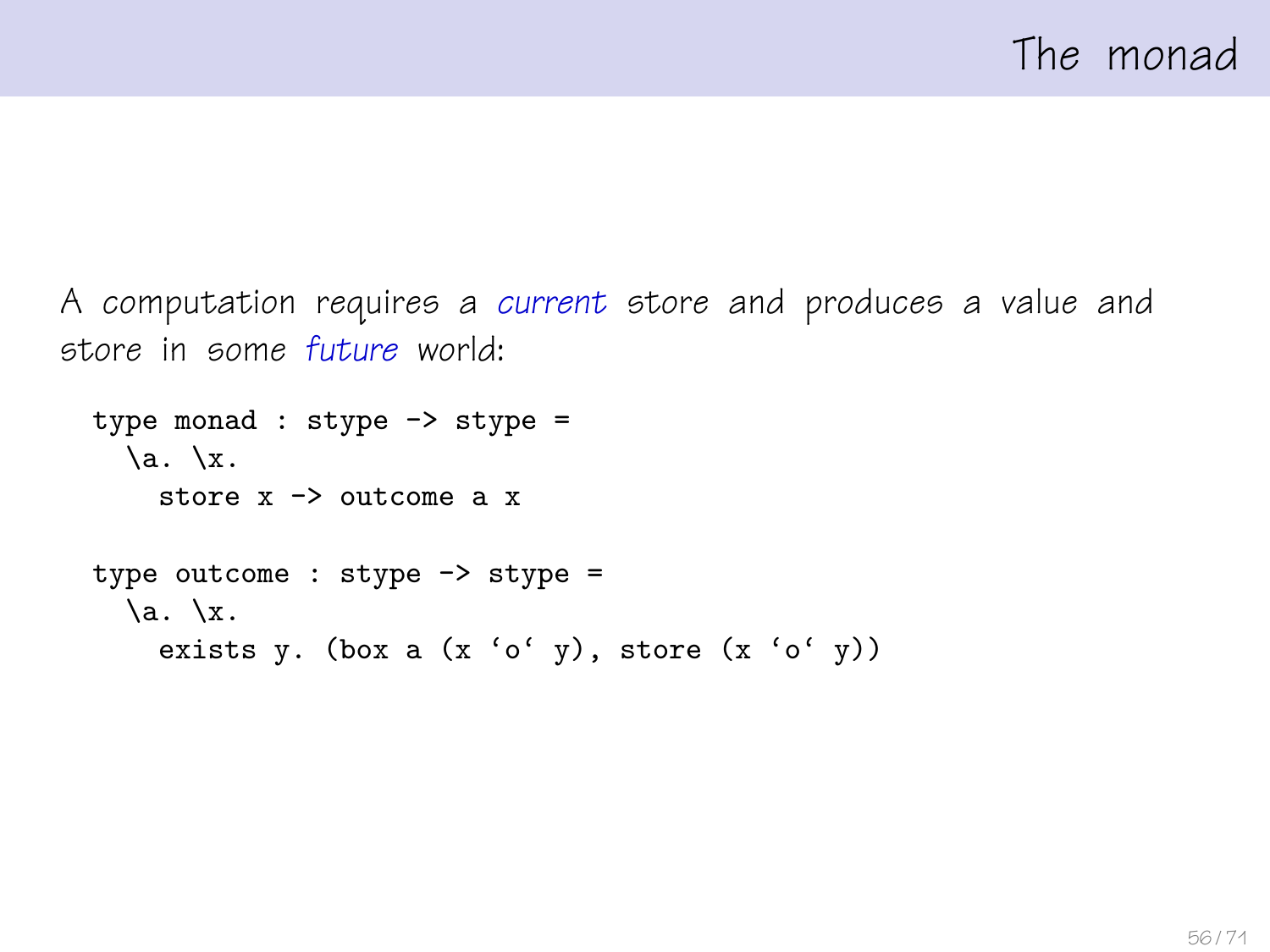A store in world w is an array of necessary values:

```
type store : world \rightarrow * =
  \forall w. forall x. array (w x)
```
A reference in world w is an index into such an array:

```
type ref : stype -> stype =
 \a x. forall y. index (x y) (a (x 'o' y))
```
What are arrays, what are indices?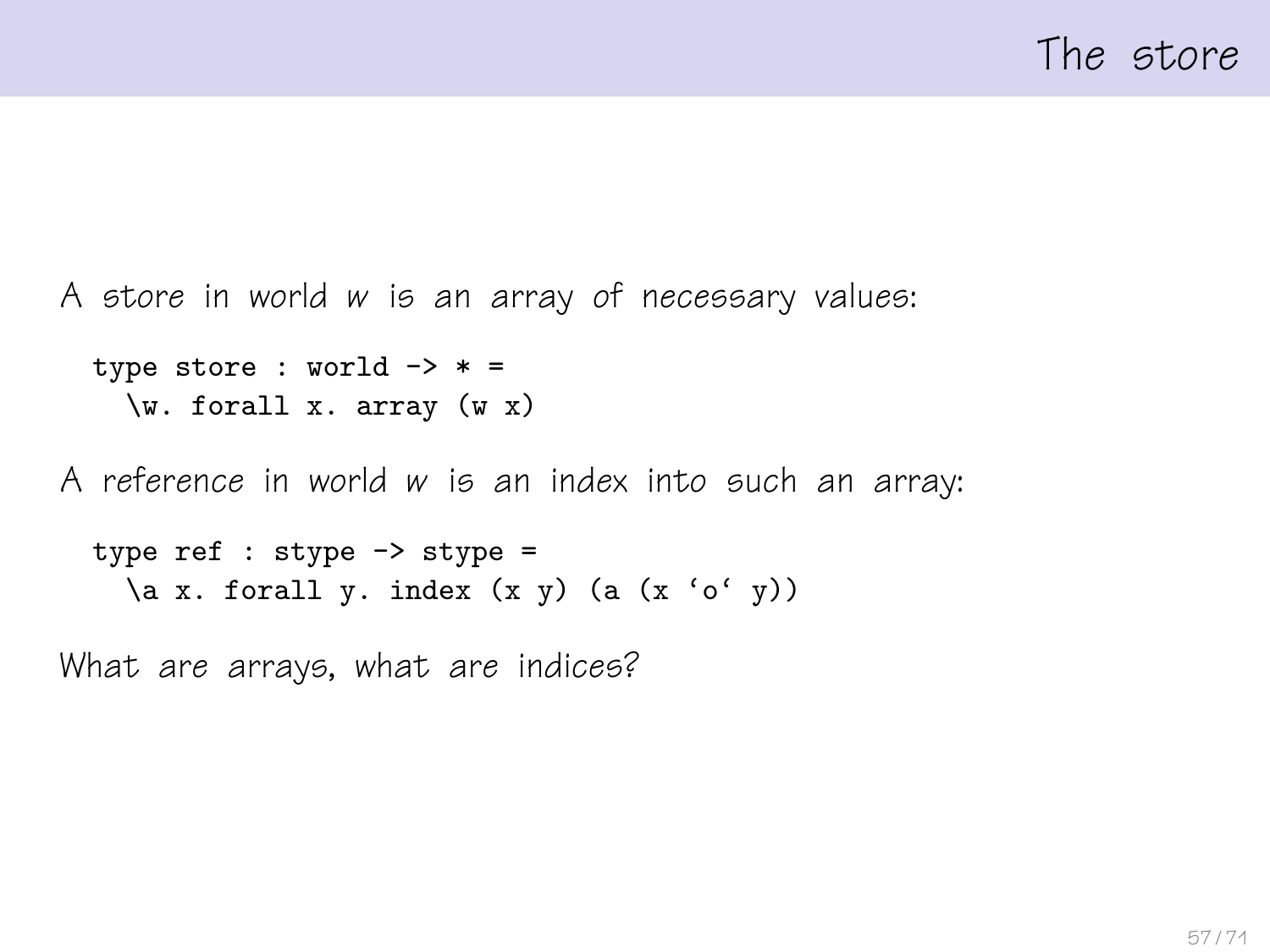### Arrays and indices

Arrays and indices can be implemented in  $F_{\omega}$ :

type array : later fragment -> \* type index : later fragment  $\rightarrow$  later  $*$   $\rightarrow$   $*$ term array\_empty : array fnil term array\_extend : forall f data. array  $f \rightarrow data \rightarrow array (f 'snoc' data)$ term array\_read : forall f data. array  $f \rightarrow$  index f data  $\rightarrow$  data term array\_write : forall f data. array f -> index f data -> data -> array f term array\_end\_index : forall f. array f -> forall data. index (f 'snoc' data) data term index\_monotonic : forall f1 f2 data. index f1 data -> index (f1 '@' f2) data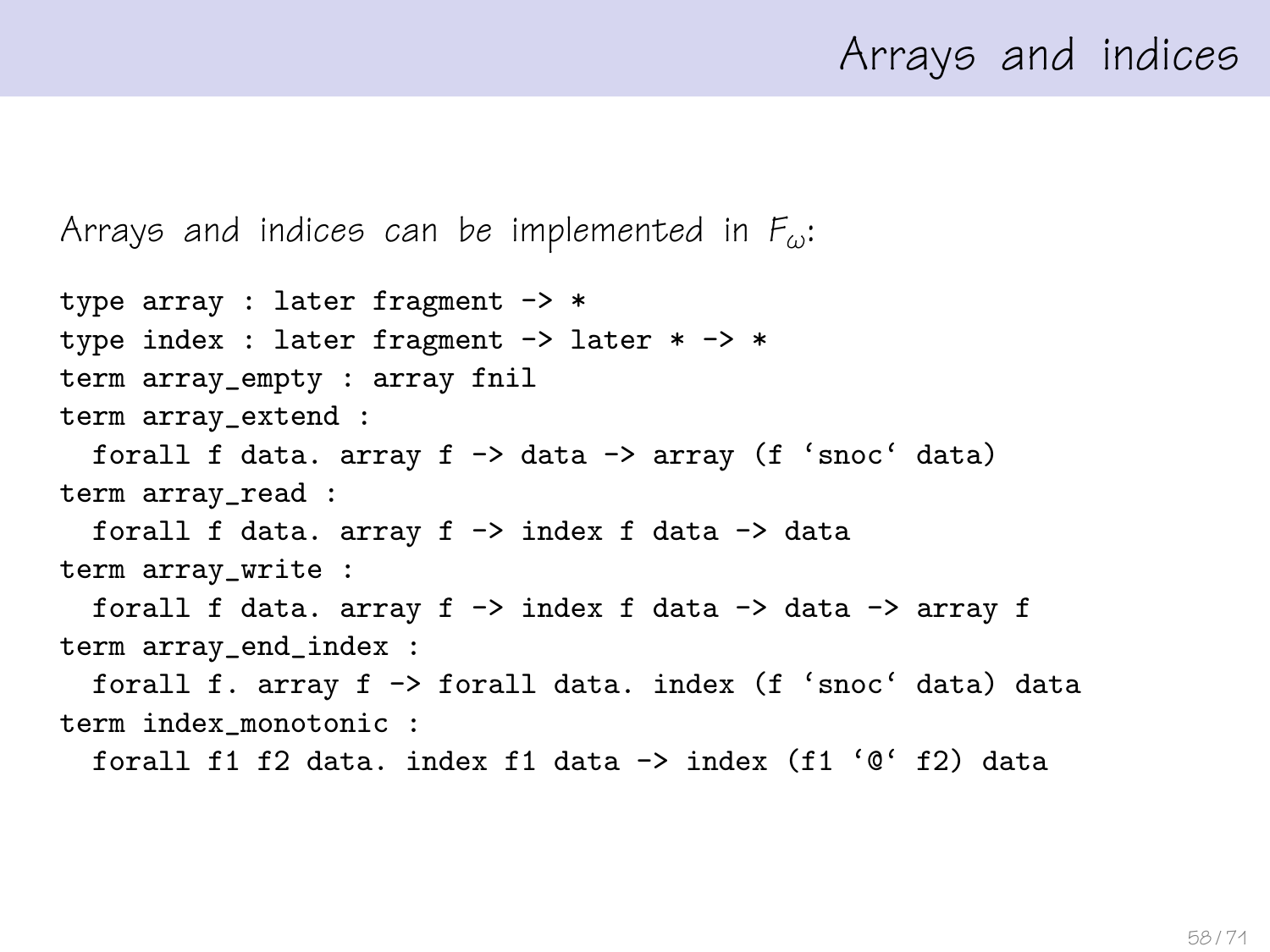```
When a new reference is allocated, the world grows by one cell:
 type cell : stype -> later world -> world =
```

```
\a x y tail. (a (x 'o' cell a x 'o' y), tail)
```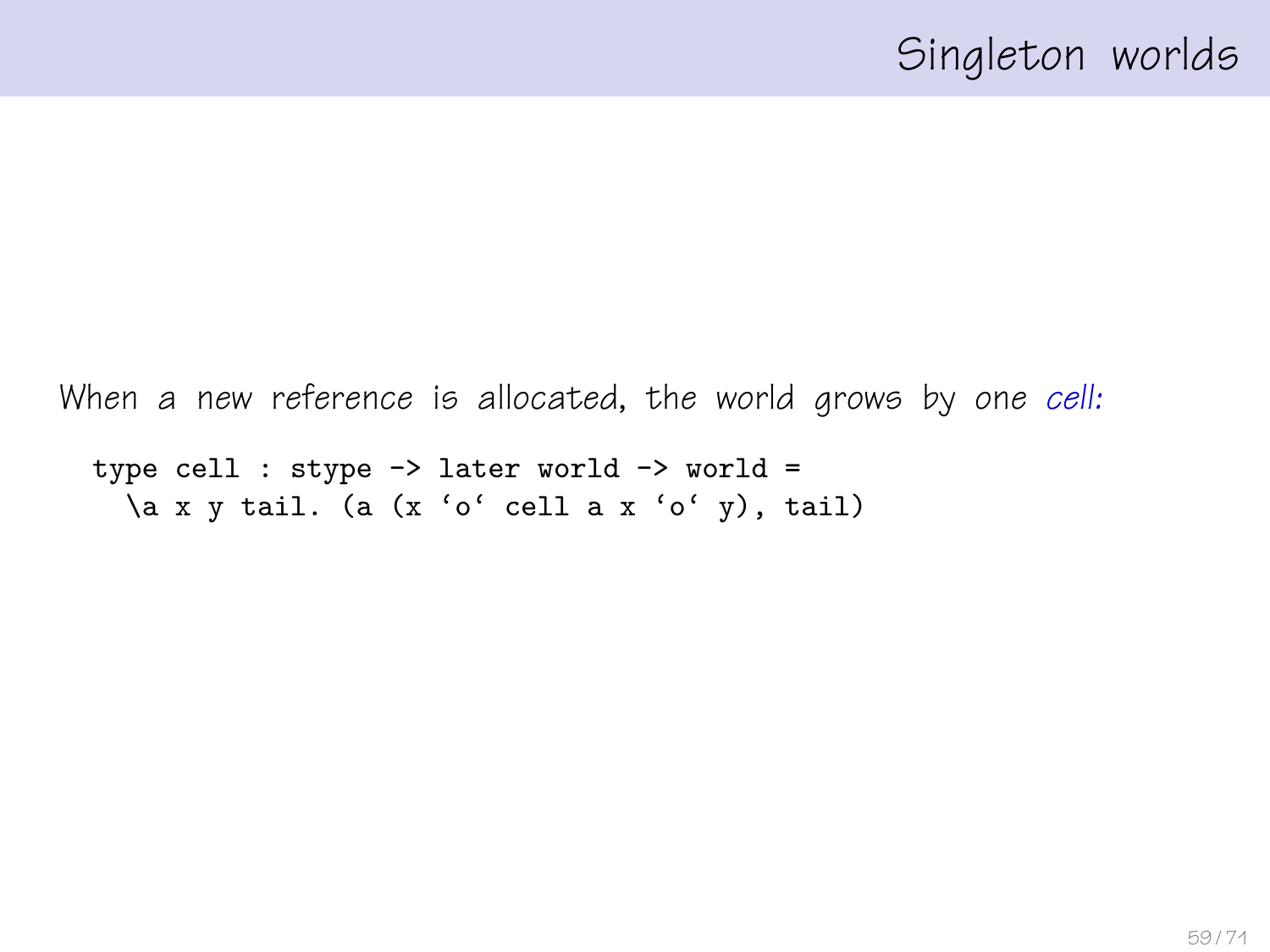Here is how the world changes when a new memory cell is allocated. The following two functions respectively return the new store and the address of the new cell:

```
term store_extend :
  forall x a. store x \rightarrow box a x \rightarrow store (x \land c \land c \land 1) a x)
term store end index :
  forall x a. store x \rightarrow ref a (x \circ cell a x)
```
Up to type abstractions and applications, The former is just array\_extend, while the latter is just array\_end\_index...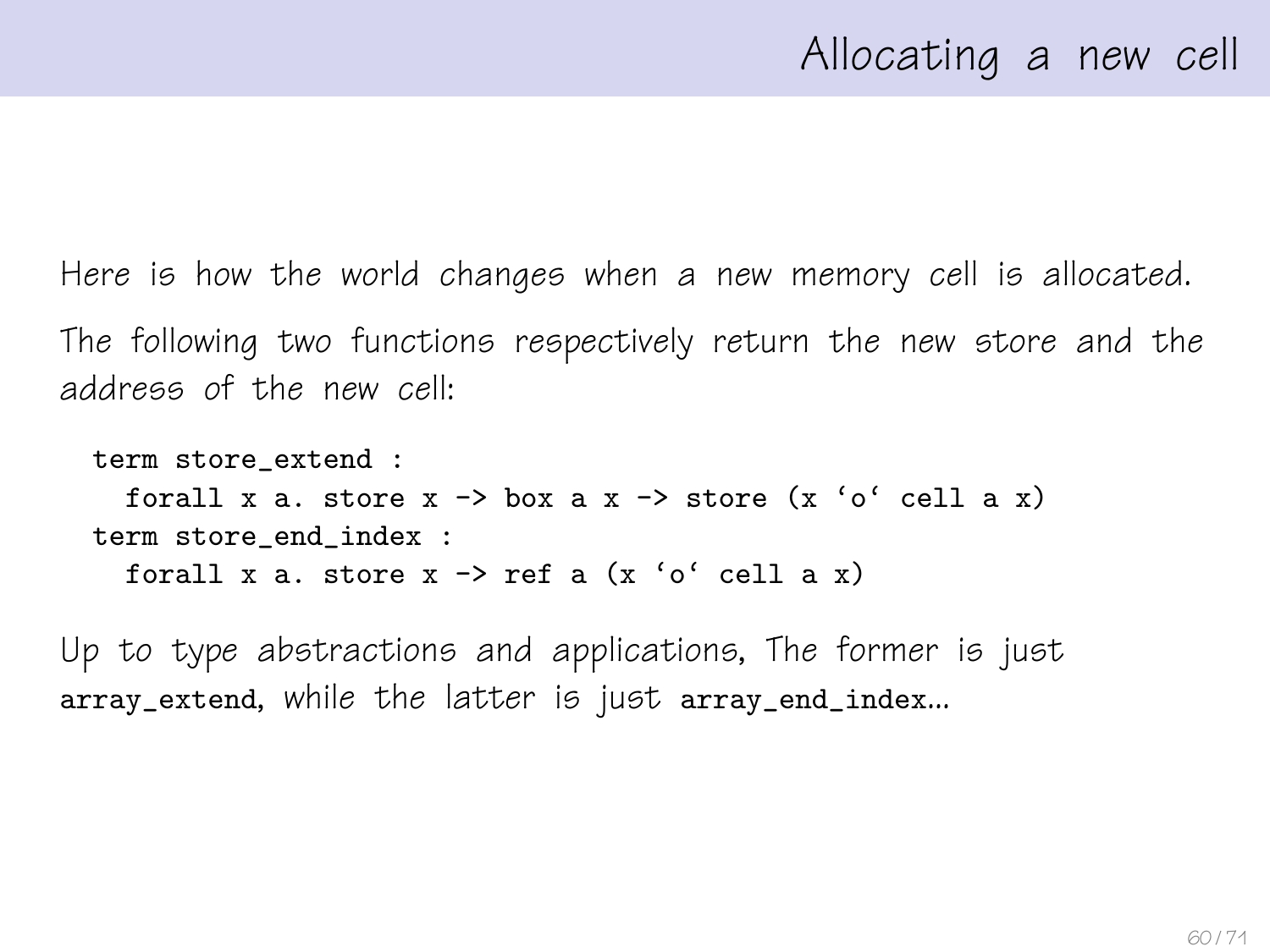### Allocating a new cell

#### For instance:

```
term store_extend : forall x a. store x \rightarrow box a x \rightarrow store (x 'o' cell
  /\lambda x a.
  \s : store x.
 \forall v : \text{box a } x./\Upsilon y.
    type cy = cell a x 'o' y inarray_extend [x cy] [a (x 'o' cy)] (s [cy]) (v [cy])
```
Mechanized type-checking is essential.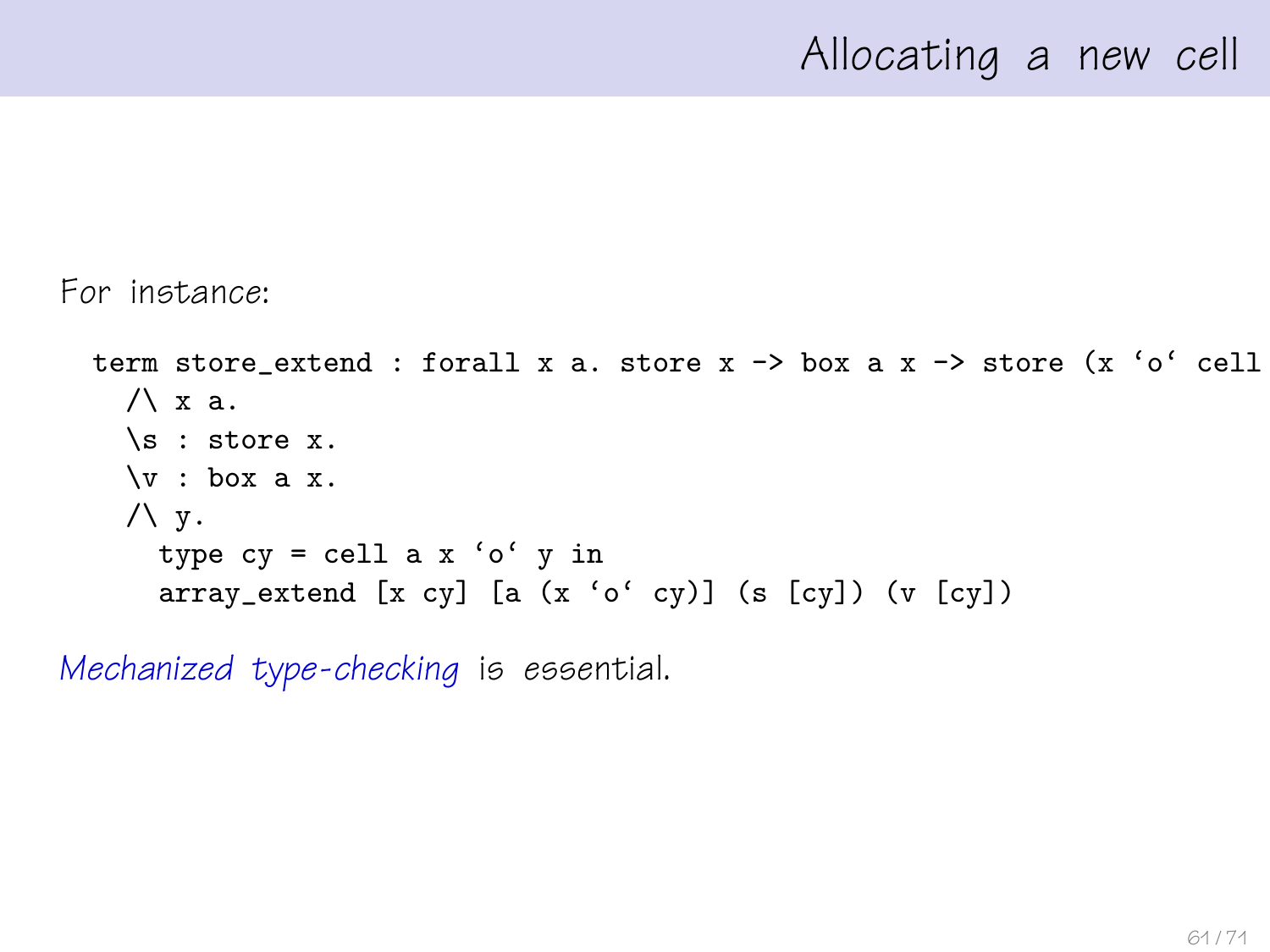It is now straightforward to encode these operations:

```
term new :
 box (univ (\a. a 'arrow' monad (ref a))) nil
term read :
 box (univ (\a. ref a 'arrow' monad a)) nil
term write :
 box (univ (\a. (ref a 'pair' a) 'arrow' monad unit)) nil
```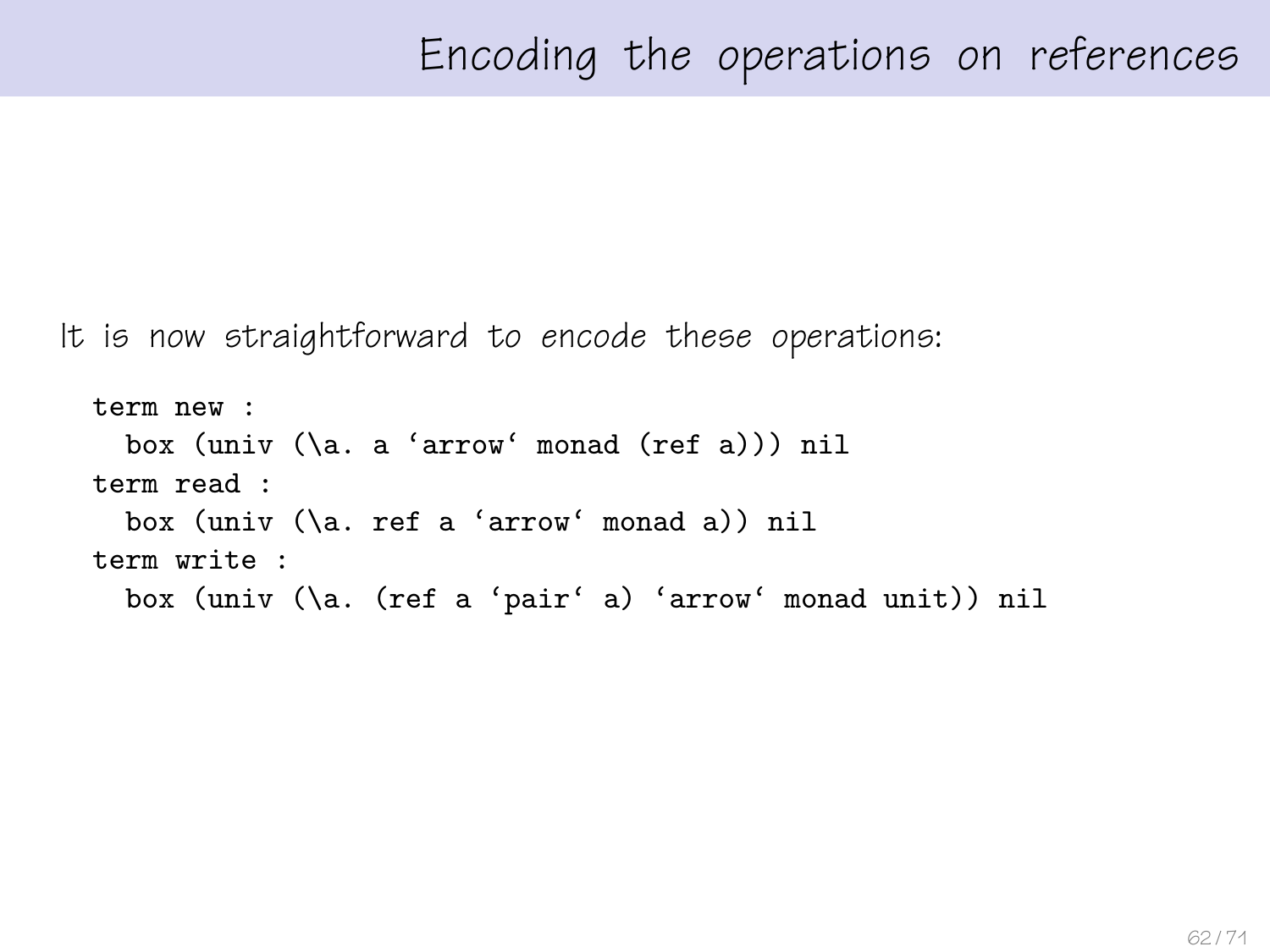It is also straightforward to encode the monadic combinators:

```
term return :
 box (univ (\a. a 'arrow' monad a)) nil
term bind :
  box (univ (\a. univ (\b.
    (monad a 'pair' (a 'arrow' monad b)) 'arrow' monad b
 ))) nil
```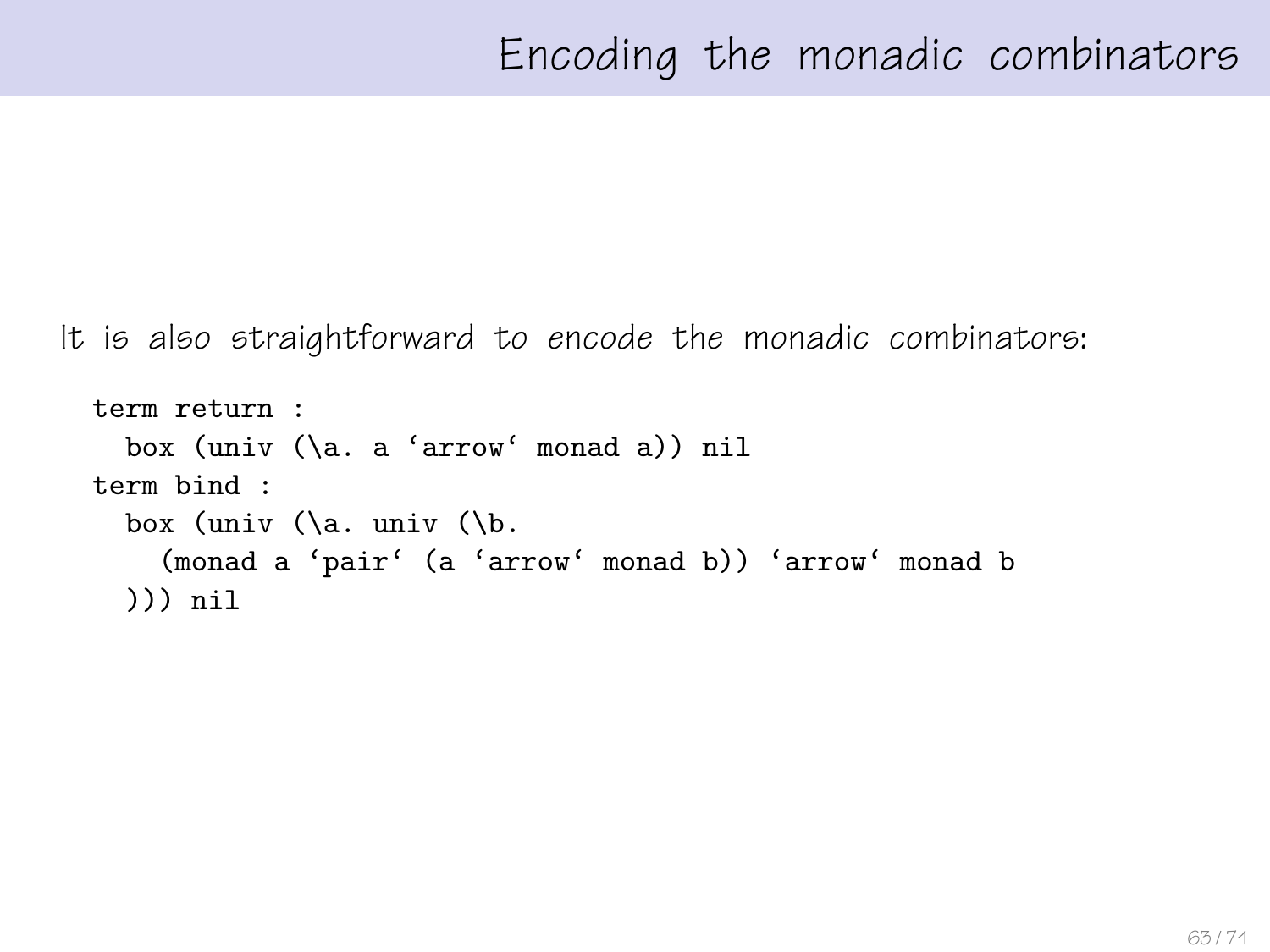The complete encoding is about 800 lines of kind/type/term definitions, lemmas, and comments.

It is checked in 0.1 seconds.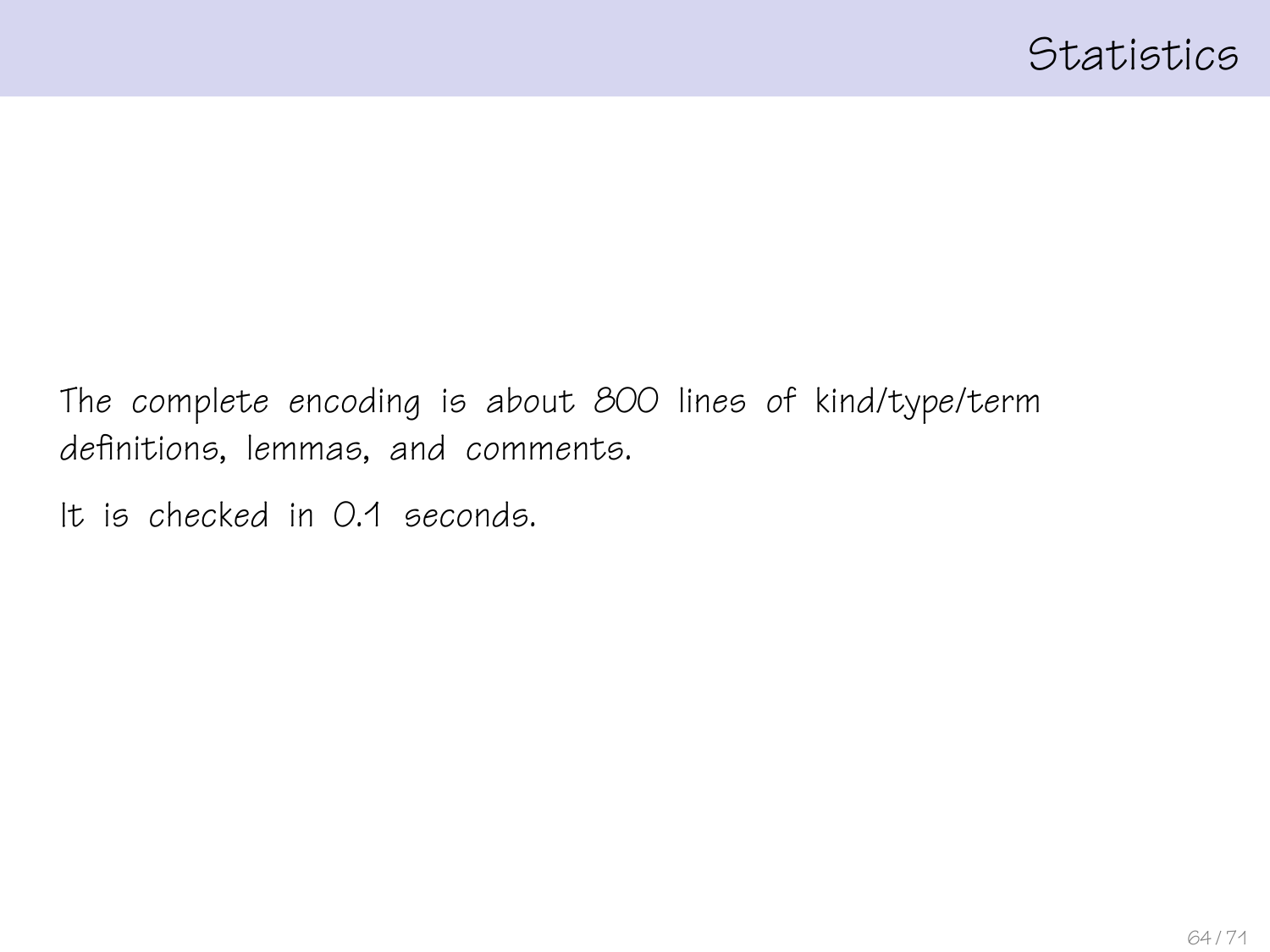### <span id="page-64-0"></span>Contents

#### • [Introduction](#page-1-0)

- [Nakano's system](#page-25-0)
- [Fork](#page-40-0)
- [Encoding general references into Fork \(highlights\)](#page-49-0)
- **•** [Conclusion](#page-64-0)
- [Bibliography](#page-66-0)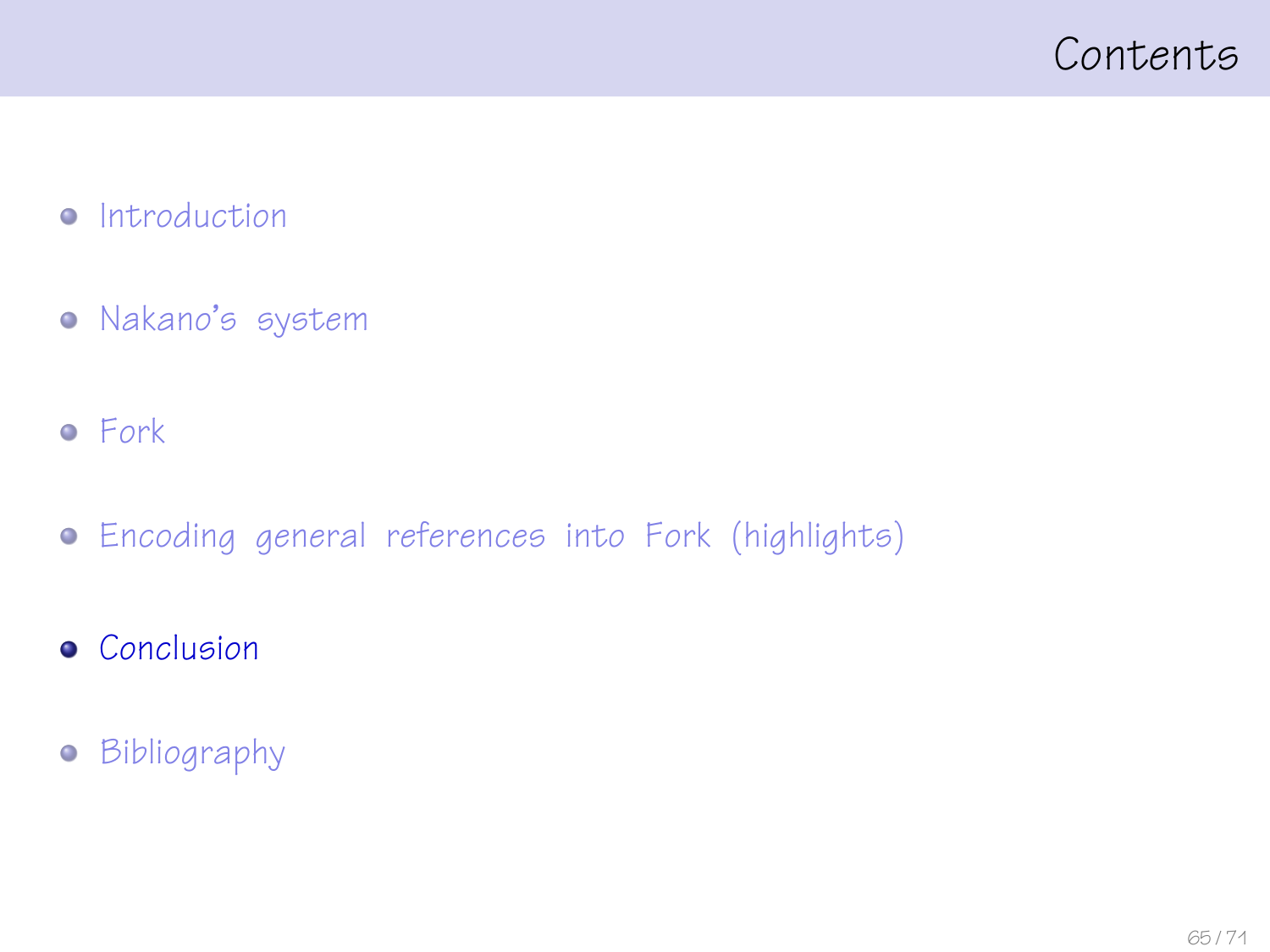What conclusions can be drawn?

- The encoding exists.
- Semanticists do this on paper; here, it is machine-checked.
- You wouldn't want to implement this in a compiler!
- Fork is an economical and expressive calculus.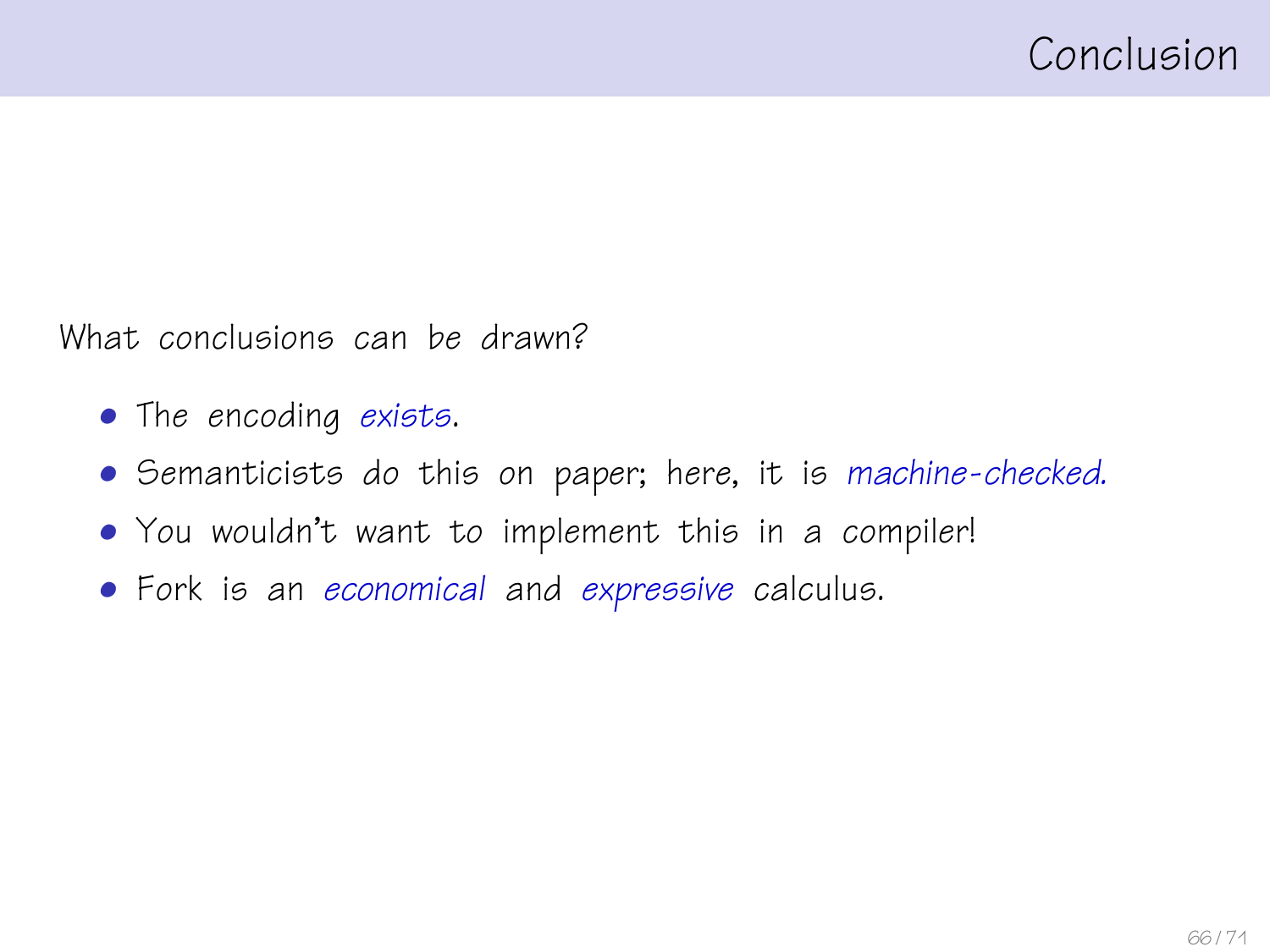### <span id="page-66-0"></span>Contents

#### • [Introduction](#page-1-0)

- [Nakano's system](#page-25-0)
- [Fork](#page-40-0)
- [Encoding general references into Fork \(highlights\)](#page-49-0)
- **•** [Conclusion](#page-64-0)
- **•** [Bibliography](#page-66-0)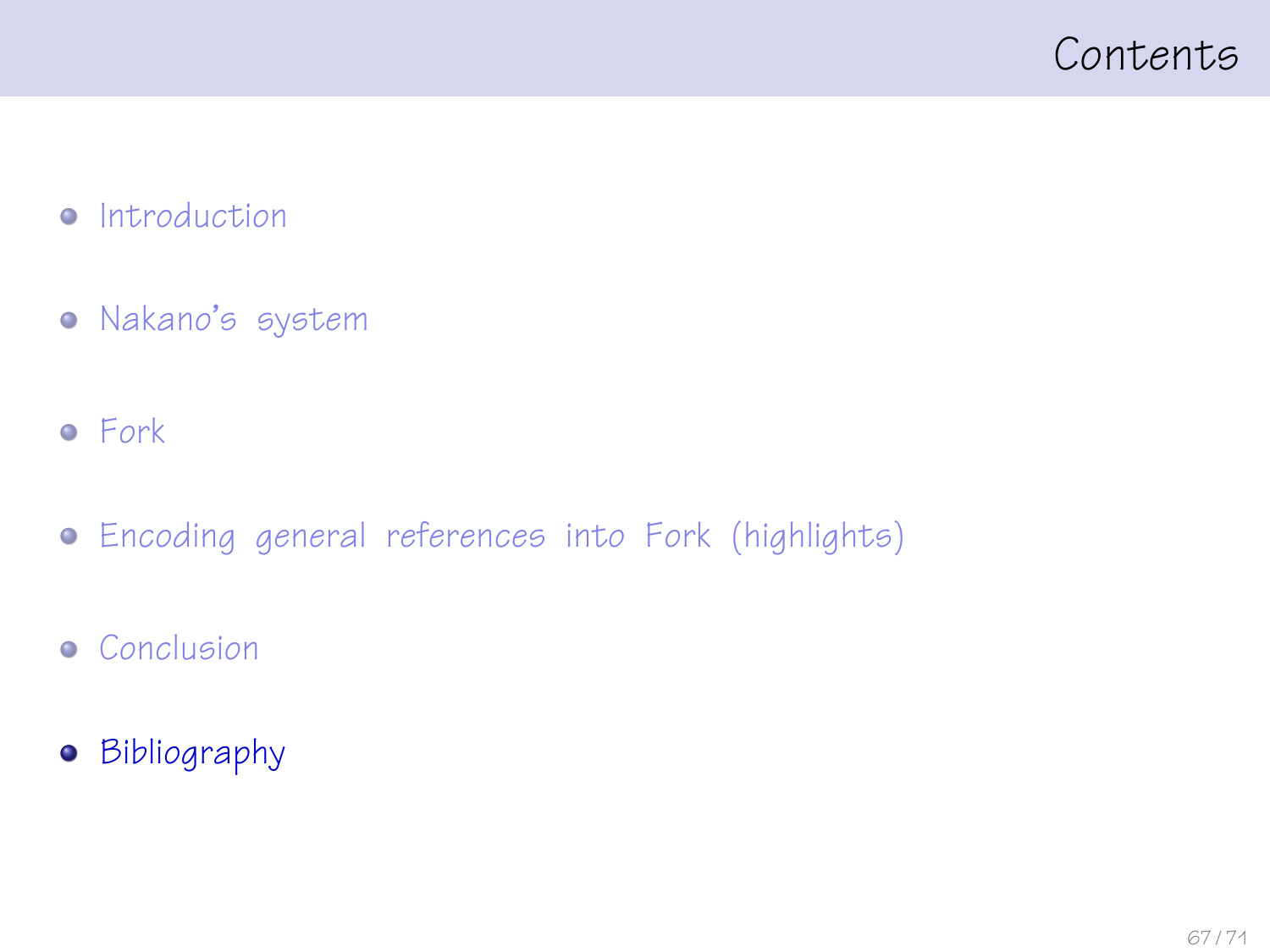# Bibliography I

(Most titles are clickable links to online versions.)

<span id="page-67-0"></span>Birkedal, L., Støvring, K., and Thamsborg, J. 2009. [Realizability semantics of parametric polymorphism, general](http://www.itu.dk/~birkedal/papers/parametricity-state-metric-conf.pdf) [references, and recursive types.](http://www.itu.dk/~birkedal/papers/parametricity-state-metric-conf.pdf) In International Conference on Foundations of Software Science and Computation Structures (FOSSACS). Lecture Notes in Computer Science, vol. 5504. Springer, 456–470.

<span id="page-67-2"></span> $\Box$  Harper, R. 1994.

[A simplified account of polymorphic references.](http://www.cs.cmu.edu/~rwh/papers/refs/ipl94.pdf) Information Processing Letters 51, 4, 201–206.

<span id="page-67-1"></span>Hobor, A., Dockins, R., and Appel, A. W. 2010. [A theory of indirection via approximation.](http://www.comp.nus.edu.sg/~hobor/indirection.pdf) In ACM Symposium on Principles of Programming Languages (POPL).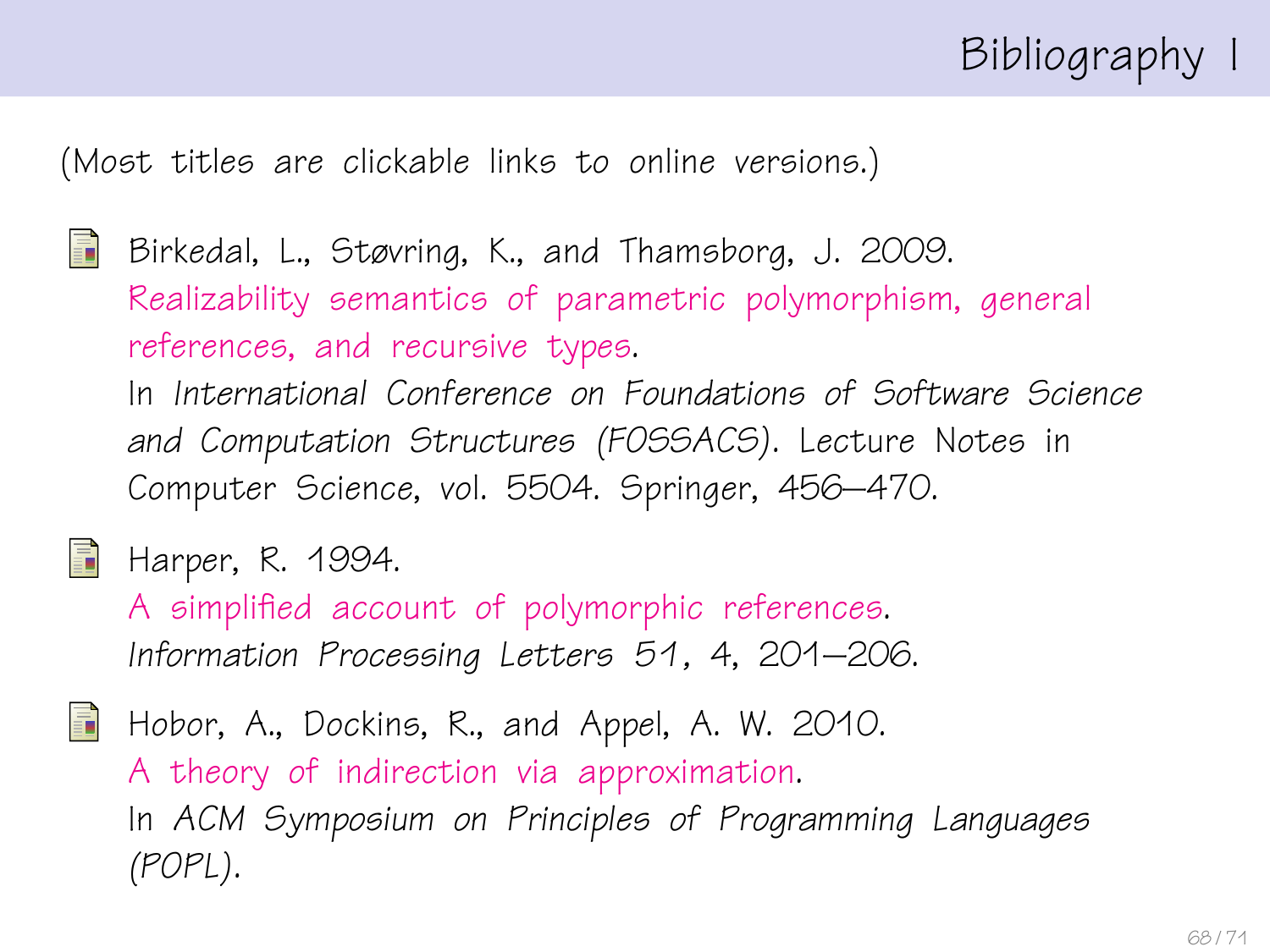### Bibliography]Bibliography

<span id="page-68-0"></span>

Moggi, E. 1991.

[Notions of computation and monads.](http://www.disi.unige.it/person/MoggiE/ftp/ic91.pdf) Information and Computation 93, 1.

<span id="page-68-1"></span>

**Nakano, H. 2000.** 

[A modality for recursion.](http://www602.math.ryukoku.ac.jp/~nakano/papers/modality-lics00.ps.gz)

In IEEE Symposium on Logic in Computer Science (LICS). 255–266.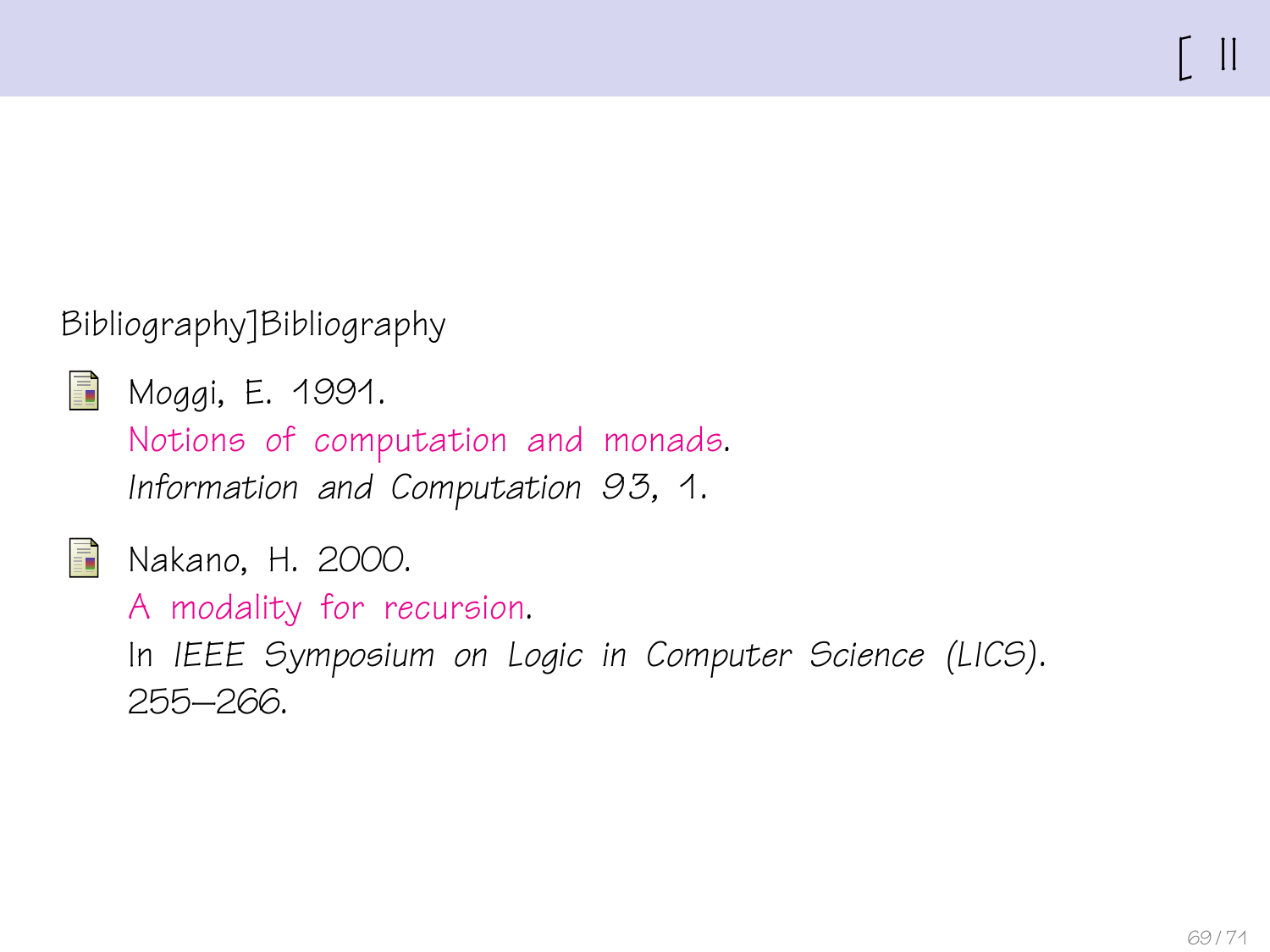# $[1]$

#### <span id="page-69-1"></span>F Nakano, H. 2001.

[Fixed-point logic with the approximation modality and its Kripke](http://www602.math.ryukoku.ac.jp/~nakano/papers/modality-tacs01.pdf) [completeness.](http://www602.math.ryukoku.ac.jp/~nakano/papers/modality-tacs01.pdf)

In International Symposium on Theoretical Aspects of Computer Software (TACS). Lecture Notes in Computer Science, vol. 2215. Springer, 165–182.

<span id="page-69-0"></span>螶 Schwinghammer, J., Birkedal, L., Reus, B., and Yang, H. 2009. [Nested Hoare triples and frame rules for higher-order store.](http://www.itu.dk/~birkedal/papers/nested-triples-conf.pdf) In Computer Science Logic. Lecture Notes in Computer Science, vol. 5771. Springer, 440–454.